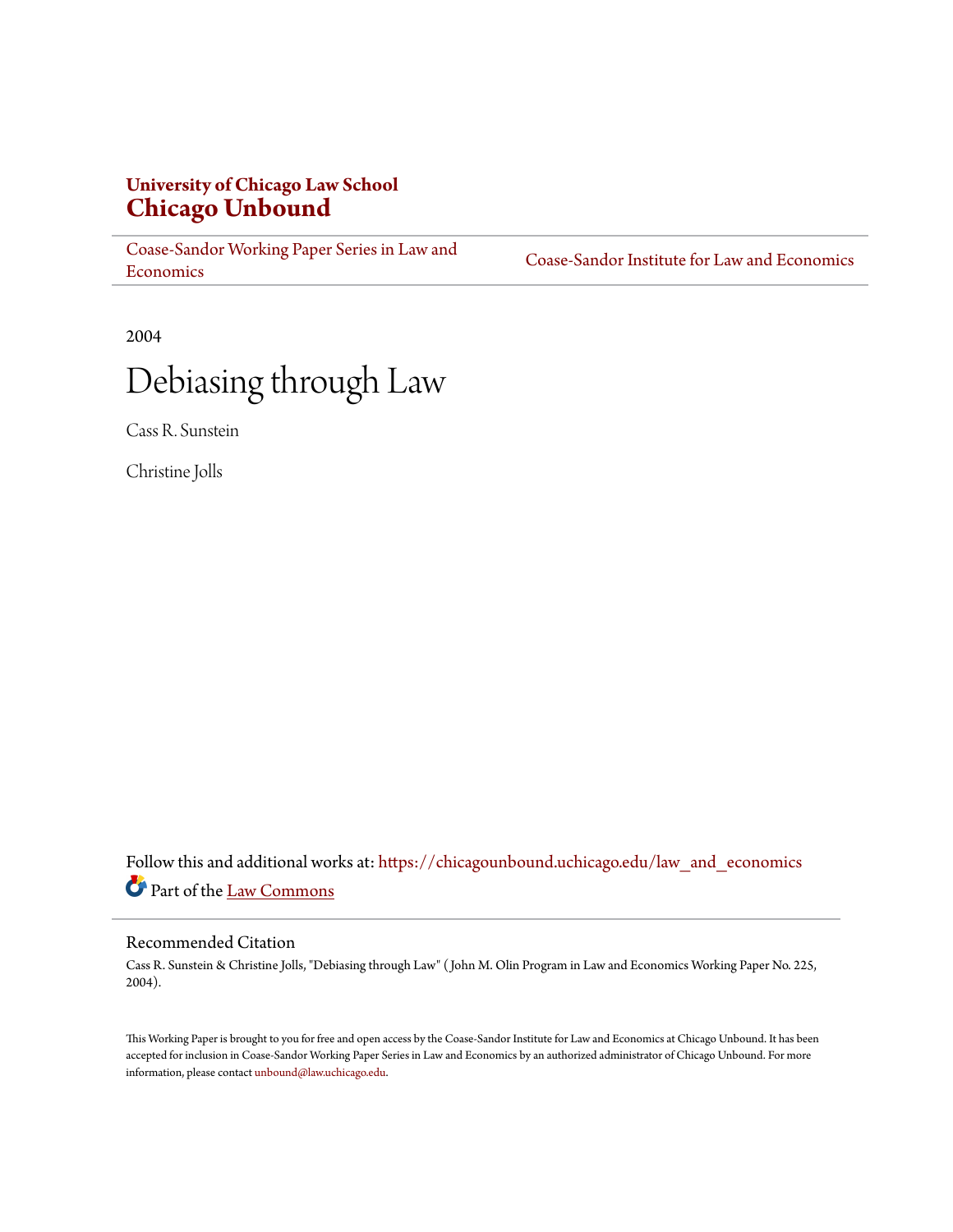# CHICAGO

#### **JOHN M. OLIN LAW & ECONOMICS WORKING PAPER NO. 225 (2D SERIES)**



# Debiasing through Law

*Christine Jolls and Cass R. Sunstein*

### **THE LAW SCHOOL THE UNIVERSITY OF CHICAGO**

September 2004, revised March 2005

This paper can be downloaded without charge at: The Chicago Working Paper Series Index: http://www.law.uchicago.edu/Lawecon/index.html and at the Social Science Research Network Electronic Paper Collection: http://ssrn.com/abstract\_id=590929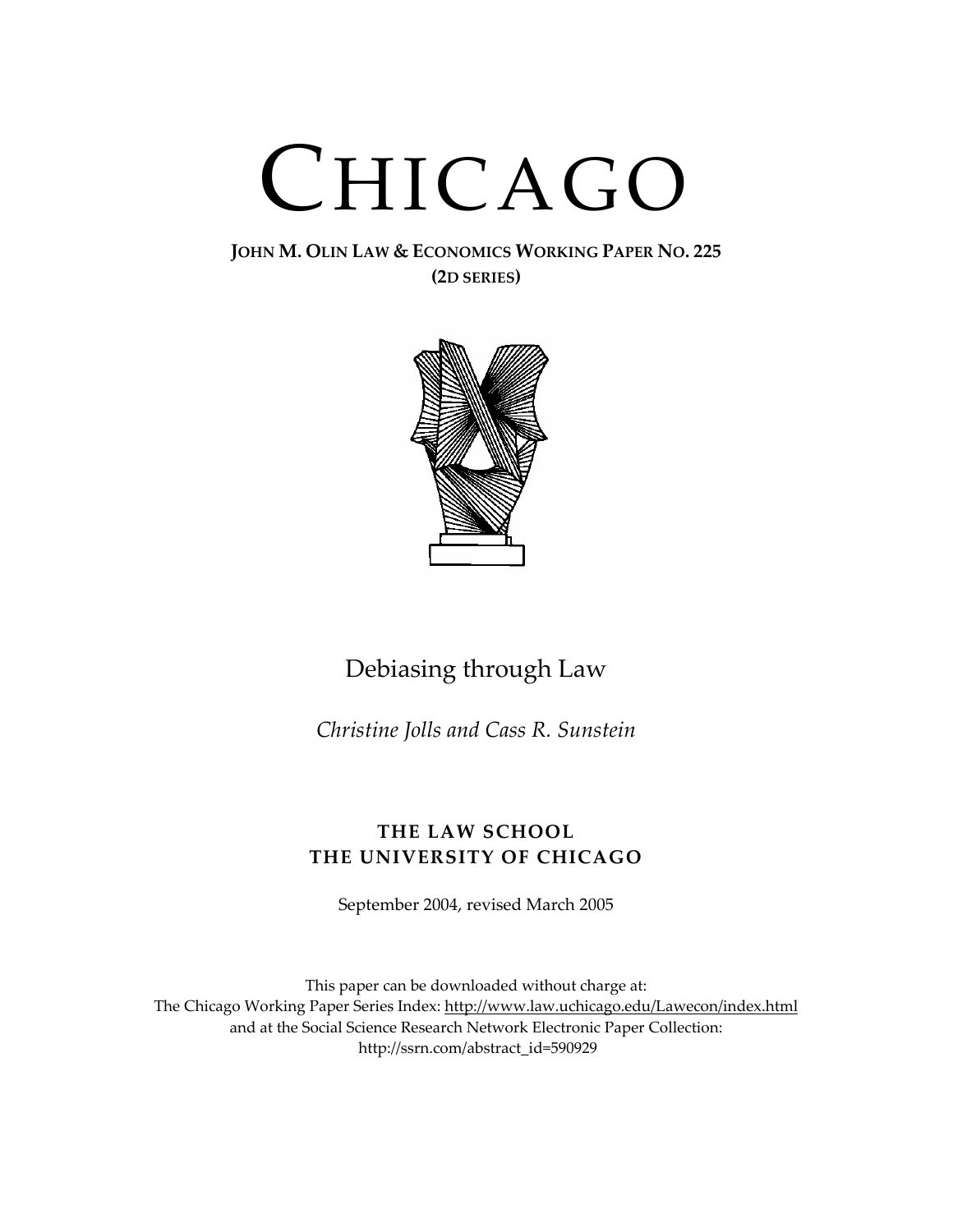**2/20/05 All rights reserved** 

#### **Debiasing Through Law**

Christine Jolls\* Cass R. Sunstein\*\*

#### **Abstract**

Human beings are often boundedly rational. In the face of bounded rationality, the legal system might attempt either to "debias law," by insulating legal outcomes from the effects of boundedly rational behavior, or instead to "debias through law," by steering legal actors in more rational directions. Legal analysts have focused most heavily on insulating outcomes from the effects of bounded rationality. In fact, however, a large number of actual and imaginable legal strategies are efforts to engage in debiasing *through* law – to help people reduce or even eliminate boundedly rational behavior. In important contexts, these efforts promise to avoid the costs and inefficiencies associated with regulatory approaches that take bounded rationality as a given and respond by attempting to insulate outcomes from its effects. This paper offers both a general description of debiasing through law and an account of how such debiasing does or could work to address central legal questions across a range of areas, from consumer safety law to corporate law to property law. Discussion is also devoted to the risk of government manipulation that is sometimes created when debiasing through law is employed..

<sup>\*</sup> Professor of Law, Harvard Law School.

<sup>\*\*</sup> Karl N. Llewellyn Distinguished Service Professor of Jurisprudence, University of Chicago. For helpful comments, we are very grateful to Bruce Ackerman, Ian Ayres, Lucian Bebchuk, Cary Coglianese, Richard Craswell, Barbara Fried, Bert Huang, Louis Kaplow, Jerry Mashaw, Paul Oyer, Eric Posner, Jeffrey Rachlinski, Roberta Romano, Frederick Schauer, Reva Siegel, Peter Siegelman, Matthew Stephenson, Adrian Vermeule, and participants in workshops at Boston University Law School, Columbia Law School, Fordham Law School, Harvard Law School, the John F. Kennedy School of Government at Harvard University, Stanford Law School, and Yale Law School. For outstanding research assistance, we thank Michael Fertik, Audrey Lee, Pat Robertson, and Daniel Schwarcz.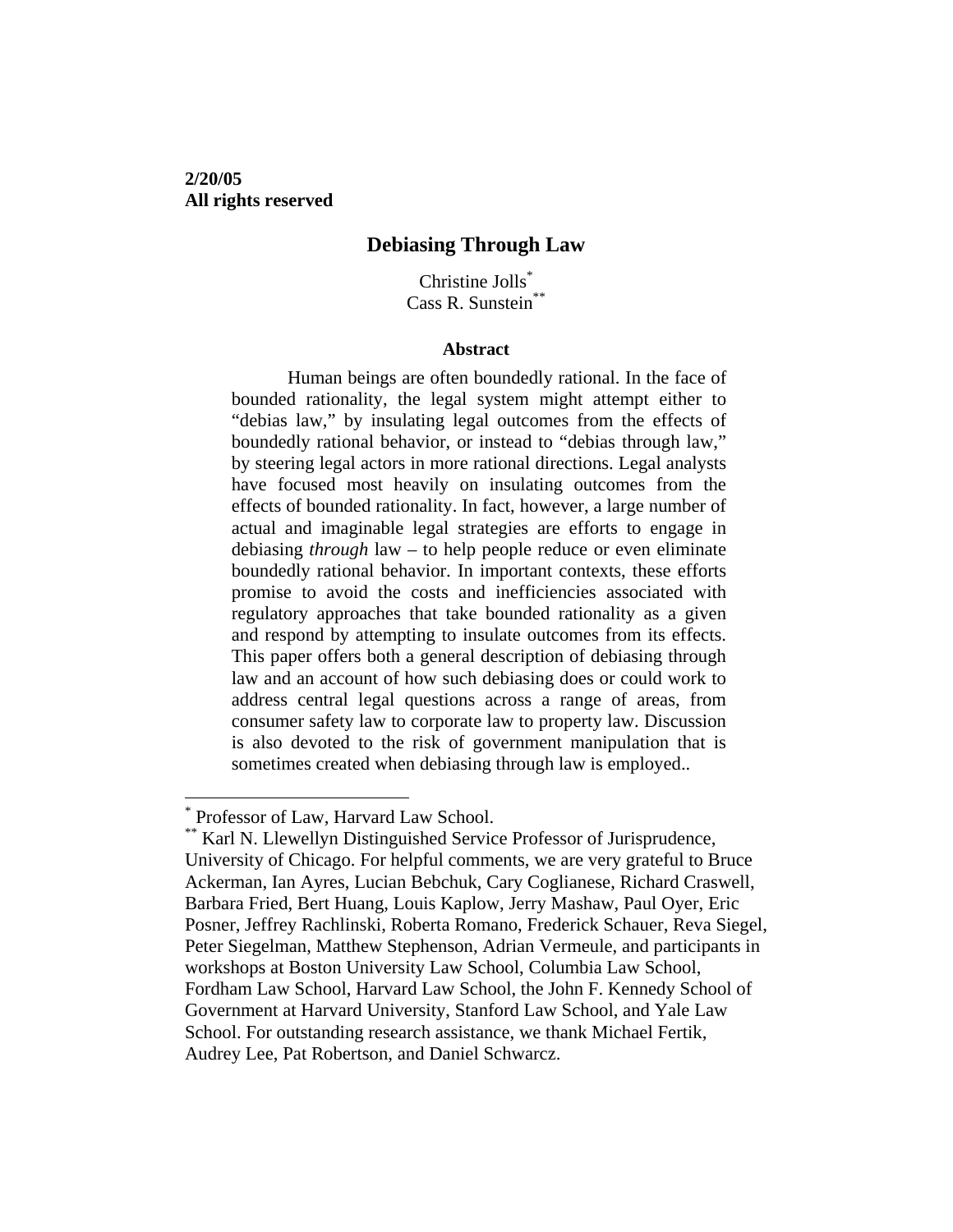#### **Introduction**

A growing body of legal analysis focuses on how human behavior deviates systematically from what would be predicted by the traditional economic assumption of unbounded rationality.<sup>1</sup> To the extent that legal rules are designed on the basis of their anticipated effects on behavior, bounded rationality is obviously relevant to the formulation of legal policy. But an important and little addressed question is precisely *how* it is relevant to the formulation of legal policy. The most obvious possibility is that, given a demonstration of the existence and importance of a particular aspect of bounded rationality, the law should be structured to presume the existence of that particular shortcoming in human behavior.

Most existing work in behavioral law and economics is of this character. Consider, for instance, the large literature examining the belief by boundedly rational consumers that potentially risky products are substantially safer than they in fact are. In the presence of such beliefs, the law might – and to some degree does – respond by adopting heightened standards of manufacturer liability for consumer products (e.g., Hanson and Kysar 1999a:1511-12). Or consider the argument that "Monday morning quarterbacking" by judges or juries adversely affects judgments reached by these decision makers on matters of corporate law, so that corporations are held liable for bad events even if preventing those events would have been extremely difficult (Rachlinski 1998:620-21). If so, then the law could respond, as indeed it has with the "business judgment rule," by largely vitiating the liability of corporate law actors, who would otherwise be vulnerable to such second-guessing on the part of adjudicators. More generally, rules and institutions might be, and frequently are, designed so that legal outcomes do not fall prey to problems of bounded rationality.

Boundedly rational behavior thus might be taken to justify a strategy of *insulation*, attempting to protect legal outcomes from falling victim to bounded rationality. To date, most treatments of bounded rationality in law have been of this character. Strategies for insulation can be characterized as a method for "debiasing law."

1

<sup>&</sup>lt;sup>1</sup> See, for example, Jolls, Sunstein and Thaler (1998), Korobkin and Ulen (2000), Parisi and Smith (2004), Sunstein (2000), and law review symposia in Northwestern University Law Review (2003) and Vanderbilt Law Review (1998).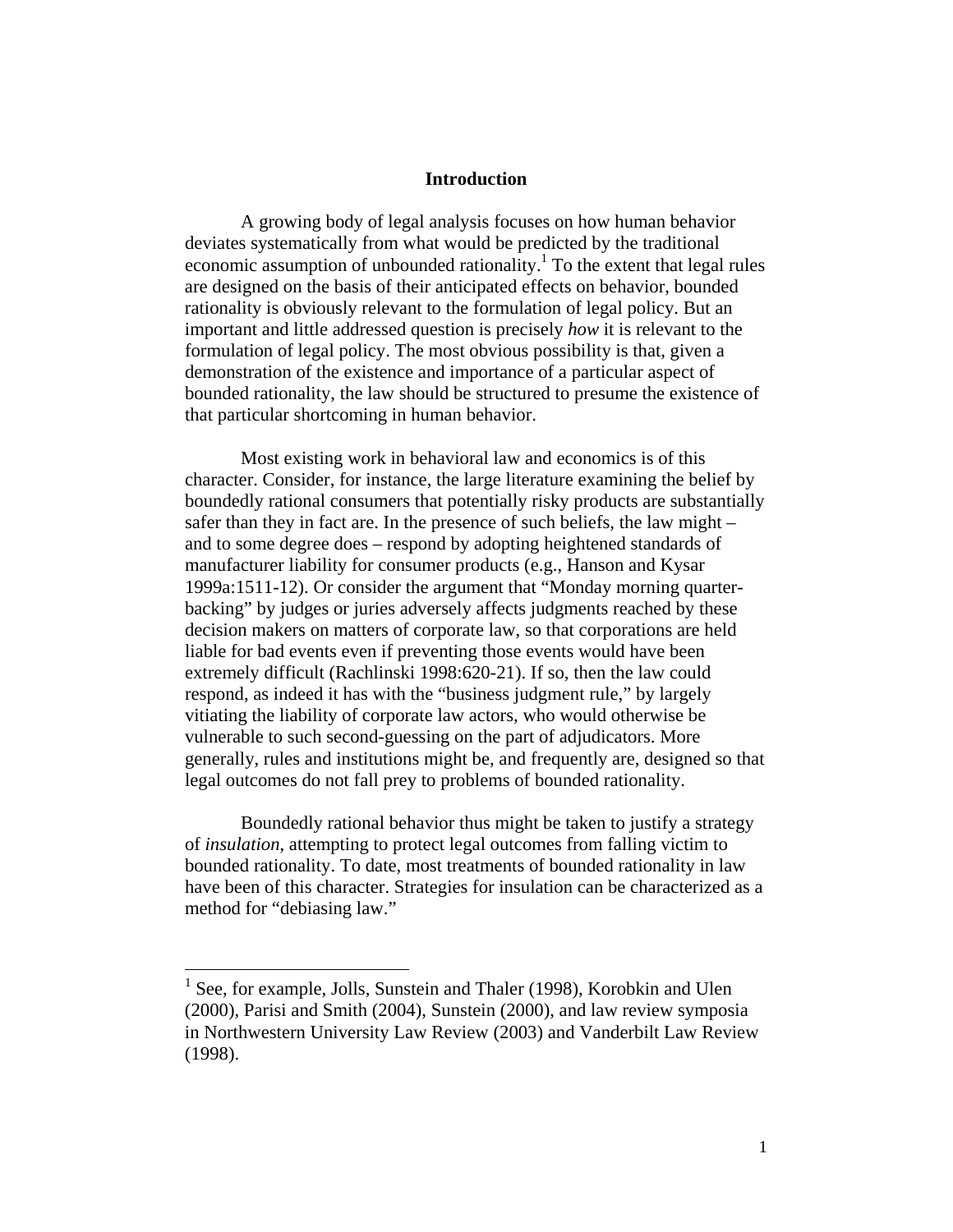A quite different possibility – one that has received much less attention in law and elsewhere – is that legal policy may respond best to problems of bounded rationality not by insulating legal outcomes from its effects, but instead by operating directly on the boundedly rational behavior and attempting to help people either to reduce or to eliminate it. We describe legal policy in this category as "debiasing through law." Debiasing through law will often be a less intrusive, more direct, and more democratic response to the problem of bounded rationality.

In fact there exists a substantial, empirically-oriented social science literature on prospects for debiasing of individuals after a demonstration of a given form of bounded rationality.<sup>2</sup> But empirical findings on these forms of debiasing have made only limited appearances in the legal literature, $3$  and equally important, social scientists interested in such forms of debiasing have generally not investigated the possibility of achieving them through law. In many important settings, empirical evidence suggests the substantial potential of these sorts of debiasing strategies, and from a legal policy perspective it is obviously important to ask about the role that law can play in facilitating such debiasing. That is our major focus in this paper.

When debiasing through law has been discussed in the legal literature, the treatment has focused on existing or proposed steps taken in *procedural* rules governing adjudication by judges or juries. A well-known example stems from the work by Linda Babcock, George Loewenstein, Samuel Issacharoff and Colin Camerer (1995) on the tendency of litigants to evaluate likely outcomes, as well as questions of fairness, in ways that systematically serve their own interests. Thus, for instance, these authors find that individuals assigned to the role of the plaintiff and presented with exactly the same information as is presented to individuals assigned to the role of the defendant offer far higher estimates of the likelihood of a plaintiff victory in a lawsuit. Babcock, Loewenstein and Issacharoff (1997) find, however, that in an experimental setting, this self-serving bias may be eradicated by requiring litigants to consider the weaknesses in their case or reasons that the judge

 $2$  Leading examples include Fischhoff (1982), Sanna, Schwarz and Stocker (2002), and Weinstein and Klein (2002). Many other illustrations appear in the body of the paper.

<sup>&</sup>lt;sup>3</sup> As noted in the text just below, where debiasing of boundedly rational actors has been examined in the legal literature, the focus has been on achieving debiasing through procedural rules governing adjudication by judges or juries. We discuss several examples below.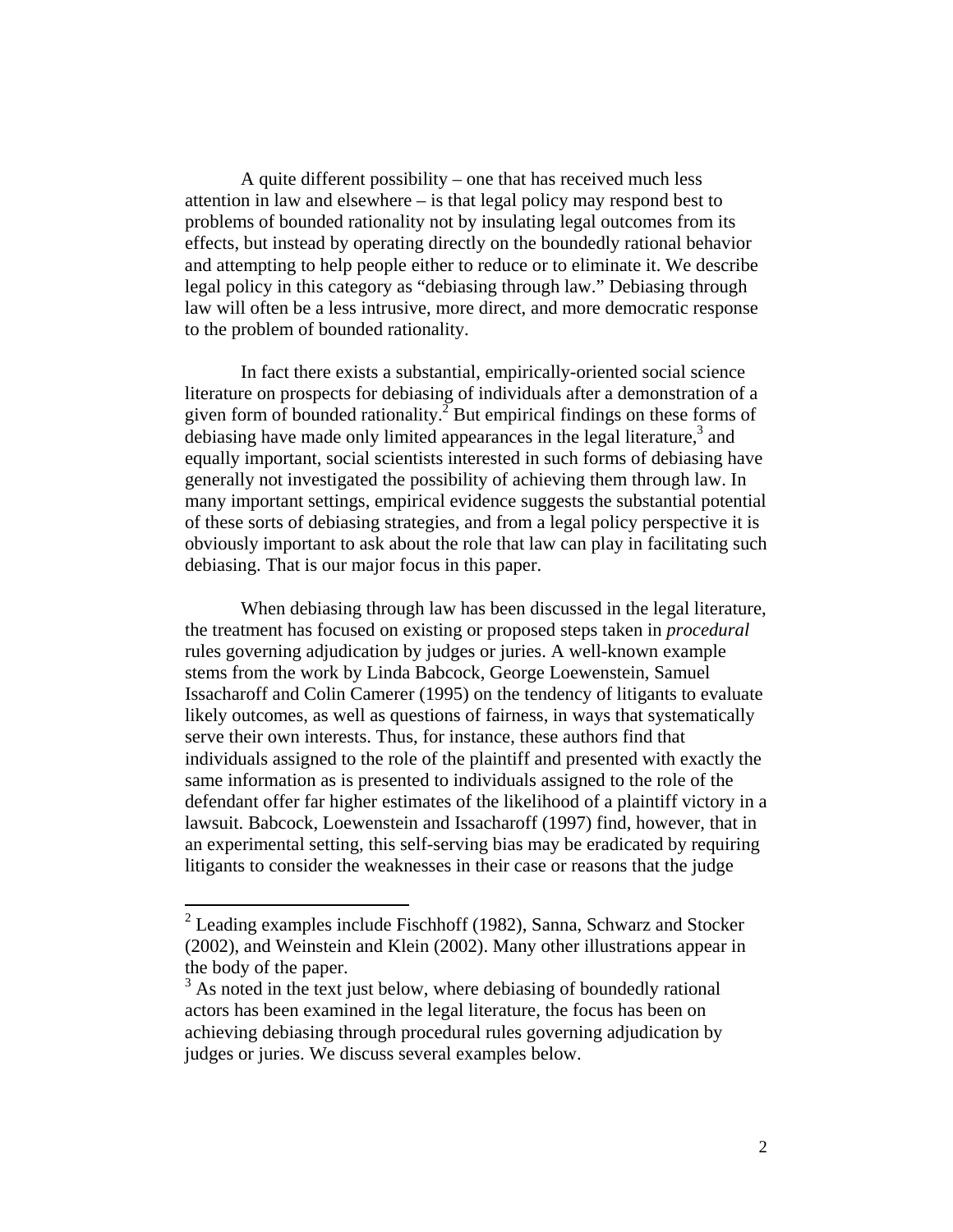might rule against them. In these circumstances, individuals in the plaintiff's and defendant's roles have similar views on likely trial outcomes and fair settlements.<sup>4</sup> The present paper, by contrast, gives primary emphasis to a different and broader form of debiasing through law – a category we call "debiasing through substantive law."

The central idea of debiasing through substantive law is that in some cases it may be desirable to structure the substance of law – not merely the procedures by which the law is applied in an adjudicative setting – with an eye toward debiasing those who suffer from bounded rationality. Through a series of examples from areas of law outside of adjudicative procedure, we hope to show that the prospect of reducing bounded rationality through substantive law holds previously unrecognized promise for both understanding and improving the legal system.

Section 1 below begins by offering a general description of debiasing through law. Our analysis emphasizes the basic distinction between debiasing of boundedly rational actors and the provision of incentives – another important instrument for affecting actors' behavior.

Section 2 focuses on debiasing through substantive law. It illustrates the general scope and power of this form of debiasing by describing the role it does or could play in addressing important questions across a range of legal domains, from consumer safety law to corporate law to property law. Our analysis of debiasing through substantive law contrasts with the almost reflexive focus in the existing legal literature in these domains on "debiasing law" solutions to problems of bounded rationality.

Section 3 explores some of the normative questions raised by debiasing through law (whether achieved through procedural rules or through substantive law). Compared to the usual approach of "debiasing law," an important advantage of strategies for debiasing through law is that they aim to correct errors while still preserving some opportunity to make choices. Under Babcock, Loewenstein and Issacharoff's approach of debiasing through procedural rules in response to litigants' self-serving bias, for instance, no decision making power or information is removed from litigants' hands; by contrast, a "debiasing law" approach to litigants' self-serving bias suggests keeping information out of their hands entirely (Issacharoff and

 $4$  It is possible that "real" self-serving bias – outside of the lab – is more resilient (Farnsworth 2003:582-85).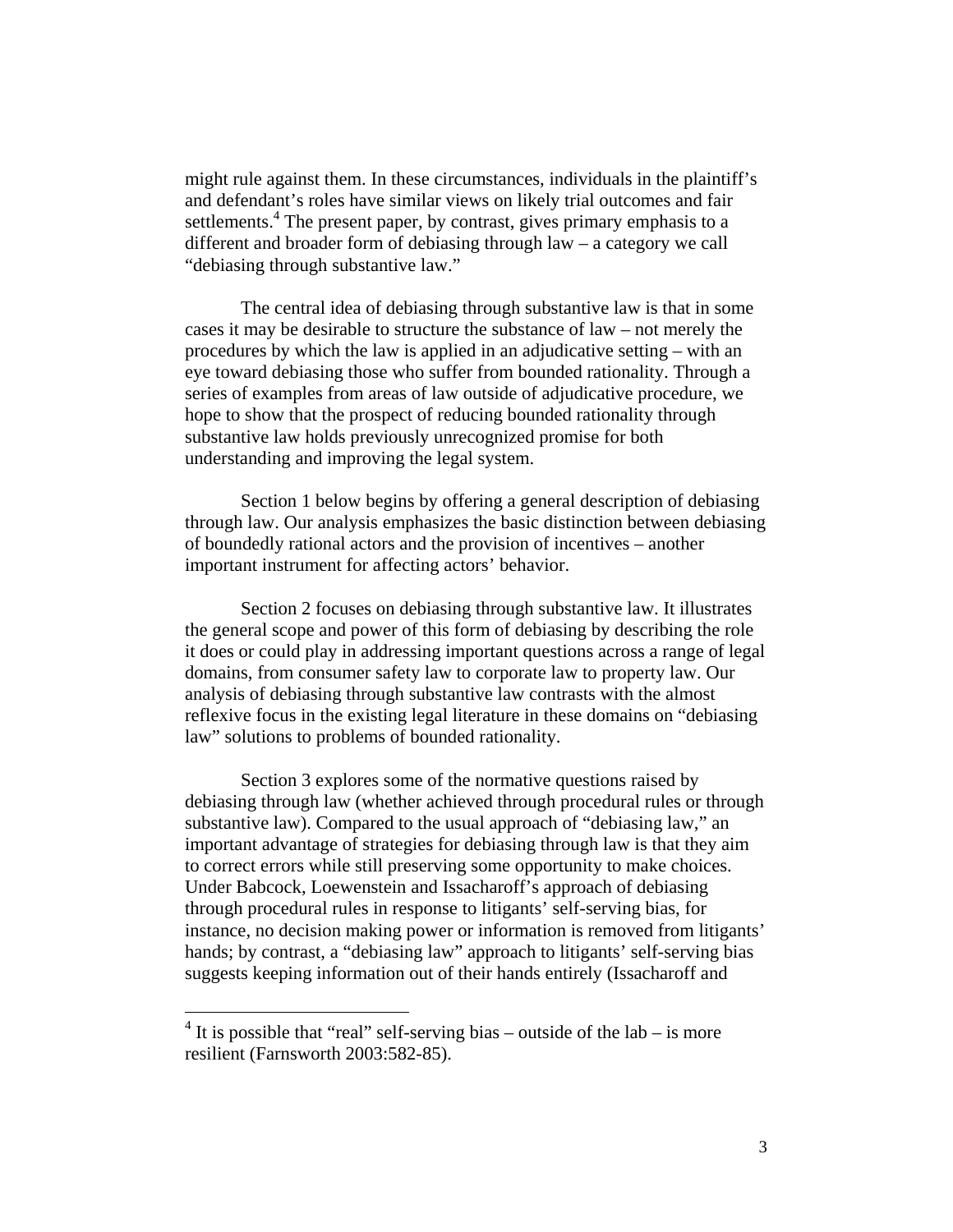Loewenstein 1995). An important corollary of this attribute of debiasing through law is that, unlike "debiasing law" strategies, the approach of debiasing through law will frequently make it possible for government to improve outcomes for individuals who exhibit bounded rationality while leaving unrestricted the choices of those who would not otherwise err. An emerging theme in the legal literature on bounded rationality is that it is preferable, when possible, to avoid imposing significant costs on those who do not exhibit boundedly rational behavior (Camerer, Issacharoff, Loewenstein, O'Donoghue and Rabin 2003:1212; Mitchell 2002:132); below we describe specific strategies for debiasing through law that achieve this goal. In this sense, debiasing through law provides real advantages over "debiasing law" strategies.

Still, at bottom, debiasing through law in either of its two varieties (substantive or procedural) involves the government in a self-conscious process of changing the behavior of at least some people by altering their perceptions of the reality around them. In some respects such government action is entirely routine, as government frequently and uncontroversially regulates in response to individuals' misinformation; many strategies for debiasing through law are of just this character. But in some contexts debiasing through law could come to resemble a system of government propaganda in violation of widely-shared normative commitments; as our examples below will illustrate, however, many actual and conceivable forms of debiasing through law do not have this problem.

#### **1. A General Description of Debiasing Through Law**

#### 1.1 Preliminaries

 If debiasing through law is a response to bounded rationality, then an obvious first step is to understand the basic idea of bounded rationality. As is now well known in the legal literature and beyond, researchers in psychology and behavioral economics have uncovered a wide range of departures from unboundedly rational behavior. These departures take one of two general forms. First, individuals may exhibit "judgment errors." Second, human behavior may deviate from the precepts of expected utility theory. We briefly describe these two basic categories.

#### 1.1.1 Judgment Errors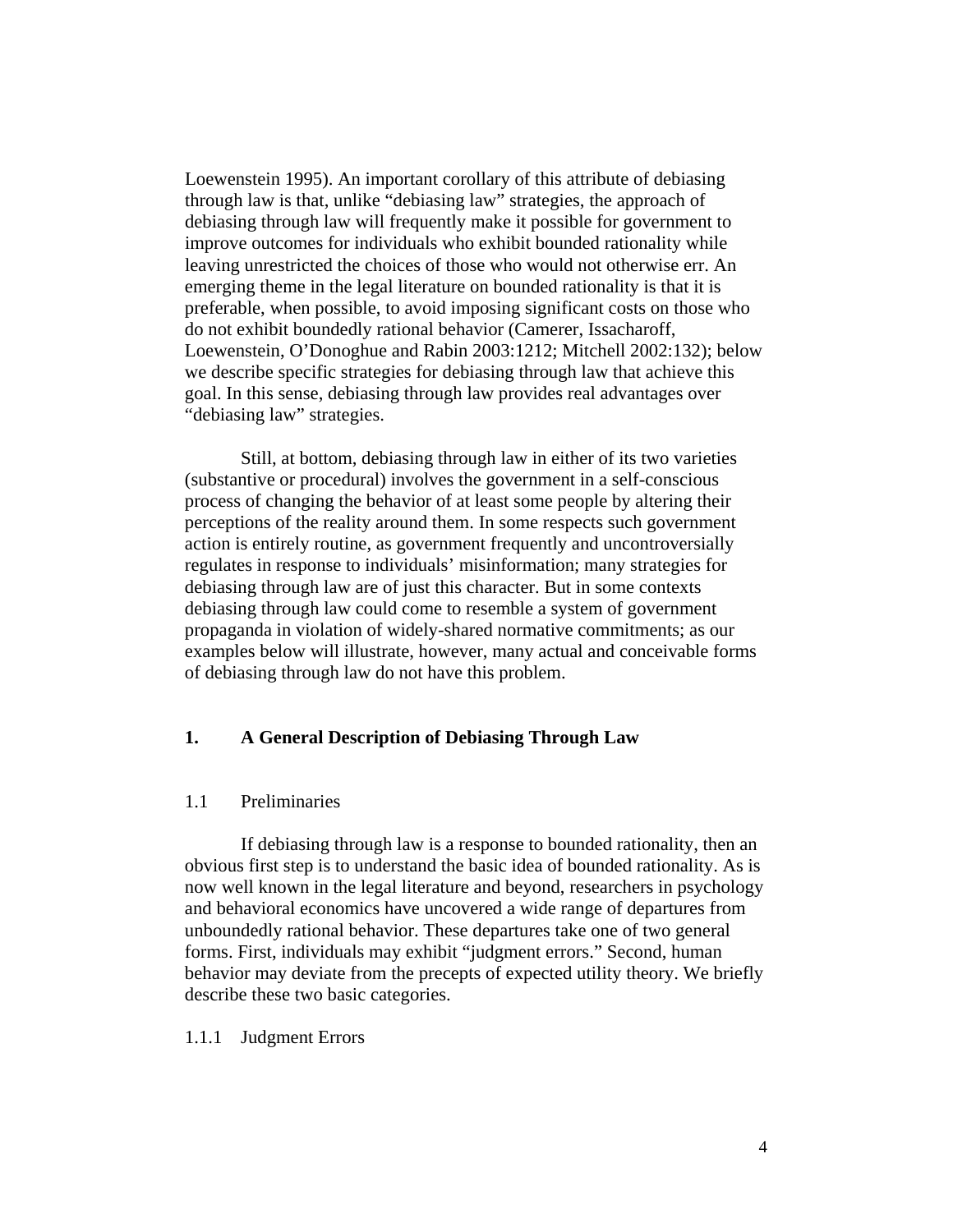Judgment errors stem from "heuristics" and "biases" that often shape human decision making. Begin with a familiar example of a heuristic. Asked how many words in a 2,000-word section of a novel end in "ing," people give much larger estimates than those asked how many words have "n" as the second-to-last letter in the same material, notwithstanding the obvious fact that more words must satisfy the latter criterion than the former (Tversky and Kahneman 1983:295). According to the "availability heuristic" at work in cases of this sort, the probability of an event is estimated after an assessment of how easily examples of the event can be called to mind. The availability heuristic often produces sensible judgments and behavior for people who lack detailed statistical information, but it can lead to significant and severe errors. The prospect of errors in some cases does *not* suggest that the behavior in question is "irrational" in the sense of being arbitrary or lacking plausible justification. The point instead is that the behavior, even if sensible in many cases, leads to systematic error in some of them. Bounded rationality is hardly the same as "irrationality."<sup>5</sup>

The use of heuristics has also been shown to lead people to misestimate probabilities by committing the "conjunction fallacy" (concluding that characteristics X and Y are more likely to be present than  $characteristic X alone$ ) – errors produced by the so-called representativeness heuristic. For instance, after reading a paragraph about a thirty-one year old woman, Linda, who was concerned with issues of social justice and discrimination in college, most people erroneously tend to say that Linda is more likely to be "a bank teller and active in the feminist movement" than to be "a bank teller" (Tversky and Kahneman 1982:92-94). Heuristics, then, are not themselves biases, but they can produce biases. Thus "availability bias" might be said to arise when the availability heuristic leads people to make predictable errors in assessing probabilities.

A related set of findings by psychologists and behavioral economists emphasizes not mental short-cuts, but more direct biases that lead to inaccurate judgments. An example is hindsight bias, in which decision makers attach excessively high probabilities to events that ended up occurring; we referred to this bias above in discussing corporate law's business judgment rule. We also referred above to self-serving bias – in which individuals interpret information in directions that serve their own

<u>.</u>

<sup>&</sup>lt;sup>5</sup> For further discussion, see Jolls, Sunstein and Thaler (1998:1594).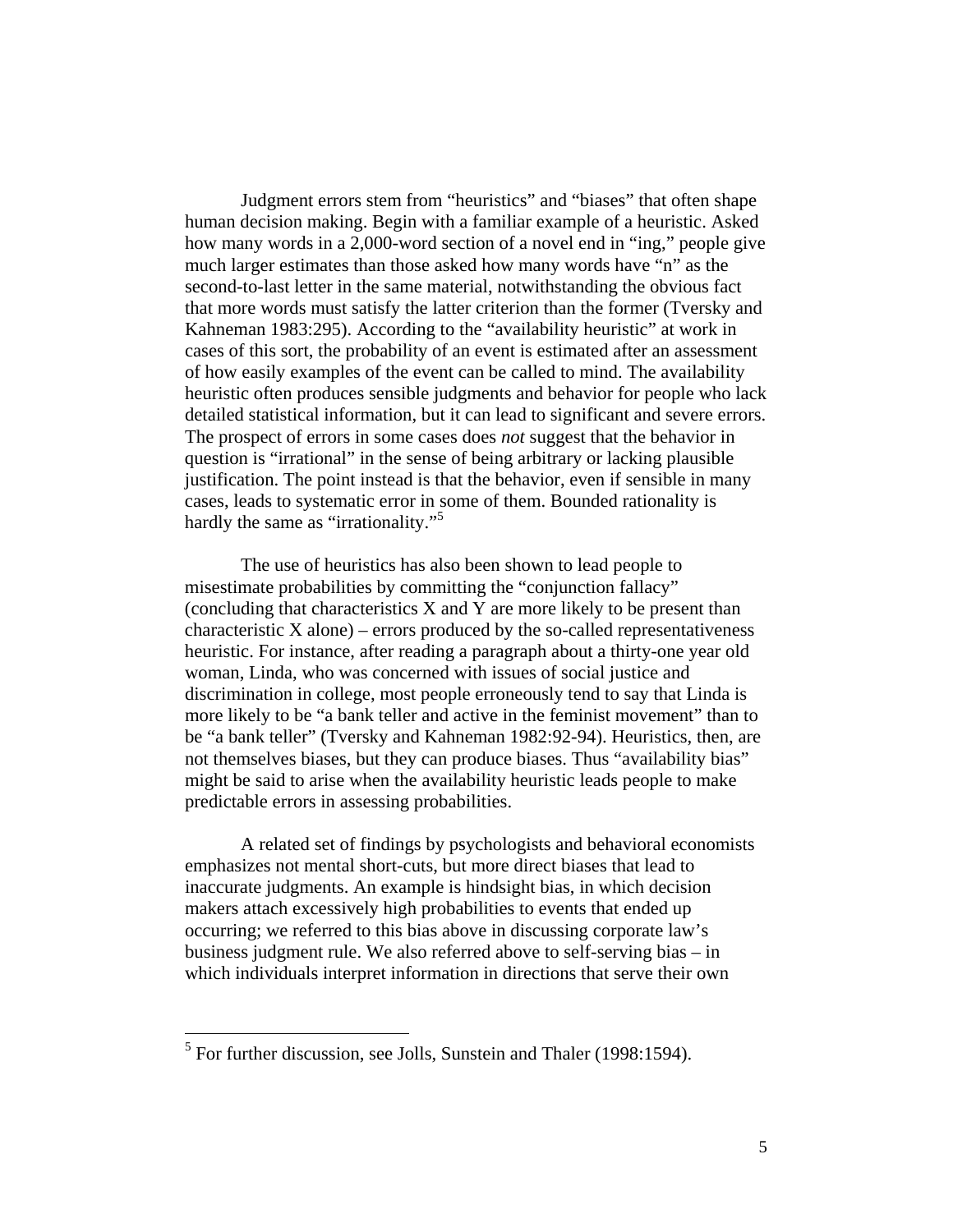interests – in illustrating prospects for successful debiasing through procedural rules.

Another bias that has received significant attention in the legal literature – and that we suggest in section 2 creates important opportunities for debiasing through substantive  $law - is$  optimism bias. Optimism bias refers to the tendency of people to believe that their own probability of facing a bad outcome is lower than it actually is. People typically think that their chances of having an auto accident, contracting a particular disease, or getting fired from a job are significantly lower than the average person's chances of suffering these misfortunes – although of course this cannot be true for everyone. Estimates offered by individuals for their own probabilities range from twenty to eighty percent below the average person's probability.<sup>6</sup>

While this "above average" effect is well established, it does not by itself establish that people optimistically underestimate their statistical risk (Viscusi 2002:162-66). People could believe, for example, that they are less likely than most people to contract cancer, while also having an accurate sense of the probability that they will contract cancer. But substantial evidence suggests that people sometimes exhibit optimism bias in the estimation of actual probabilities, not simply relative risk. For example, professional financial experts consistently overestimate likely earnings, and business school students overestimate their likely starting salary and the number of offers that they will receive (Armour and Taylor 2002:334-35). People also underestimate their own likelihood of being involved in a serious automobile accident, and their frequent failure to buy insurance for floods and earthquakes is consistent with the view that people are excessively optimistic.<sup>7</sup> It is also noteworthy that these data pointing to optimism bias come from individuals making judgments that they make regularly in their everyday lives, rather than judgments far removed from those they would ordinarily make.

#### 1.1.2 Departures from Expected Utility Theory

Along with the category of judgment errors, the idea of bounded rationality includes ways in which actual choices depart from the predictions of expected utility theory – a foundational feature of standard rational-choice

<sup>&</sup>lt;sup>6</sup> See Jolls (1998:1659-62) for a discussion of the relevant studies.

 $^7$  Jolls (1998:1660-61) describes the relevant studies.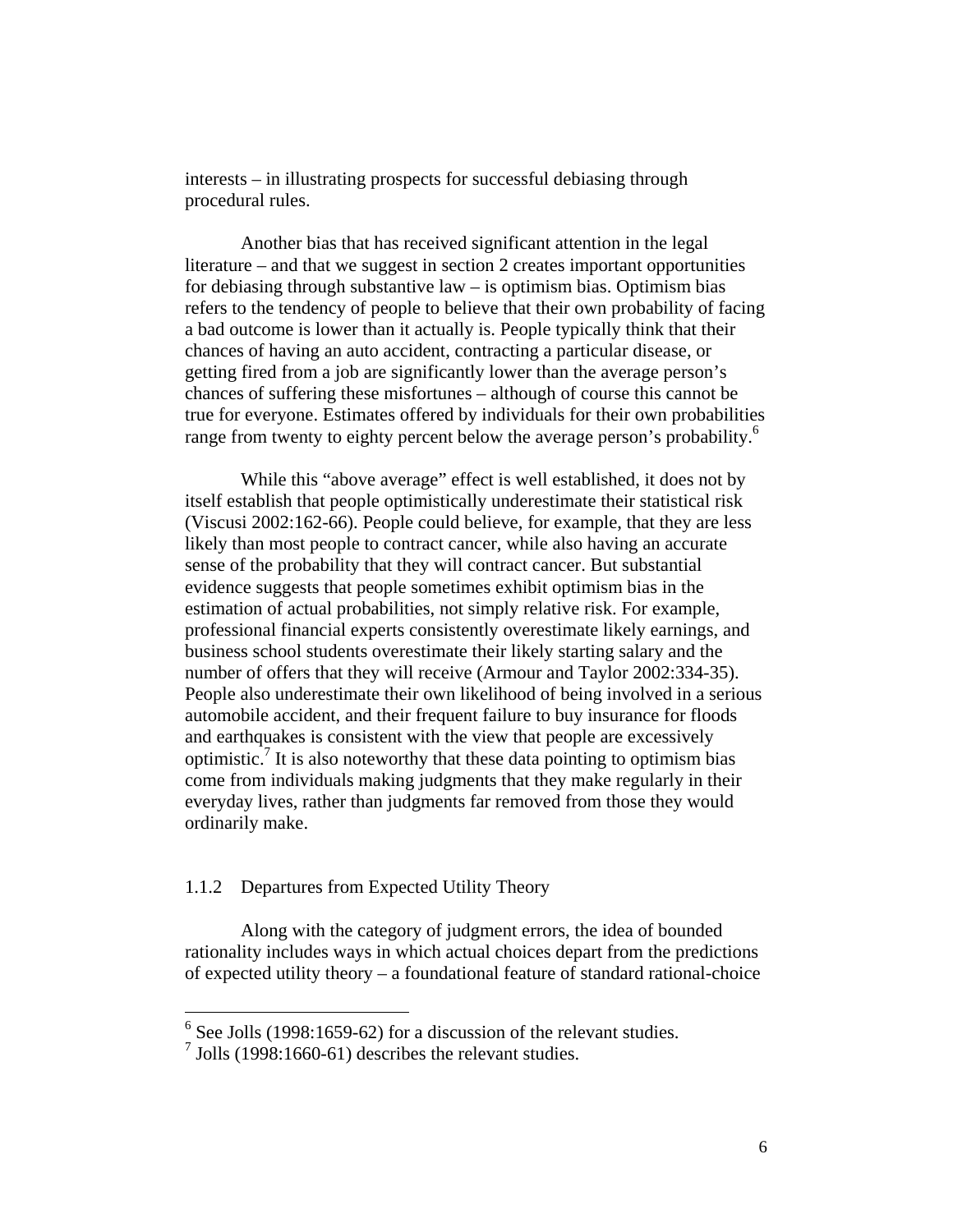analysis. While departures from expected utility theory have received only modest attention in the existing social science literature on debiasing of boundedly rational actors (for reasons we shall explain), below we suggest their relevance to debiasing through law.

A leading alternative to expected utility theory is Daniel Kahneman and Amos Tversky's (1979) prospect theory. According to this theory, people evaluate outcomes based on the change they represent from an initial reference point, rather than based on the nature of the outcome itself. For example, discovering that one will receive a bonus of \$2500 is often experienced differently if the previous year's bonus was \$0 than if the previous year's bonus was \$5000, wholly apart from any tangible financial obligations the individual faces. Prospect theory also posits that people weigh losses more heavily than gains, thus showing "loss aversion."

Related to loss aversion is the "endowment effect," according to which an individual's valuation of an entitlement depends on whether the individual is given initial ownership of that entitlement (Kahneman, Knetsch and Thaler 1990). Thus, for example, individuals endowed with university mugs demand substantially more to sell these mugs than unendowed individuals are willing to pay to buy them.

 Also related to loss aversion are framing effects. Losses matter more than gains, and thus framing outcomes as losses rather than gains will greatly affect how people respond. Many studies support this idea<sup>8</sup> – as does a widely-publicized dispute over the content of a government advertising campaign in the United States (Peterson 2003). The advertising campaign in question involved the effects of breastfeeding of newborns. In the approach favored by breastfeeding advocates, the advertisements would refer to the risks to the child of leukemia and other diseases from not consuming breast milk – whereas infant formula manufacturers favored an approach that stressed the benefits to the child from breastfeeding. Showing an intuitive understanding of prospect theory, the infant formula manufacturers fought to have the government emphasize the advantages of breastfeeding rather than the affirmative harms (losses) of not breastfeeding.

<u>.</u>

<sup>8</sup> For a recent overview, see Mellers *(*2004).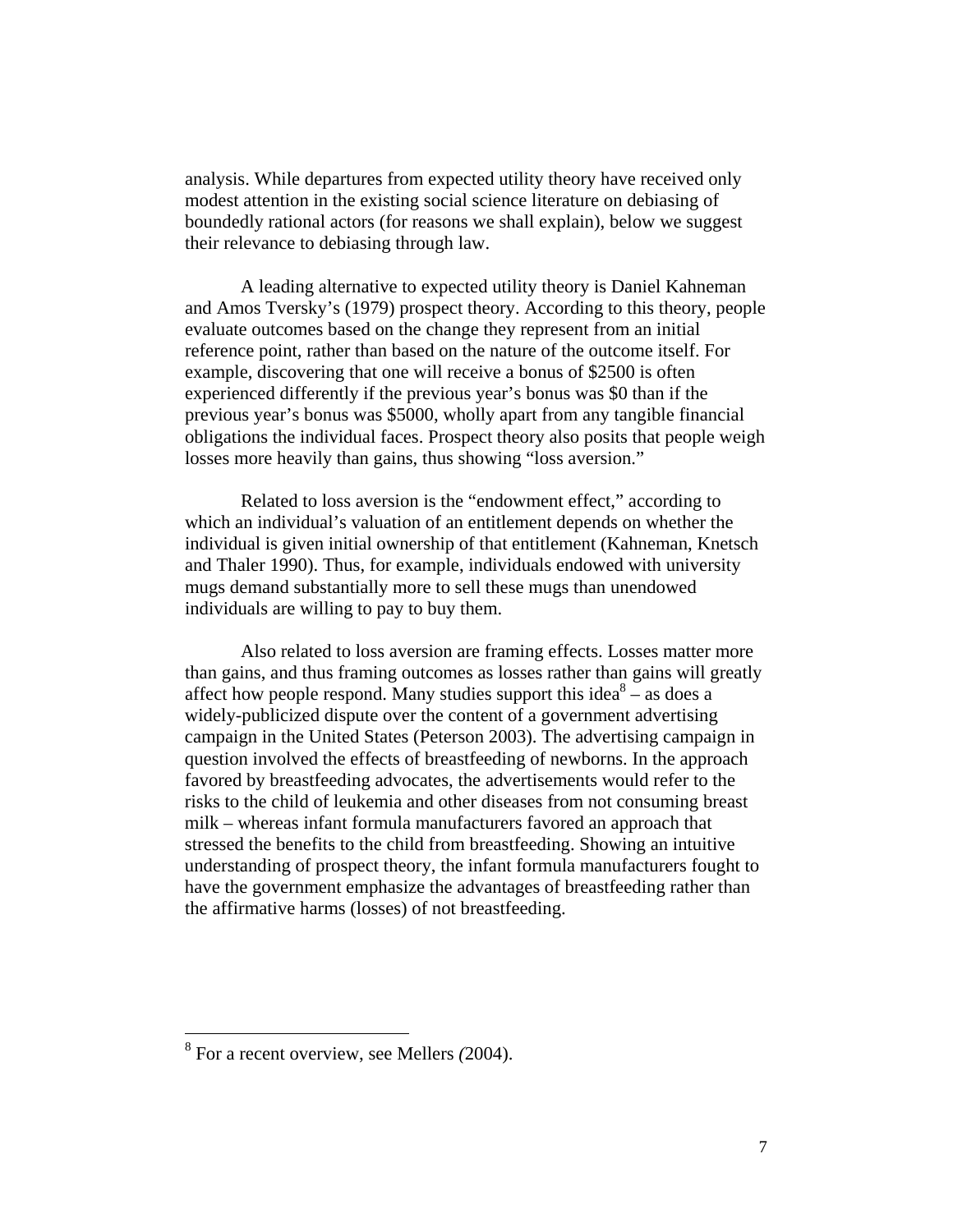#### 1.2 Debiasing Versus Incentives

What does it mean, in general, to "debias" boundedly rational actors? The general question of what counts as "debiasing" of boundedly rational actors is important because there are many channels by which boundedly rational behavior may be made to "go away" or diminish in degree. Some but not all of these qualify as debiasing of boundedly rational actors under the general definition we develop here.

Consider the following examples:

 (1) People are prone to social influences, so much so that many people will ignore the clear evidence of their own senses, and hence provide incorrect answers, if they are confronted with the unanimous views of others (Asch 1955). This kind of "conformity bias," in which the views of others are used as a kind of heuristic for the proper answer, is significantly reduced when financial incentives are provided. When people stand to gain economically from a correct answer and when they have confidence in their own judgment, they are far more likely to ignore the crowd, to say what they think, and to answer correctly (Baron 1996).

 (2) Recall from the introduction that individuals in the role of litigants have a tendency to see cases in the light most favorable to their own side. But imagine that they are required to consider weaknesses in their side or reasons that the judge might rule against them. In that case, the "self-serving bias" bias they had previously exhibited vanishes (Babcock, Loewenstein and Issacharoff 1997).

 (3) We have already mentioned thirty-one year old Linda, who was concerned with issues of social justice and discrimination in college. Recall from section 1.1.1 above that most people tend to say that Linda is more likely to be "a bank teller and active in the feminist movement" than to be "a bank teller." This is a familiar example of the conjunction fallacy, produced by the representativeness heuristic. But as Gerd Gigerenzer has demonstrated, people are less likely to commit the conjunction fallacy when asked about frequencies rather than probabilities. If asked, "of 100 people who fit the description" of Linda, how many are bank tellers and how many are bank tellers and active in the feminist movement, the level of conjunction violations drops from 80 percent or more to 20 percent or less (Gigerenzer 2000:250).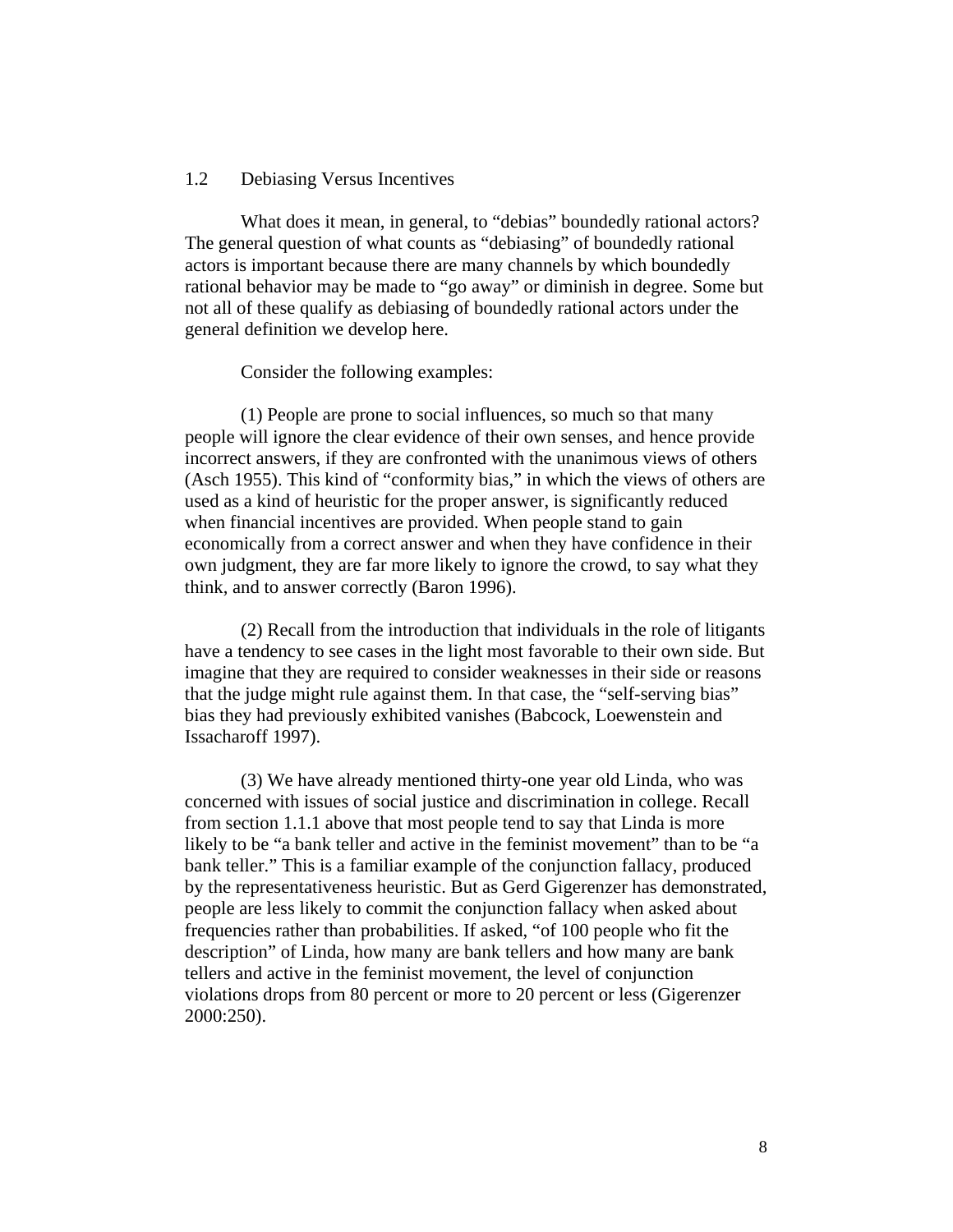The first of these examples is one in which boundedly rational behavior is eliminated by the provision of financial incentives. A broad definition of debiasing of boundedly rational actors might embrace this sort of technique, but we think it is preferable to exclude the underlying form of behavior here from the category of boundedly rational behavior (so that the removal of the behavior by the provision of incentives does not count as "debiasing" of boundedly rational actors in the sense that we use that term). For some purposes, it might be useful to understand incentives as a way of overcoming boundedly rational behavior by increasing the stakes. Baruch Fischhoff, for instance, describes "rais[ing] stakes" as a possible strategy for debiasing of boundedly rational actors (Fischhoff 1982:424; Fischhoff 2003:732).

But it seems most conservative, and most consistent with existing conventions in analyses of bounded rationality, to limit the category of boundedly rational behavior to that which survives even in the presence of financial or other consequences for exhibiting the behavior.<sup>9</sup> If an apparent departure from unbounded rationality is eliminated with the provision of financial incentives, then many would conclude that it was not a departure from unbounded rationality at all, but instead a mere result of lazy or careless decision making by an actor who had no reason to be other than lazy or careless. Under our definition, therefore, the technique used in the first example above is not a strategy for debiasing of boundedly rational actors. And the same goes for techniques that eliminate boundedly rational behavior by improving a previously faulty aspect of an experimental design – although here again Fischhoff's broad conception of debiasing of boundedly rational actors embraces such manipulations.

 The second and third examples above are standard cases of debiasing of individuals exhibiting bounded rationality. Subjects are asked to consider arguments or information of a particular sort, and the consideration of such arguments or information reduces or eliminates the boundedly rational behavior they previously exhibited. It is important to emphasize how the technique here differs from incentives. Actors are not asked to repeat the very same task with the very same structure, with the sole difference that they now have greater reason to take care in making their choices (which in the legal domain would correspond to some, although not all, "debiasing law"

 $9^9$  Camerer and Hogarth (1999) make this implicit claim, and offer a great deal of evidence that many cases of boundedly rational behavior are not eliminated by the provision of incentives.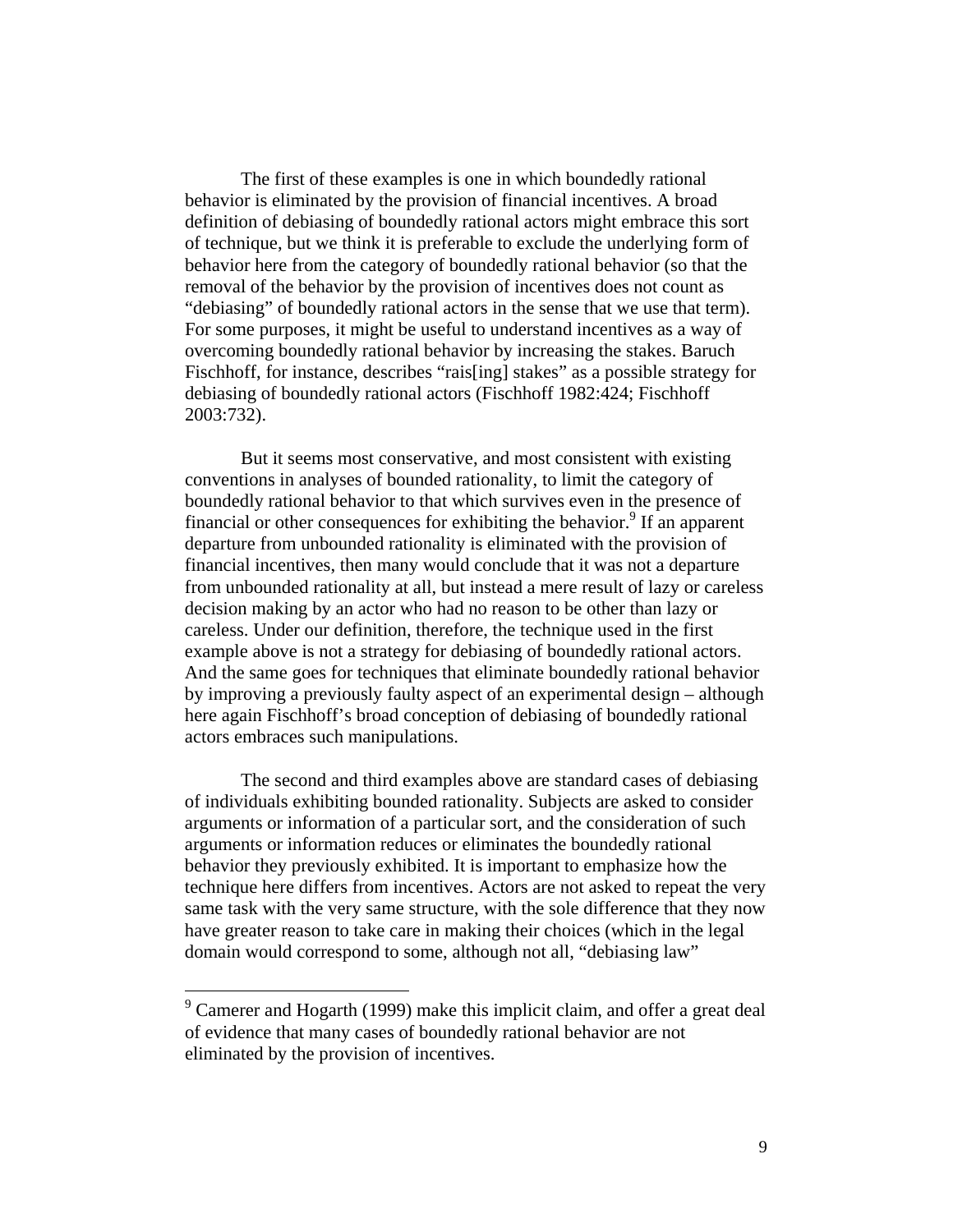strategies – for instance, those that increase punishments for certain types of behavior); instead the environment is restructured in a way that alters not actors' motivation but the actual process by which they perceive the reality around them. Thus, we define debiasing of boundedly rational actors as using *techniques that intervene in and alter the situation that produces the boundedly rational behavior, without operating on the degree of motivation or effort an actor brings to the task*. Debiasing through law is then the use of legal rules to achieve such debiasing of boundedly rational actors.

#### **2. Debiasing Through Substantive Law**

This section fills out the general description offered in section 1 by developing a set of organizing examples of debiasing through substantive law. (The introduction and the appendix refer to existing examples of debiasing through procedural rules.) We show how the idea of debiasing through substantive law can or does address important choices the legal system must make across a range of legal domains. Our discussion follows the division in section 1.1 between bounded rationality in the form of judgment errors and bounded rationality in the form of departures from expected utility theory.

The domain of our analysis in this section is forms of bounded rationality that the existing social science literature has shown to be responsive to strategies for debiasing of boundedly rational actors. This point is important because not all types of bounded rationality respond well to such strategies. Many manipulations fail to reduce hindsight bias, for instance; and, even worse, some seemingly sensible strategies for reducing this bias have actually increased it (Sanna, Schwarz and Stocker 2002). To be sure, studies that have required subjects to "rethink the inferences that they have made upon learning [an] outcome" and have then "demonstrated to them that other inferences remained plausible" have shown some success in reducing hindsight bias (Rachlinski 1998:586-88).<sup>10</sup> However, in most cases strategies – even fairly aggressive ones – for debiasing boundedly rational actors have enjoyed limited, if any, success in combating hindsight bias (Fischhoff 1982:427-31; Hastie and Viscusi 1998:917; Kamin and Rachlinski 1995:97- 98; Rachlinski 1999:824). But in other contexts, techniques for debiasing of boundedly rational actors have shown substantial promise. One example is

 $10$  Stallard and Worthington (1998:680-81) is an example of successful debiasing of hindsight-biased behavior.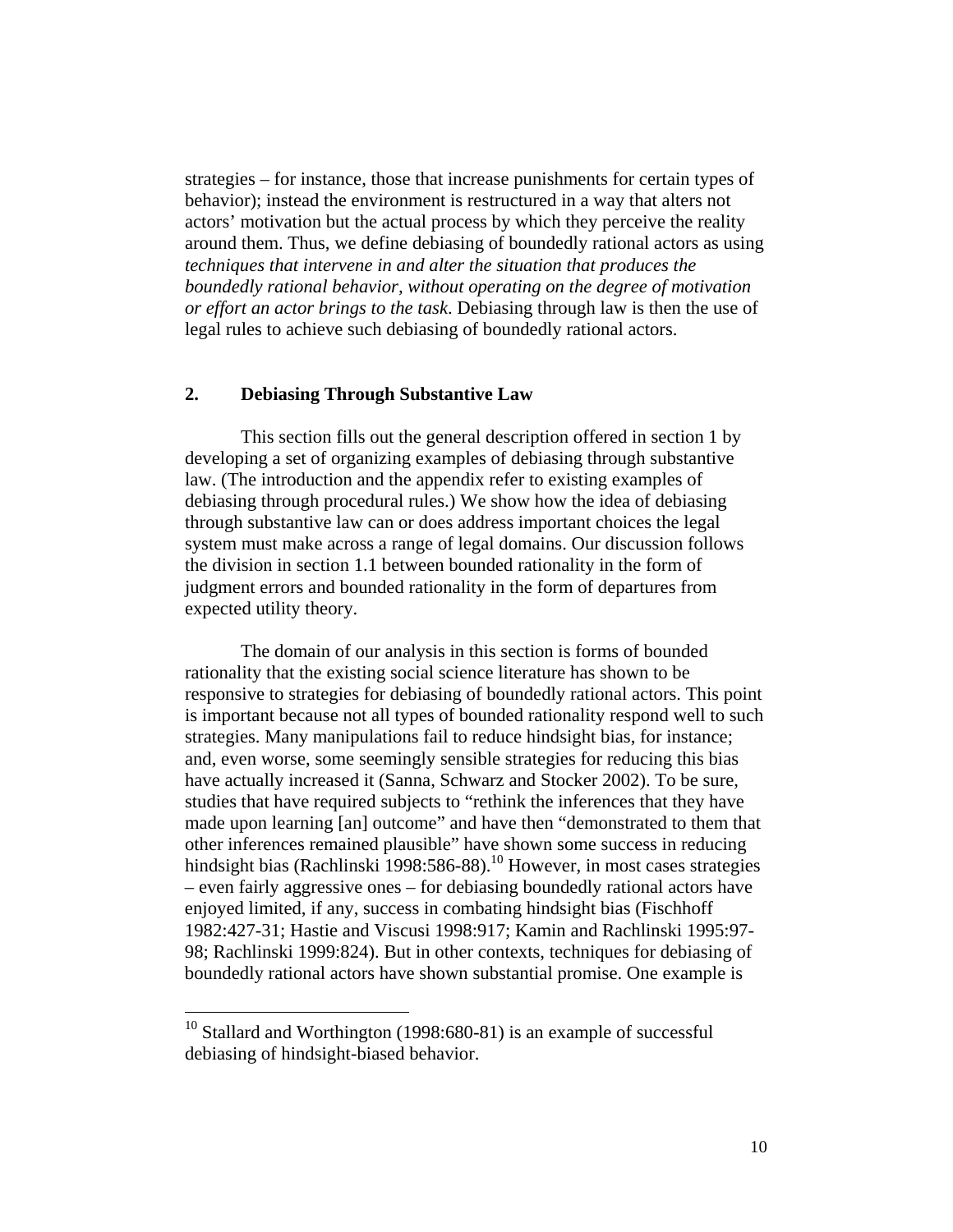the case of self-serving bias; as noted, having subjects consider the weaknesses in their case or reasons that the judge might rule against them appears effective in eliminating self-serving bias in litigation – a form of debiasing through procedural rules (Babcock, Loewenstein and Issacharoff 1997). We focus below on cases in which debiasing of boundedly rational actors has shown a strong likelihood of success in the existing social science literature.

2.1 Debiasing Through Substantive Law in Response to Judgment Errors

#### 2.1.1 Debiasing Through Consumer Safety Law

A vast number of federal and state laws regulate the safety of products used by consumers.<sup>11</sup> A major impetus for these laws is the belief that consumers often do not adequately understand the potential risks of such products. Consumers may not adequately understand such risks because they are imperfectly informed, because they suffer from bounded rationality – most familiarly because of the phenomenon of optimism bias described in section 1.1 above – or both.

The traditional law and economics view of the consumer safety context is that the problem (if there is one at all) merely involves imperfect information, and thus is appropriately corrected by the straightforward provision of additional information (Stiglitz 1986:90-91). However, as the earlier discussion of optimism bias suggested and as Jon Hanson and Douglas Kysar (1999a:1511-12; 1999b:729-30), among others, have emphasized, optimism bias will lead many consumers to underestimate their personal risks even if they receive accurate information about average risks. To be sure, optimism bias is context-dependent (Armour and Taylor 2002:338-41). But the factors that tend to reduce the extent of the bias – deliberation, close temporal proximity between the decision and the outcome of the decision,

See, for example, 15 U.S.C. §§ 2601-2692 (2000) (Toxic Substances Control Act); 15 U.S.C. §§ 2051-2084 (2000) (Consumer Product Safety Act); Restatement (Third) of Torts: Products Liability (state tort law).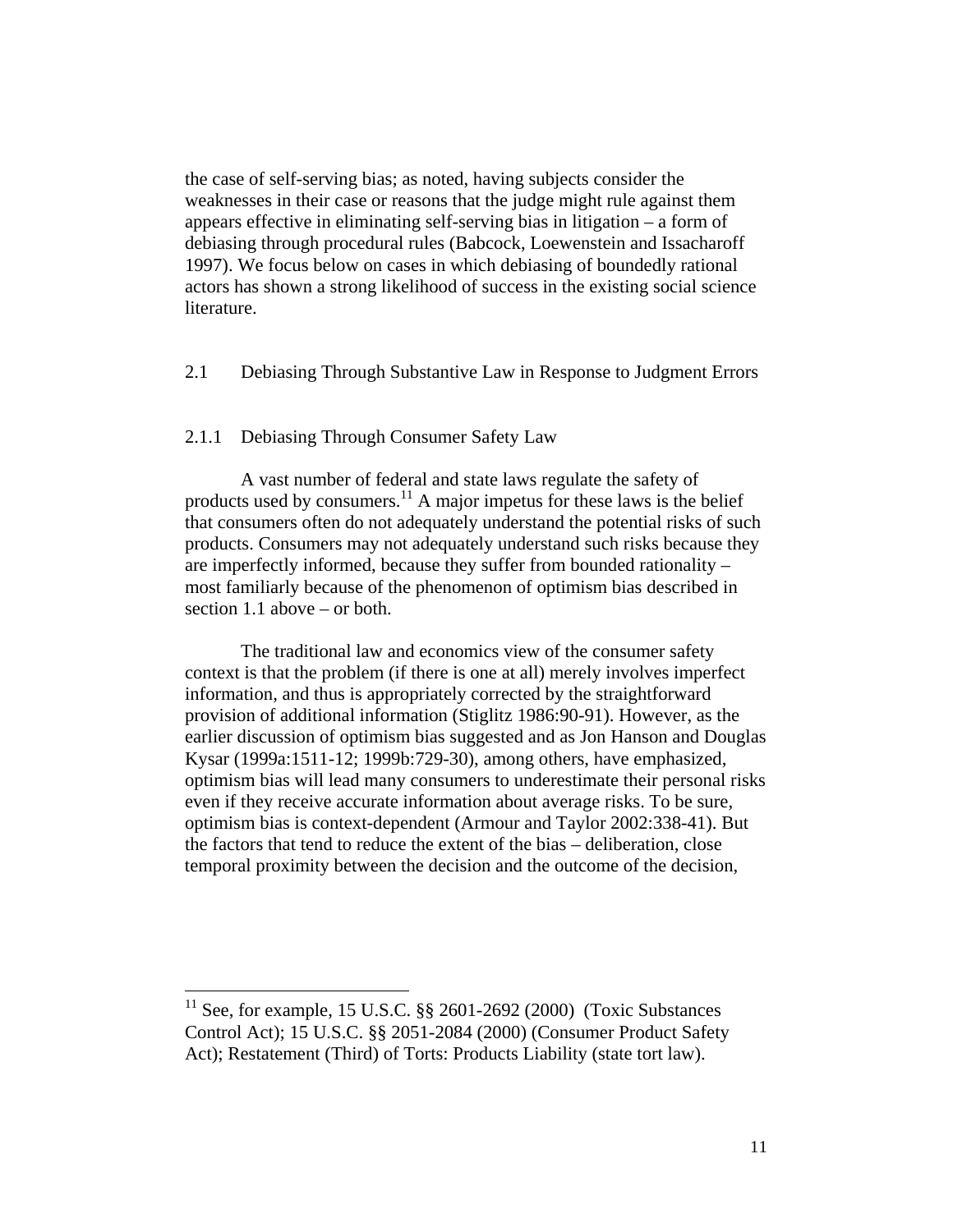and severe consequences of error – are likely to be absent in the consumer safety context, with the possible exception of the severity of consequences.<sup>12</sup>

 It would not be unreasonable to conclude that optimism bias justifies heightened standards of products liability as an alternative to the provision of additional statistical facts about the product in question. Hanson and Kysar (1999a:1560), for instance, argue in favor of enterprise liability on the basis of (among other factors) optimism bias. However, such an approach – seeking to "debias law" by insulating outcomes from the effects of boundedly rational behavior – imposes large costs of its own (Priest 1987). A still more aggressive "debiasing law" approach, available under existing law in the case of some products, is an across-the-board ban on the product's use. A number of federal statutes give agencies a choice among disclosure requirements and partial or complete bans.<sup>13</sup> In response to evidence of inadequate information, optimism bias, and other consumer errors, some regulators might well be tempted to impose a ban even if the statute reflects a preference for disclosure.14

An alternative to these "debiasing law" strategies is to use the law to reduce the occurrence of boundedly rational behavior in the first instance. At the broadest level, strategies for debiasing through consumer safety law provide a sort of middle ground between inaction or the economists' spare prescription of "more information," on the one hand, and the aggressive "debiasing law" strategies of heightened products liability standards or outright bans, on the other. Strategies for debiasing through consumer safety law may be far more successful than the mere provision of statistical facts, and also far more protective of consumer prerogatives than the strategy of an across-the-board ban. Our analysis shares a starting point with traditional proposals for better "informing" consumers, but comes to a quite different end point given our empirically-based appreciation of the limits of some forms of information provision, such as those that simply offer general statistical facts.

<sup>&</sup>lt;sup>12</sup> Hanson and Kysar (1999a:1511-12) provide further discussion of the role of contextual factors in determining optimism bias in the consumer safety context.

<sup>&</sup>lt;sup>13</sup> See sources cited in note 11 above.

<sup>&</sup>lt;sup>14</sup> See Corrosion Proof Fittings v. EPA,  $947$  F.2d 1201 ( $5<sup>th</sup>$  Cir. 1991) (interpreting Toxic Substances Control Act to require the least restrictive regulatory alternative).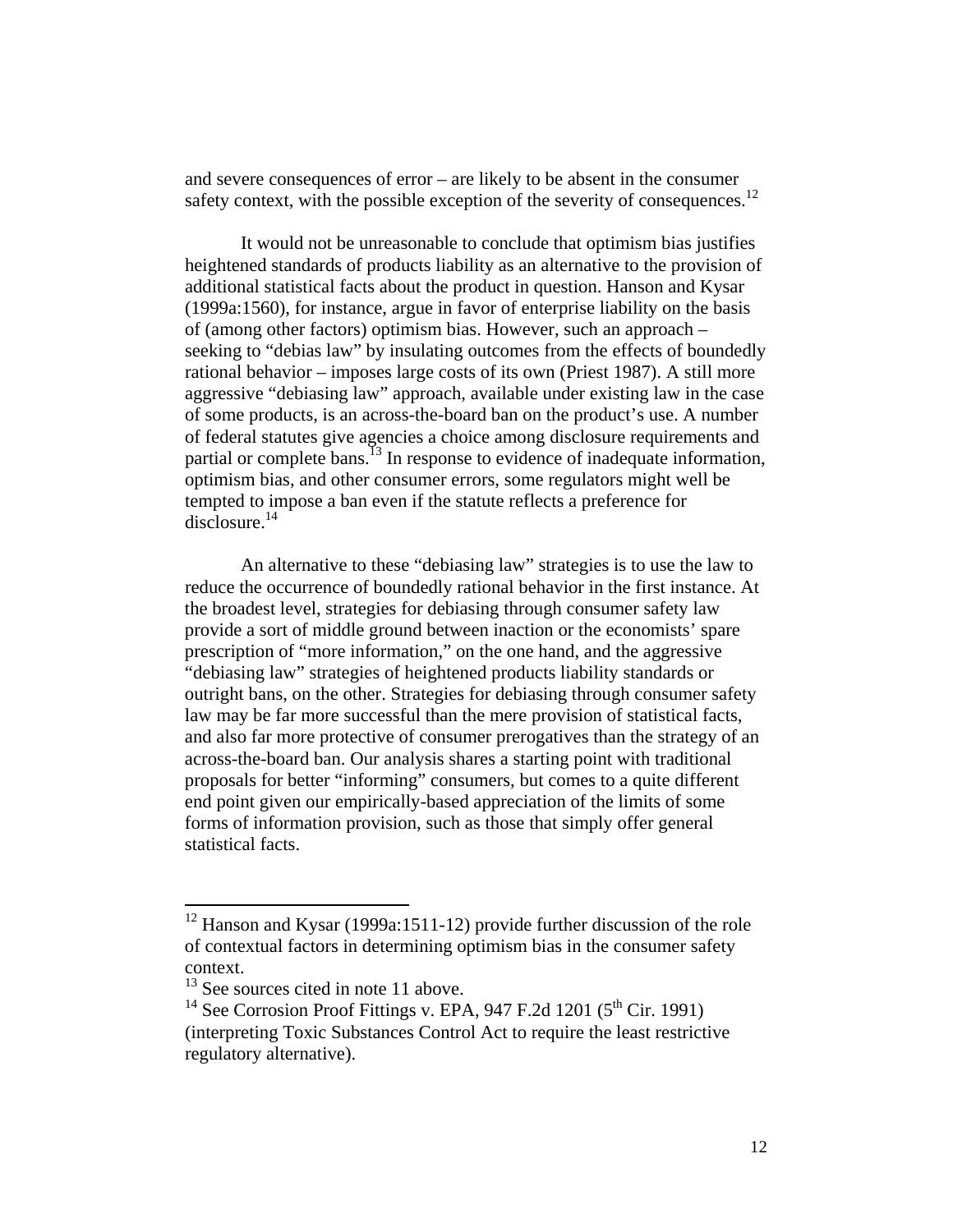In our discussion below of debiasing through consumer safety law, we will focus on scenarios in which optimism bias is likely to produce an *overall* underestimation by consumers of the risk associated with a given product. In some circumstances, a competing form of bounded rationality could lead consumers to overestimate rather than underestimate the risk associated with a product. For instance, highly available instances of accident or injury can lead to excessive pessimism – a distortion opposite to the one produced by optimism bias (Schwartz and Wilde 1983:1437). Alternatively, likelihoods of very low probability events may be overestimated, although the empirical evidence here is mixed, with some studies suggesting overestimation of the likelihood of very low probability events (Viscusi 1988:287-88) and other studies suggesting underestimation of the likelihood of such events (Kunreuther 1976:231-39). A general countervailing factor in the consumer product context – suggesting overall underestimation of risk in many cases – is that market pressures will tend to lead manufacturers of such products to present their products in ways that minimize consumers' perceptions of risk (Hanson and Kysar 1999a:1425-26). Our focus in this section is on cases in which optimism bias leads to underestimation of the risks associated with a given product.

#### 2.1.1.1 Evidence on Debiasing in Response to Optimism Bias

Straightforward potential strategies in the social science literature for debiasing in response to optimism bias include suggesting reasons that negative outcomes might occur and considering risk factors related to negative outcomes. However, such approaches usually fail to reduce optimism bias (Weinstein and Klein 2002:322-23). The social science evidence thus suggests that successful strategies for debiasing in response to optimism bias will typically require harnessing separate aspects of boundedly rational behavior. Consider two distinct possibilities.

*Debiasing through the availability heuristic*. One potential response to the risk that optimistically biased individuals believe "it won't happen to them" is the availability heuristic described in section 1.1.1 above. Recall our earlier example of this heuristic: individuals asked how many words in a 2,000-word section of a novel end in "ing" give much larger estimates than individuals asked how many words have "n" as the second-to-last letter (Tversky and Kahneman 1983:295). Use of the availability heuristic often produces a form of judgment error; as with optimism bias, availability can lead to systematic mistakes in the assessment of probabilities. (Thus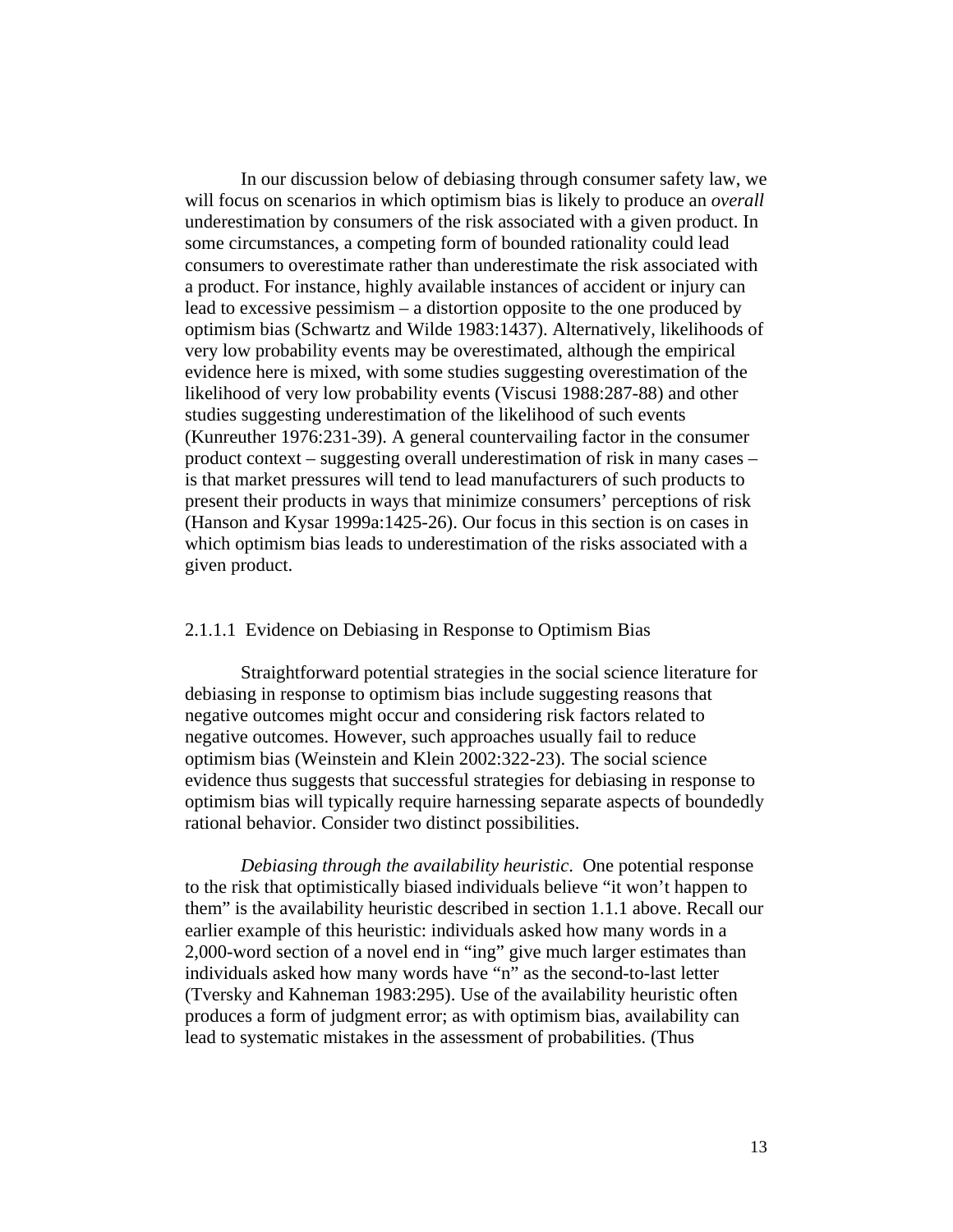"availability bias," in the form of excessively high estimates, and "unavailability bias," in the form of excessively low estimates, involve complementary errors stemming from the use of this heuristic.) But because making an occurrence "available" increases individuals' estimates of the likelihood of the occurrence (Sherman, Cialdini, Schwartzman and Reynolds 2002), availability has been found to be a promising strategy for debiasing of boundedly rational actors suffering from excessive optimism.

 In fact a recent series of studies of smoking behavior finds a phenomenon of this kind. A notable theme of the book-length treatment by Sloan, Taylor and Smith (2003) is that smokers are more likely to believe that smoking will harm their health if they are aware of specific instances of such harm.

As an example of the basic idea of debiasing through the availability heuristic, consider the finding of Neil Weinstein (1980:810) that many people substantially underestimate their risk of cancer. Imagine that women asked to estimate their risk of breast cancer are told, before giving their estimates, a poignant and detailed story about a woman their age with similar family and other circumstances who was diagnosed with breast cancer. If so, then the empirical results noted above (Sherman, Cialdini, Schwartzman and Reynolds 2002) suggest that their estimated probabilities will typically be higher. (Of course, they may be too much higher or not enough higher – points we discuss at some length in our normative analysis in section 3 below).

*Debiasing through framing*. A second possible mechanism for debiasing in response to optimism bias involves framing effects of the sort discussed in section 1.1.2 above. As we noted, the social science evidence shows that many people weigh losses more heavily than gains in evaluating potential outcomes. This evidence suggests that framing the presentation of information to exploit the extra weight attached to losses may counteract bounded rationality in the form of optimism bias.

Consider one well-known illustration of the effects of framing. In a study involving breast cancer risk and breast self-examination, material that describes the positive effects of self-examination – such as a higher chance of discovering a tumor at an earlier stage – is ineffective. By contrast, significant behavioral changes result from material that stresses the negative consequences of failing to undertake self-examination – such as a decreased chance of discovering a tumor when it remains treatable (Meyerowitz and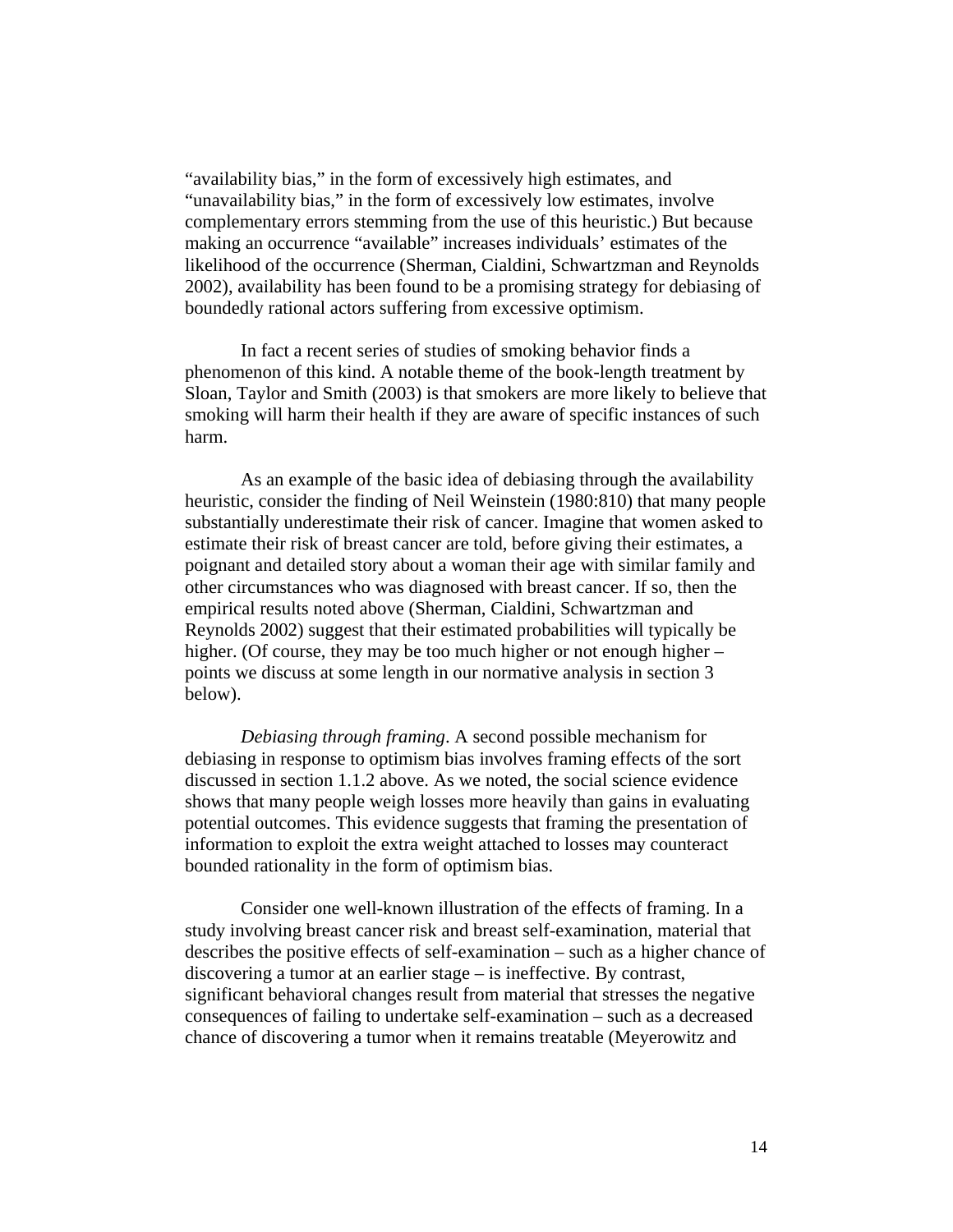Chaiken 1987:505). Thus, if women are optimistically biased about the prospects that they will suffer from breast cancer and hence underestimate the value of engaging in recommended self-examinations, then framing the recommendation to self-examine in terms of losses rather than gains should increase the probability they attach to benefiting from a self-examination.

#### 2.1.1.2 Legal Implications

1

We now apply these forms of debiasing in response to optimism bias to the context of consumer safety law. We consider debiasing through the availability heuristic and debiasing through framing in turn.

*Debiasing through the availability heuristic*. In the consumer safety context, debiasing through the availability heuristic would focus on putting at consumers' cognitive disposal the prospect of negative outcomes from use, or at least unsafe use, of a particular product. Specifically, the law could impose a set of requirements on the way that information about the product would be presented to consumers. Firms might be required – on pain of administrative penalties or tort liability – to provide a truthful account of consequences that resulted from a particular harm-producing use of the product, rather than simply providing a generalized warning that fails to harness availability. To enhance the efficacy of this proposed strategy, the law could further require that the real-life story of accident or injury be printed in large type and displayed prominently, so that consumers would be likely to see and read it before using the product. Mandatory warnings could conceivably raise first amendment issues, but so long as there is no political or ideological disagreement with the content of the message such warnings are likely to be constitutional.15

The evidence suggests that the approach of requiring the specific account as opposed to the generalized warning would help to reduce optimism bias (Sherman, Cialdini, Schwartzman and Reynolds 2002). Our point here is similar in spirit to Chris Guthrie's suggestion that legal policy makers bring "vivid information about plaintiff losses in frivolous litigation" to bear in reducing plaintiffs' overestimation of the probability of success in

<sup>&</sup>lt;sup>15</sup> Glickman v. Wileman Brothers & Elliott, 512 U.S. 1145 (1997). The Supreme Court will consider a related set of issues this Term in Veneman v. Livestock Marketing Ass'n, cert. granted 124 S.Ct. 2389 (mem.) (No. 03- 1164).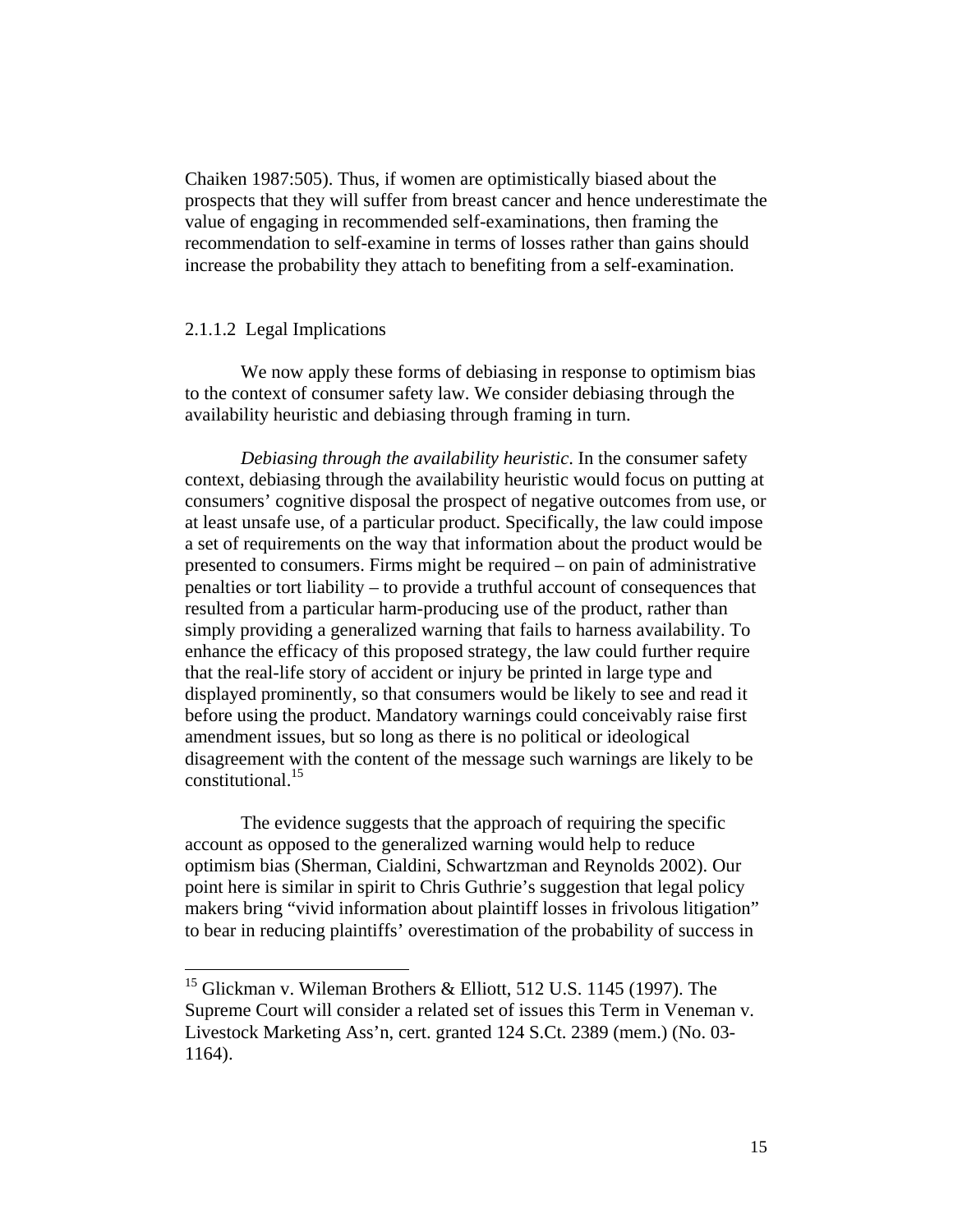such litigation – an illustration of debiasing through procedural rules (Guthrie 2000:210). More generally, the guiding idea is that the *way* information is provided may be just as important as (or more important than) *that* information is provided.

 It bears noting that an effort to use availability to counteract optimism bias would improve not only the decision making of consumers suffering from optimism bias but also that of consumers suffering from simple information failures. A conspicuous, prominent account of injury from a product may help to correct the estimated probability of harm attached to the product by an optimistically biased consumer. At the same time, it should improve the behavior of imperfectly informed but not necessarily biased consumers.

 Our earlier mention of the prospects for manufacturers' influence over how consumers perceive their products (Hanson and Kysar 1999a:1425-26) suggests the importance of legal control over the nature of the accounts manufacturers are required to provide. It is possible – and commentators such as Hanson and Kysar might well fear – that manufacturers, influenced by market pressures, would manage to subvert attempts to achieve debiasing through consumer safety law. Ultimately the question is an empirical one, but in our view the costs that Priest and others have noted of "debiasing law" alternatives suggest the value of investigating the efficacy of alternative strategies involving debiasing through law.

 The effort to achieve debiasing through law in the way described here should be modest along two separate dimensions. First, a successful strategy would need to target a limited number of discrete products for which the problem of consumer optimism bias was most important. Consumers would begin to suffer from "information overload" if every time they went to buy any product – from a lawnmower to a candy bar to a fast food hamburger – they were hit with a real-life story of an individual harmed by use or consumption of the product. Their natural response might be to tune out all of the accounts provided by firms, even assuming these accounts were prominently displayed (Viscusi 1996:665-66). $^{16}$ 

<sup>&</sup>lt;sup>16</sup> Elsewhere Professor Viscusi discusses ways of implementing multi-tiered systems, where high-risk products contain warnings on their labels while stores offer binders with risk information for low-risk products.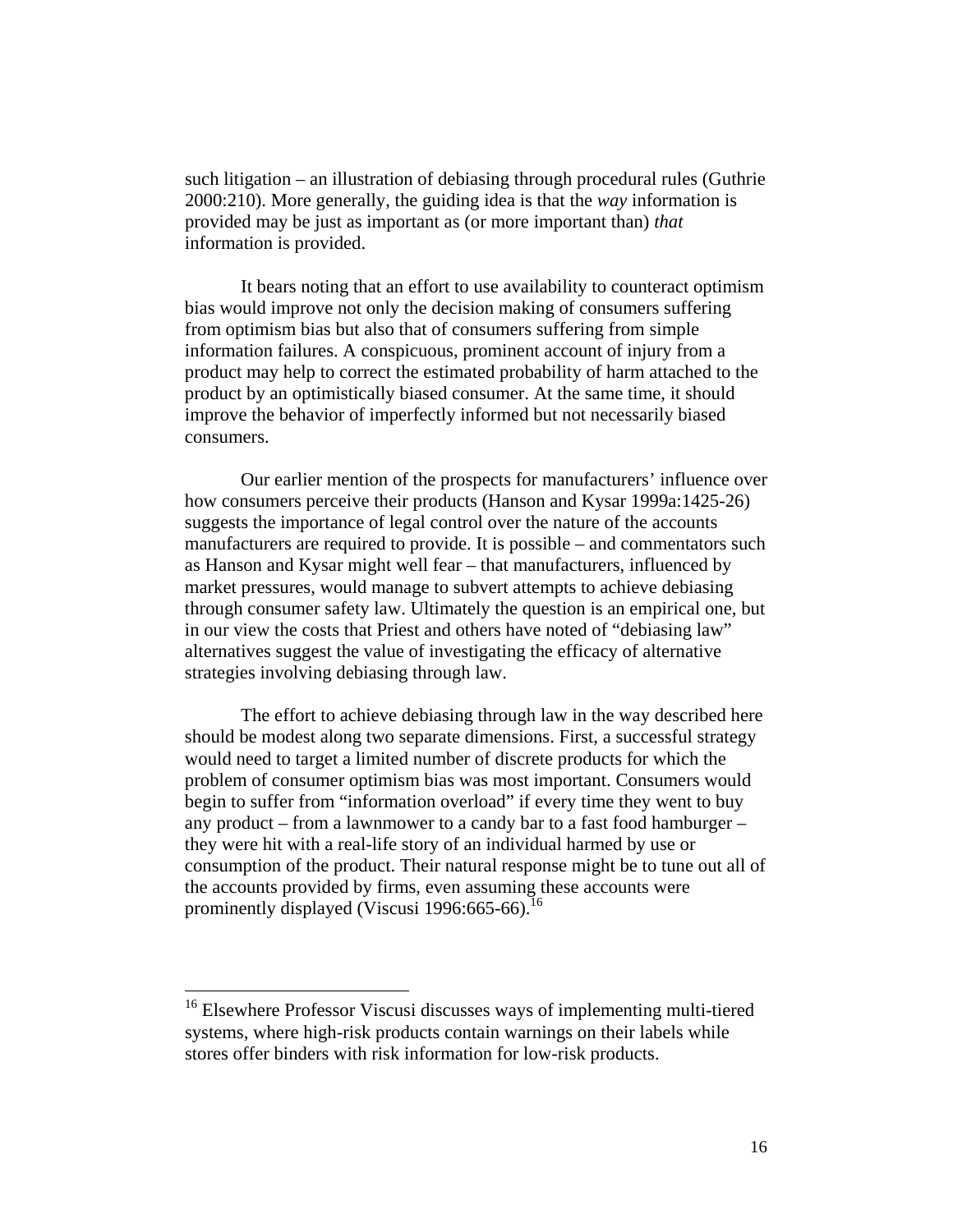Second, the law would need to avoid overreaching in the severity of the featured outcomes. Firms should not be required to provide anecdotes reflecting highly unusual consequences of using their products; only if an outcome occurs with some frequency should the law seek to induce firms to make consumers aware of the prospect. An emphasis on worst-case scenarios might produce excessive responses (Sunstein 2002). If requirements of anecdote-based warnings sweep in extremely unusual or unlikely scenarios, consumers might overreact – or alternatively they might lose faith and fail to attach any weight at all to the accounts. Of course there are line-drawing problems here, but the basic point is straightforward.

Note in addition that worst-case scenarios are likely to be much more easily avoided with our suggestion of a legal requirement that firms provide truthful anecdotes about genuine harms than with the alternative strategy – frequently used by government – of public information campaigns concerning risky consumer products. Such campaigns have often resulted in the use of extremely vivid and salient images, to the point of seriously risking overreaction or even backlash as a result of citizens' perceptions of government "manipulation." In the smoking context, for instance, the European Union has experimented with requirements that a percentage of cigarette packages sold have their fronts covered with vivid pictures of rotting teeth and blackened lungs.<sup>17</sup> We think the approach suggested here is sounder because it is more restrained. Similar to the European Union, the Canadian Health Ministry has required not only clear warnings ("Cigarettes cause strokes," "Tobacco smoke hurts babies," "Don't poison us," and "Tobacco can make you impotent") but also graphic pictures such as bleeding gums and two lungs with cancerous tumors.<sup>18</sup> Likewise, in the United States a well-known anti-drug advertisement from the 1980s featured a picture of an egg frying in a pan with the voiceover, "This is your brain on drugs" (Dawan 2004). Again, we think it is often valuable to avoid such extreme messages.

In sum, our suggestion of requiring, on pain of administrative sanctions or tort liability, truthful narratives of harm is a more modest and measured response to optimism bias than the approaches just described – approaches that harness availability by aggressively exploiting highly salient,

<sup>&</sup>lt;sup>17</sup> See http://lists.essential.org/pipermail/intl-tobacco/2001q1/000426.html (visited 9/3/04).

<sup>&</sup>lt;sup>18</sup> See http://www.abc.net.au/news/science/health/2000/12/ item20001224133940\_1.htm (visited 9/3/04).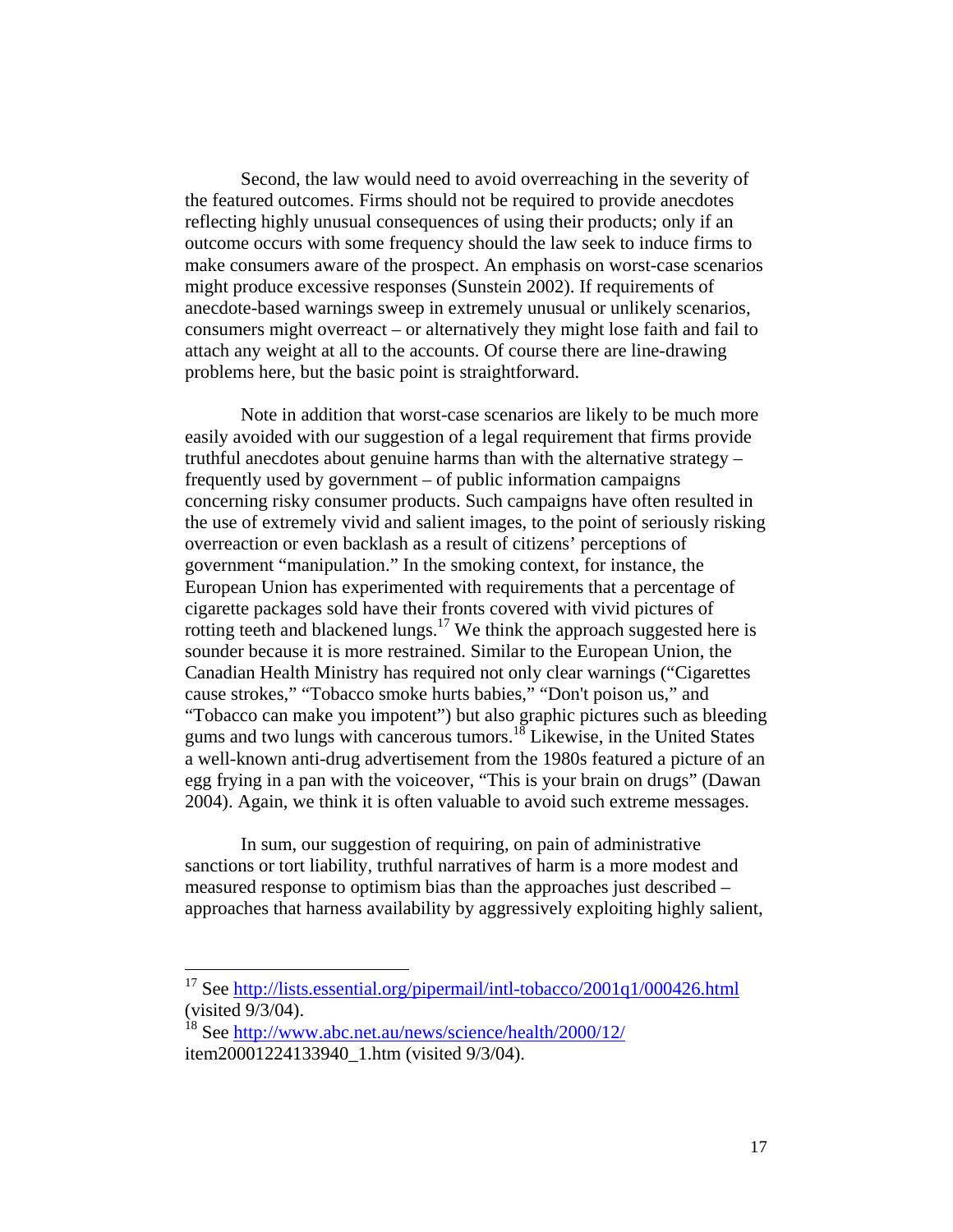gripping images and that for this very reason may run an especially high risk of manipulation, overshooting, and other problems.

 The idea of requiring firms to provide truthful accounts of harm has analogies in current practice. The American Legacy Foundation, a non-profit organization founded out of the 1998 settlement agreements between the United States tobacco industry and state attorneys general, has launched an information campaign employing a close parallel to the strategy outlined here of debiasing through the availability heuristic. The Foundation has publicized parting letters to children and other loved ones from mothers dying of smoking-related diseases; for instance, one letter reads, "Dearest Jon, I am so sorry my smoking will cheat us out of 20 or 30 more years together. Remember the fun we had every year at the lake. I will ALWAYS love and treasure you. Linda."<sup>19</sup> Our suggested approach reflects much the same spirit. $^{20}$ 

*Debiasing through framing*. Framing effects also point toward potentially effective methods of debiasing through substantive law in the consumer safety context. Simple requirements that firms "provide information" may be ineffective in this context in part because firms' interest will be in framing the information in a way that minimizes the risks perceived by consumers. (Recall the shrewd infant formula manufacturers, described in section 1.1.2, who showed an intuitive appreciation of loss aversion.) By contrast, a legal requirement that firms identify the negative consequences associated with their product or a particular use of their product, rather than the positive consequences associated with an alternative product or with an alternative use of their product, may be an effective means of reducing optimism bias exhibited by consumers. Such a step could make significant progress toward ensuring that consumers have a more accurate understanding of the risks associated with particular products, and could reduce the need for either a complete ban on some of the products in question or other "debiasing law" solutions.

<u>.</u>

<sup>&</sup>lt;sup>19</sup> See http://women.americanlegacy.org/index.cfm (visited 9/3/04).

<sup>&</sup>lt;sup>20</sup> It is possible that, as Douglas Kysar (2003:1786 n364) has noted, "debiasing law" strategies such as enterprise liability would give some firms indirect incentives to provide the sorts of truthful accounts we suggest here. Our emphasis, however, is on more direct strategies for debiasing through substantive law.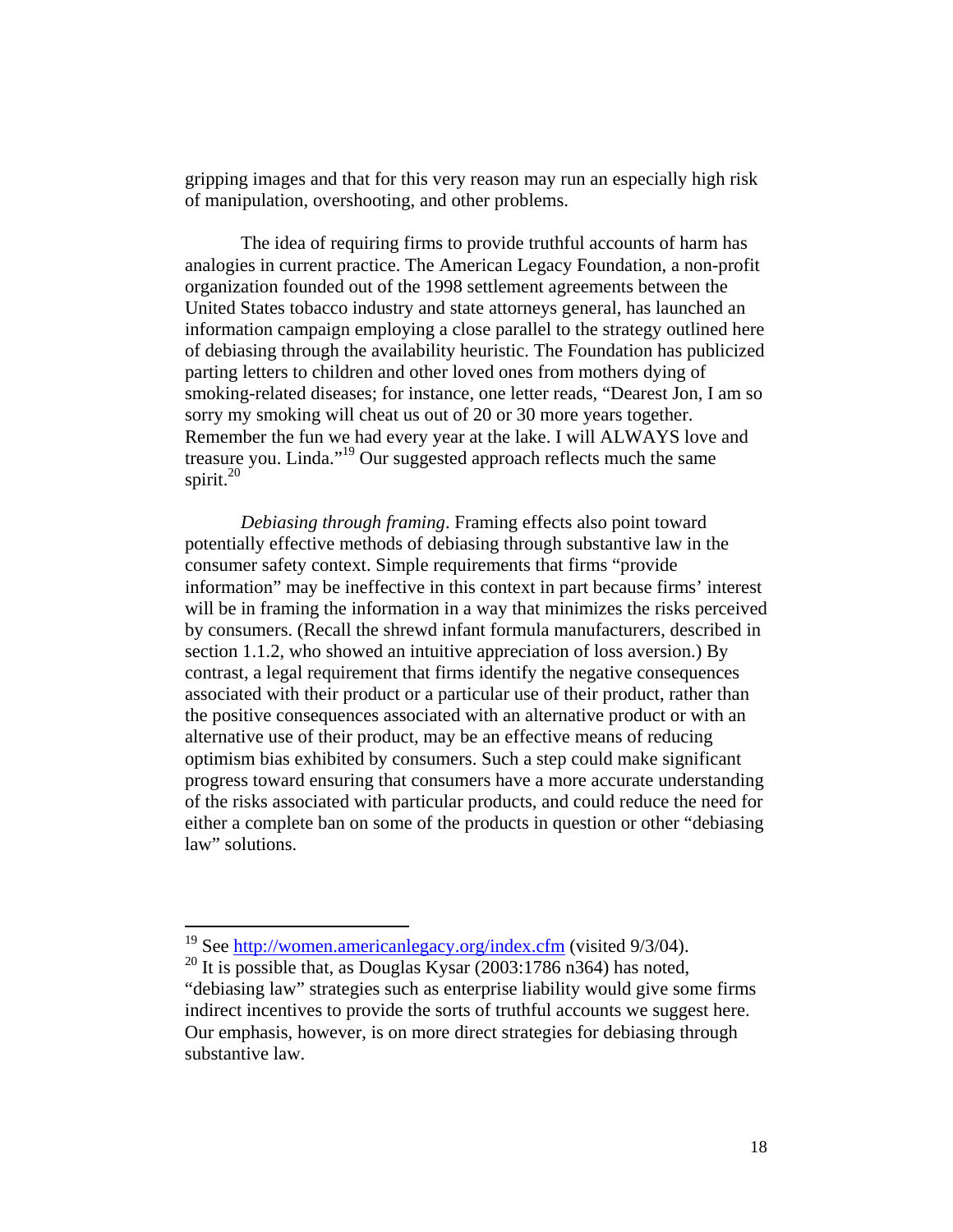#### 2.1.2 Debiasing Through Corporate Law

A basic question in corporate law concerns the optimal breakdown of board composition between so-called "inside" and "outside" directors.<sup>21</sup> Inside directors are those who are primarily employed by or otherwise closely connected with the corporation; outside directors, by contrast, have no such close links to the firm.

A number of arguments support the inclusion of at least some outside directors on the board (Gilson and Kraakman 1991:873; Pozen 1994:140). Of particular relevance for our purposes is Donald Langevoort's (2001:803, 809) suggestion that the involvement of such directors may help to overcome optimistically biased judgments ("organizational optimism") on the part of inside directors – although Langevoort himself does not ultimately join those pressing for increases in outside directors. A "debiasing law" solution to the problem of board decisions impaired by optimistically biased inside directors would be to remove these decisions from the hands of the biased decision makers. By contrast, an approach of debiasing through substantive law would take the shape of increasing the number of outside directors on the board. Might legal rules mandating some threshold number of outside directors on the board constitute an effective form of debiasing through substantive law?

#### 2.1.2.1 Evidence on Debiasing in Response to Optimism Bias (Again)

If outside directors on corporate boards would help to overcome optimistically biased judgments on the part of inside directors, two things would have to be true. First, outside directors would have to be less subject to optimism bias than inside directors. Second, the involvement of outside directors would have to alter the ultimate group judgment reached by the board members. What do we know about each of these empirical propositions?

 The degree of optimism bias exhibited by inside versus outside directors has not been rigorously explored, but the corporate law literature suggests two tentative reasons for believing that outside directors will show a lesser degree of such bias (Langevoort 2001:803, 809). The first is that the selection of outside directors is less likely to be heavily influenced by whether candidates have highly optimistic views of the firms' prospects (in

<u>.</u>

 $^{21}$  For a recent summary of the debate, see Langevoort (2001:797-99).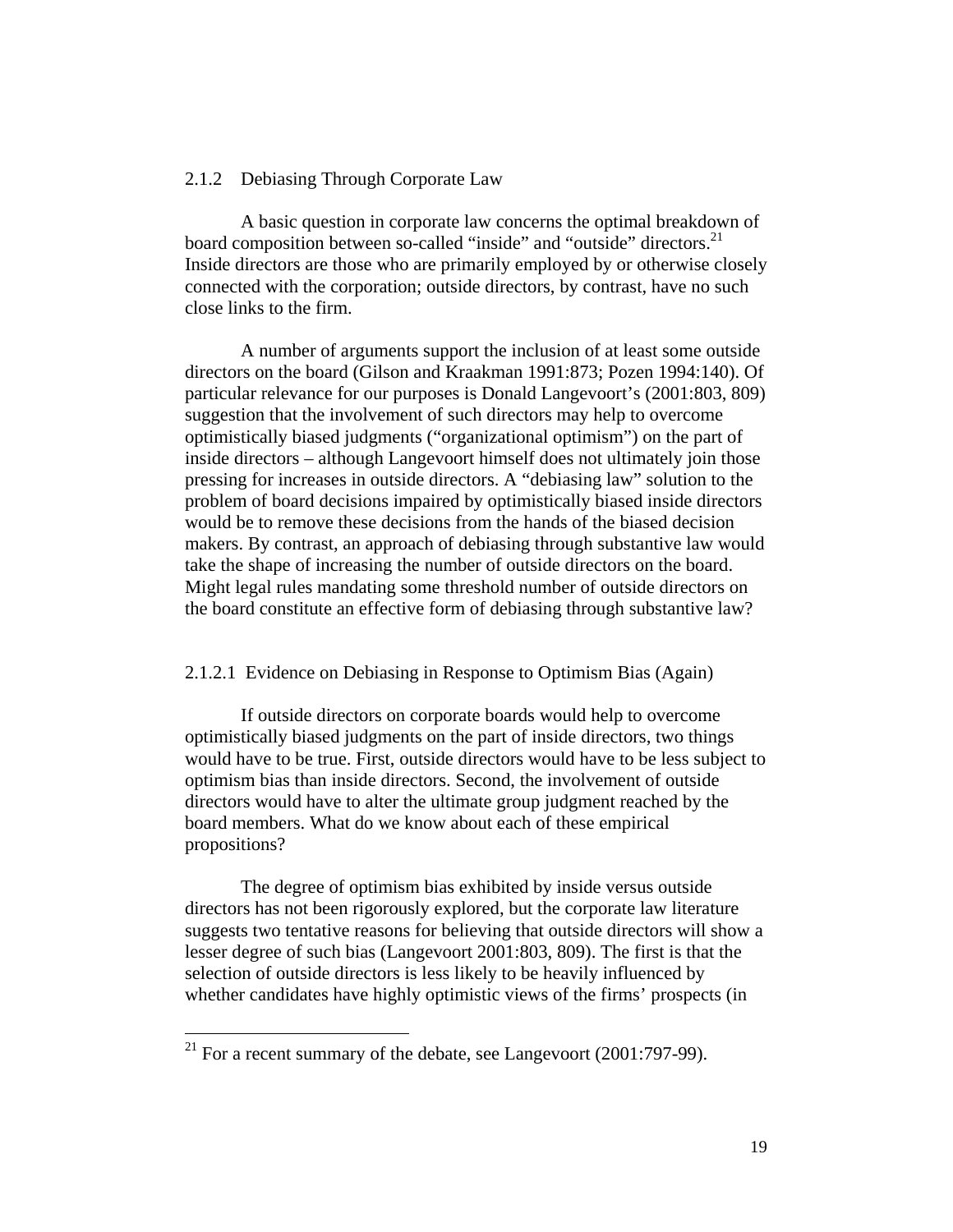contrast to the case of top executives' selection). The second reason is that outside directors' self-conception and esteem are less closely bundled up with the firm's fortunes.

But will some minimum number of outsider directors improve the collective judgment reached by board members? A large body of empirical evidence shows that the probability of erroneous decisions often increases when deliberations are undertaken by like-minded people; those who agree with one another typically end up at a more extreme point in line with their predeliberation tendencies (Sunstein 2003). In the context of corporate boards, the prediction is that optimistic members will lead one another in the direction of further optimism and excessive risk-taking. As a result, boards might well end up more optimistic than the median board member before deliberation began. Thus, the mandated inclusion of outside directors might well serve to check deliberative processes that fuel unrealistically optimistic  $decisions.<sup>22</sup>$ 

#### 2.1.2.2 Legal Implications

1

 A requirement of the recently-enacted Sarbanes-Oxley Act is that boards use outside directors to perform all auditing functions – so that a threshold number of outside directors must be named to the board.<sup>23</sup> The requirement of independent directors – reflected as well in various exchangelisting rules (Sale 2004) – can be understood as a form of debiasing through substantive law because the presence of the outside directors responds to the risk of optimism bias on the part of boards stacked with inside directors.

 Corporate law rules governing the structure of the legalorganizational form of the board of directors may be a reasonable way to reduce the degree of optimism bias exhibited by inside directors on boards. Of course, it is possible that market pressures will impose meaningful constraints on optimism bias from inside directors or the boards they

 $22$  Because, as discussed at the beginning of section 1.2, a solitary actor may find it hard to resist pressure from the remainder of the group, it might be important to ensure the presence of more than one outside director on the board.

<sup>23</sup> Sarbanes-Oxley Act of 2002, Pub. L. No. 107-204, § 301.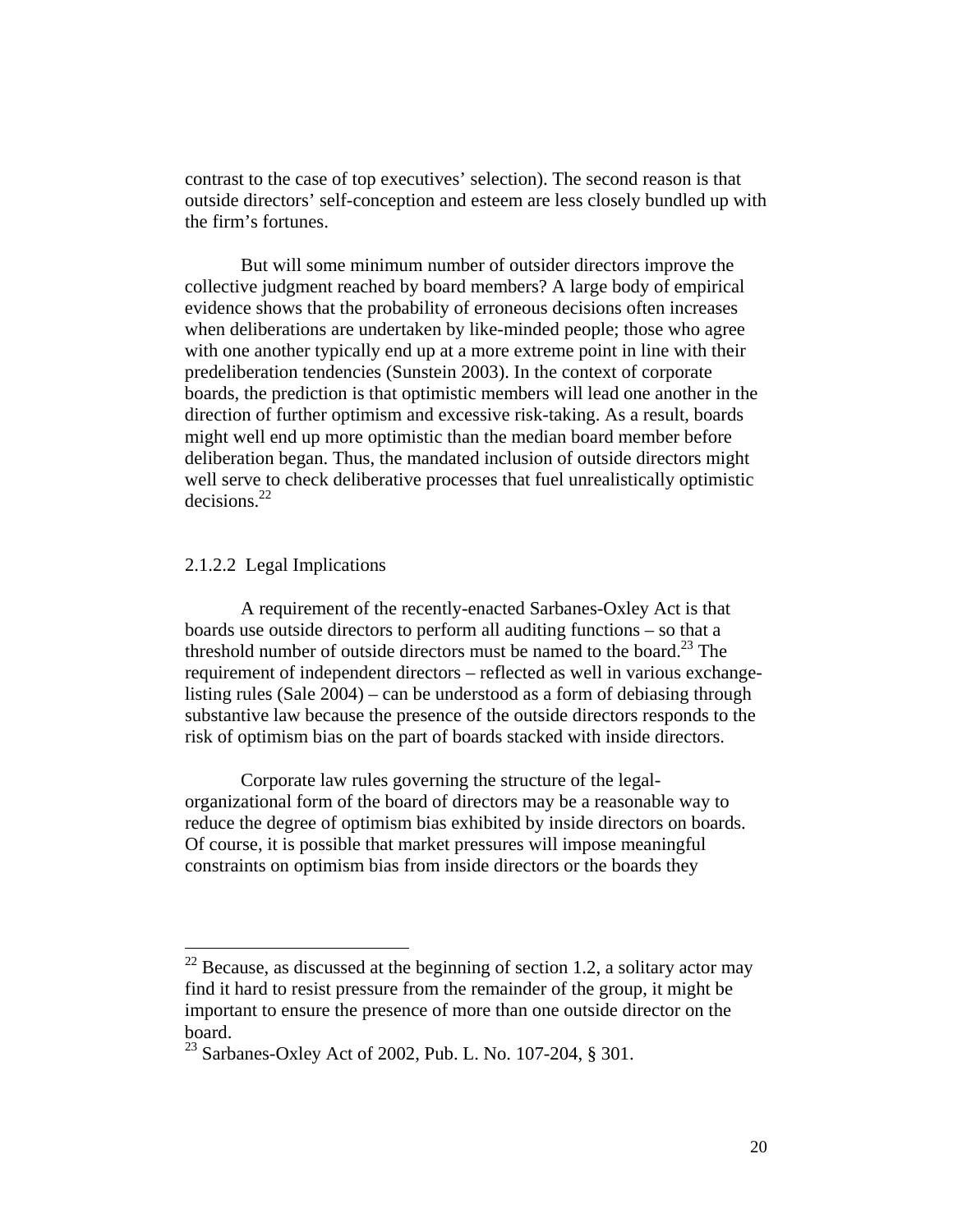populate.24 But at the same time, other forces may increase the degree of optimism bias such actors exhibit; these include the process by which managerial executives are selected and the link between these individuals' optimistic judgments and their self-conception and esteem (Langevoort 1997:140; Langevoort 2001:809). Of course, wholly apart from the requirements of Sarbanes-Oxley, many boards do contain some outside directors, and this may represent a self-conscious effort by firms interested in (among other things) combating the problem of optimism bias on the part of inside directors. A legal requirement such as Sarbanes-Oxley, however, is likely to facilitate such debiasing on a broader scale, although at a cost of requiring outside directors on all covered boards notwithstanding substantial firm- and industry- specific variation in ideal board structure.<sup>25</sup> We return to this last point in section 3 below.

#### 2.2 Debiasing Through Substantive Law in Response to Departures from Expected Utility Theory

Social scientists have paid little attention to debiasing in response to departures from expected utility theory (in contrast to debiasing in response to judgment errors). The reason may be that such departures are not unambiguous "errors," and thus it is controversial to say (for example) that the endowment effect, or loss aversion, is a kind of mistake that requires correction. Perhaps for the same reason, "debiasing law" strategies – familiar in the contexts discussed in section 2.1 above – are not prominent where departures from expected utility theory are in play.

Our emphasis in this section is on the endowment effect, which says that individuals' willingness to accept – the amount at which they would sell an entitlement – differs from their willingness to pay – the amount they would pay to purchase the entitlement. As suggested just above, in many settings the endowment effect is not an "error" in the sense of the judgment errors discussed in section 2.1, where individuals are making objective mistakes in estimating probabilities; instead it may be a reflection of potentially valid reasons for the difference between the two measures of value. In other contexts, however, a decision maker may determine that either willingness to accept or willingness to pay is the "correct" measure of value.

 $24$  Tor (2002) provides analysis of the effects and limits of market pressures as a constraining force in the context of firm entry into new industry.

<sup>&</sup>lt;sup>25</sup> On the importance of such variation, see Langevoort (2001:815).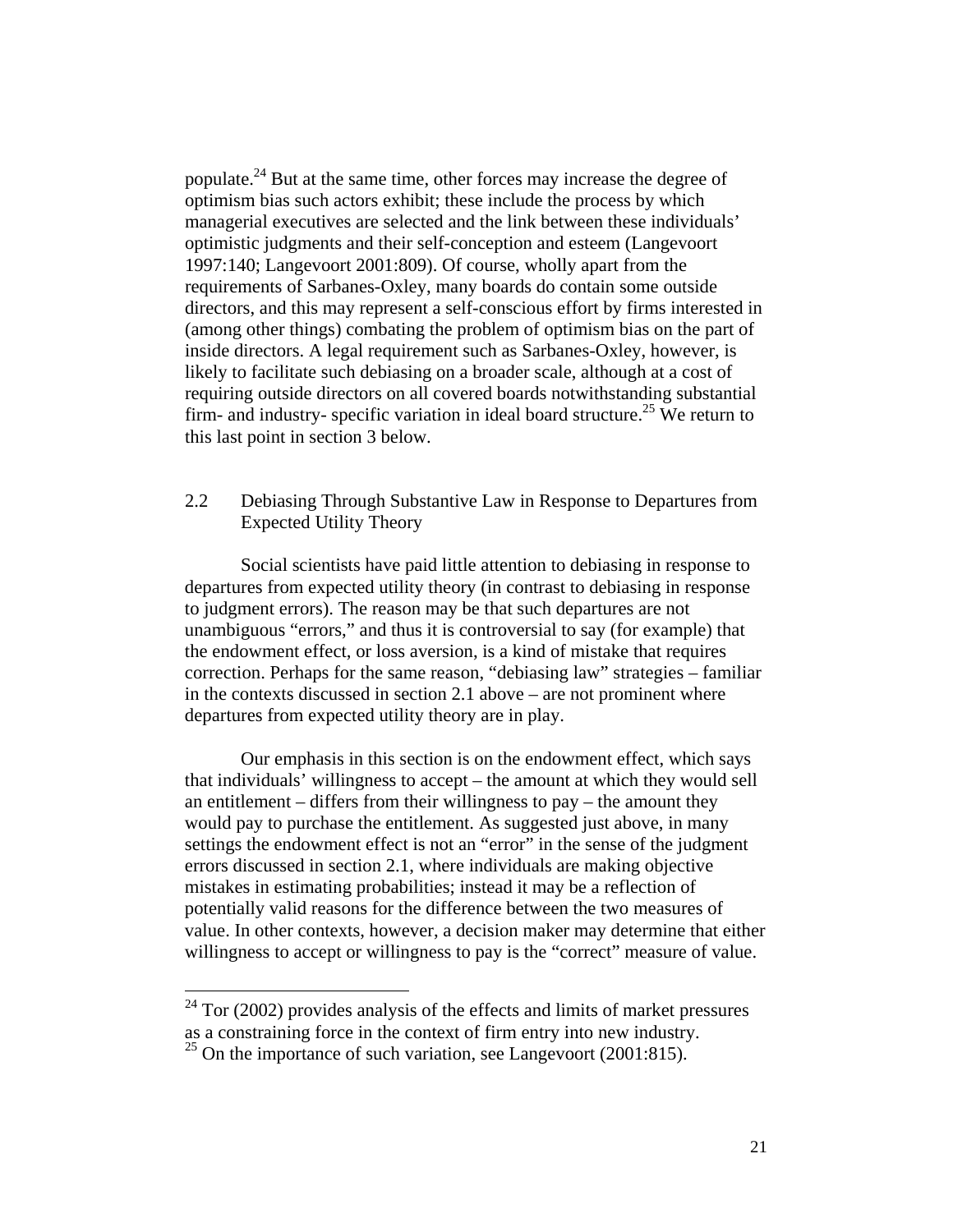Such settings are our focus in this section; we consider the role of debiasing through law in moving toward the chosen measure of value.

#### 2.2.1 Debiasing Through the Structure of Property Rights

 A fundamental question of property law is whether legal entitlements should be protected by "property rules" or "liability rules" (Calabresi and Melamed 1972; Kaplow and Shavell 1996). Under a property rule, entitlement holders are not required to part with their entitlements unless they voluntarily agree (typically in a bargained-for exchange) to do so. Under a liability rule, by contrast, entitlement holders may be forced to give up their entitlements as long as they are paid an agreed-upon amount in damages. In the analysis just below we assume that a decision maker has determined that lowering willingness to accept to the level of willingness to pay (in cases which they differ) is desirable; we then ask how the choice between property and liability rules might play a role in achieving this effect.

#### 2.2.1.1 Evidence on Lowering Willingness to Accept to the Level of Willingness to Pay

A preliminary empirical study by Jeffrey Rachlinski and Forest Jourden (1998) points to a possible relationship between the divergence between willingness to accept and willingness to pay and the way in which the entitlement being valued is protected from violation. Rachlinski and Jordan's study finds a marked reduction in the endowment effect, and hence the disparity between willingness to accept and willingness to pay, when liability rules rather than property rules protect the entitlement in question. In the standard endowment effect pattern, willingness to accept is well above willingness to pay when the entitlement is protected by a property rule. But Rachlinski and Jourden find that when it is protected by a liability rule, willingness to accept falls to the level of willingness to pay. The authors offer an explanation of their results by suggesting that "a right that is protected by a damages remedy might convey less of a sense of ownership than does a right that is protected by an injunctive remedy" (p.1560). Such incomplete ownership may prevent a perfection of the emotional attachment that is harbinger of the endowment effect.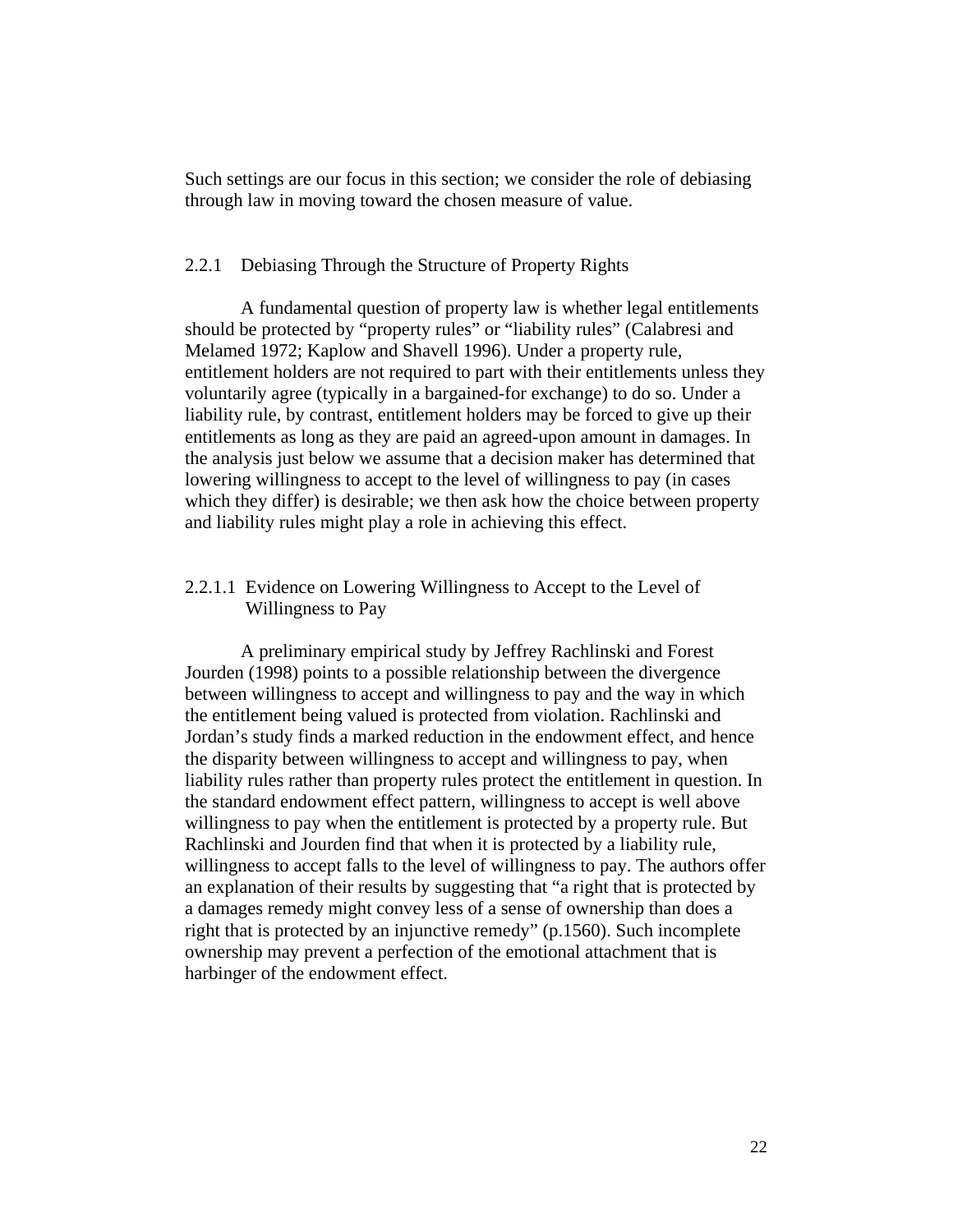#### 2.2.1.2 Legal Implications

As Ian Ayres (1998:811-12) has suggested, Rachlinski and Jordan's empirical findings imply that in domains in which the lower measure of value – willingness to pay – is determined by a decision maker to be the "correct" measure, liability rules may be preferable to property rules (although a complete analysis of the choice between property and liability rules involves many additional considerations<sup>26</sup>). Choosing liability rules over property rules may thus be regarded as a form of debiasing through substantive law, given our assumption above that the excess of willingness to accept over willingness to pay in the context in question is a form of "error" in need of correction. Liability rules, under Rachlinski and Jourden's findings, eliminate the endowment effect by moving individuals' willingness to accept down to the level of their willingness to pay.

It remains to be seen whether the device of choosing liability rules over property rules would generally have this effect. People are often unaware of how, exactly, their entitlements are protected; if the legal system uses liability rules rather than property rules, many people will not be aware of it. Note also that in Rachlinski and Jourden's study, the entitlements involved environmental amenities. In that distinctive context, the occurrence of the endowment effect under a property rule may have been "motivated by subjects' belief that it is improper to sell an environmental resource that one can protect," while this belief was not triggered under a liability rule "because the law permitted the destruction of the resource for a price" (Korobkin 2003:1285). Absent the societal commitment to environmental amenities, for which people often demand a great deal and on occasion refuse to sell at any price at all (Kahneman, Knetsch and Thaler:1327), it remains possible that the choice between property and liability rules would not have the same impact on willingness to accept versus willingness to pay. Further empirical work could help to shed light on this question.<sup>27</sup>

 $26$  Kaplow and Shavell (1996) provide a general analysis.

 $^{27}$  Lewinsohn-Zamir (2001:250-57) argues, but without presenting any direct empirical evidence, that property rules may be preferable to liability rules for reducing the endowment effect in some contexts.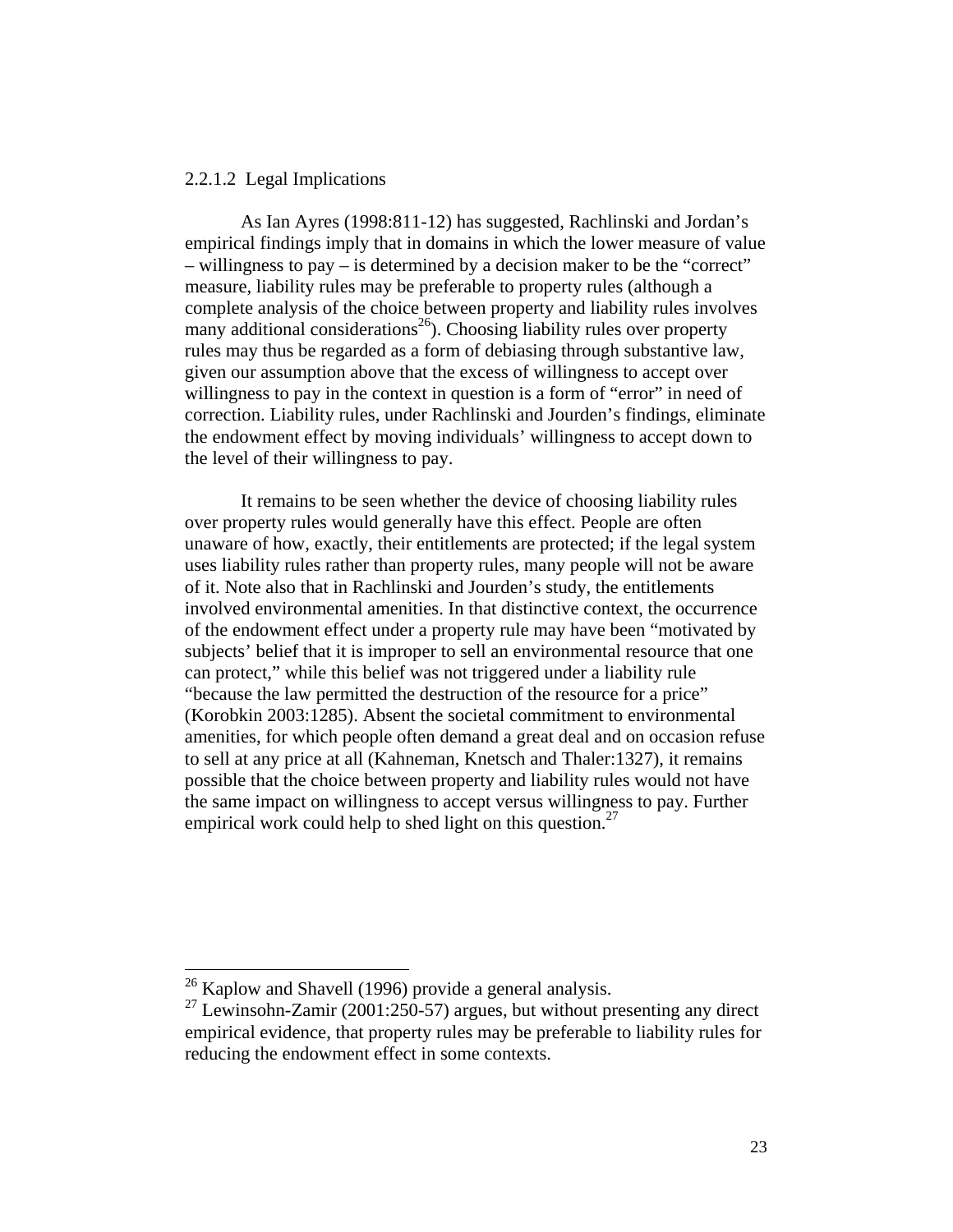#### 2.2.2 Debiasing Through Agency Law

 In the context of merchants, as opposed to individuals acting in their private capacities, a strong endowment effect seems clearly undesirable, simply because it will make merchants reluctant to sell their goods – the very service they are performing for society. Might debiasing of boundedly rational actors – accepting as an assumption that the excess of willingness to accept over willingness to pay in this context is an "error" calling for correction – be possible in this domain, and if so is there a potential role for law to play?

#### 2.2.2.1 Evidence on Lowering Willingness to Accept to the Level of Willingness to Pay (Again)

An important empirical paper by Jennifer Arlen, Matthew Spitzer, and Eric Talley (2002) shows how debiasing of boundedly rational actors exhibiting the endowment effect – again assuming such an effect is an "error" calling for correction – can occur in sales transactions. Arlen, Spitzer and Talley find that actors exhibit the endowment effect when they are acting in their ordinary individual capacities, but not when they are acting in the role of corporate managers in a business agency context. Individuals who are instructed that they are acting as agents for the corporation that employs them "manifest[] virtually no endowment effect whatsoever" (p. 5).

 What explains these findings? The two most likely explanations involve the business context and the manager's agency relationship with the firm. Someone working in business – even if acting not as the agent of a corporation but as a sole proprietor of the business – will probably exhibit less of an endowment effect than someone acting in an ordinary individual capacity. One might think, for instance, that transactions conducted by a shoe store – whether or not the store is run by a manager – would not exhibit a large endowment effect. As suggested above, such a store would be unlikely to stay in business long if a strong endowment effect led it – whether acting through a manager or a proprietor – to price shoes at an amount well above people's willingness to pay.

It seems likely, however, that the agency relationship further dampens the tendency toward exhibiting an endowment effect. This is so because the endowment effect is often linked to a desire by entitlement holders to avoid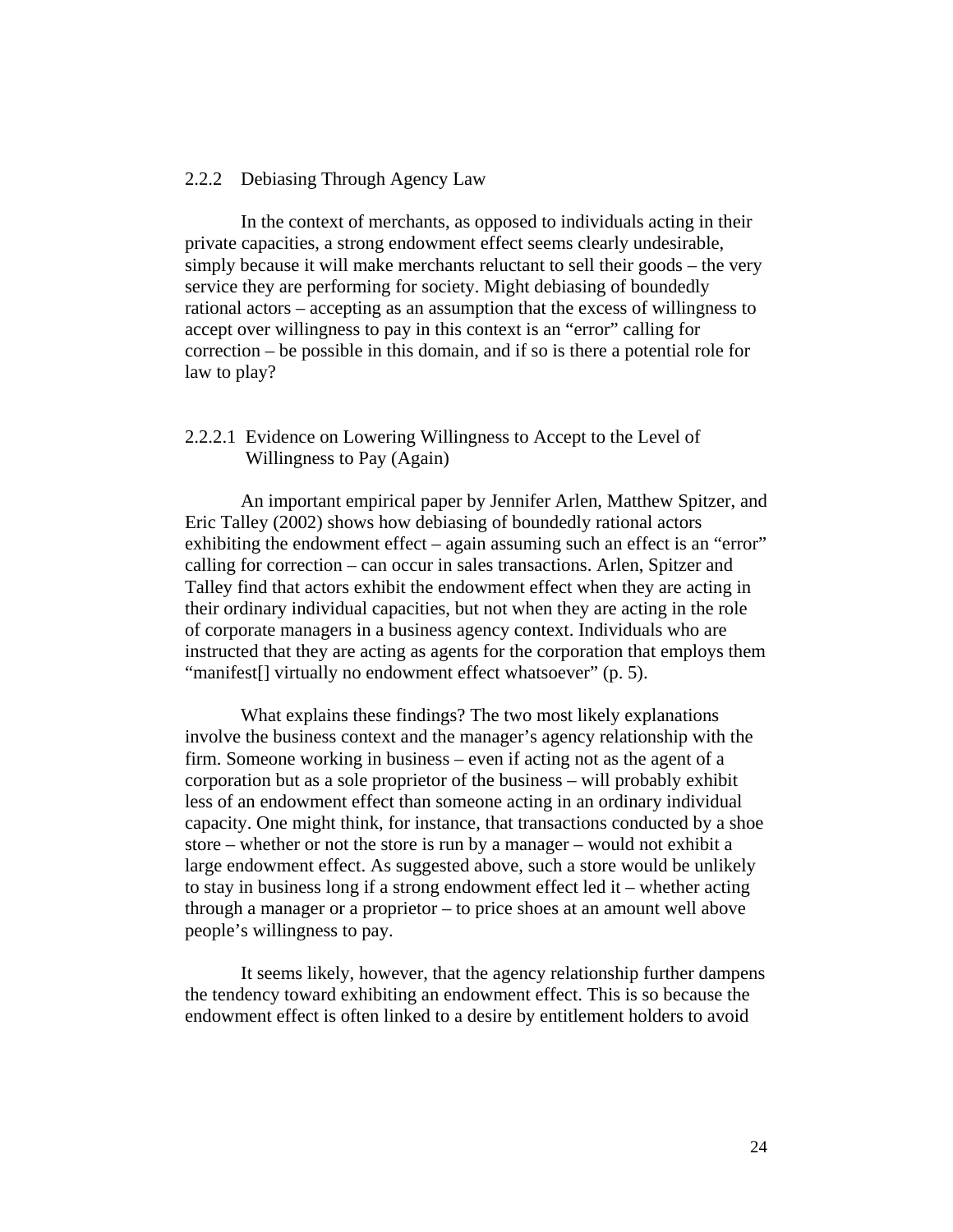regretting a bad decision to engage in a transaction (sale of the entitlement).<sup>28</sup> But agents are less likely than ordinary individuals to experience regret because their personal stake in the outcomes that occur is lower (Korobkin 2003:1255). Thus, it is reasonable to conjecture that the agency relationship itself helps to account for the finding of an absence of the endowment effect in a business agency relationship – although of course a definitive empirical study separately testing the two explanations could help put the conclusion on firmer ground.

#### 2.2.2.2 Legal Implications

1

 An implication of this analysis is that existing rules of agency law, in structuring the relationship between corporations and their managers, may achieve a form of debiasing through substantive law for managerial actors (assuming, again, that the context in question is one in which the excess of willingness to accept over willingness to pay is an "error" calling for correction). Acting in the context of the relationship specified by the default rules of agency law, individuals may not display the endowment effect that has proven robust in other settings.

 Of course, in theory the obligations associated with a business agency relationship could be specified by privately negotiated arrangements rather than by the default rules of agency law. Such arrangements, without the assistance of agency law, could ensure that much of business is done by agents acting on behalf of firms under a specified set of duties. But, as Frank Easterbrook and Daniel Fischel (1982:702) have suggested in the related context of "standard form" fiduciary duties, such arrangements would usually be inferior to what emerges from a well-functioning system of law. The complexity and nuance of the requirements to be imposed point to the important value of legal rules. Easterbrook and Fischel's specific focus is the standard form set of fiduciary duties provided by corporate law, but their claim that such standard forms allow for the "elastic contours" that a business relationship requires – and that make ex ante privately negotiated arrangements so difficult – is readily applicable here.

A related point is that the provision by agency law of a default set of legal rules has the important effect – by comparison with a default rule

 $28$  For recent discussions, see Camerer, Issacharoff, Loewenstein,

O'Donoghue and Rabin (2003:1224-25); Korobkin (2003:1254-55).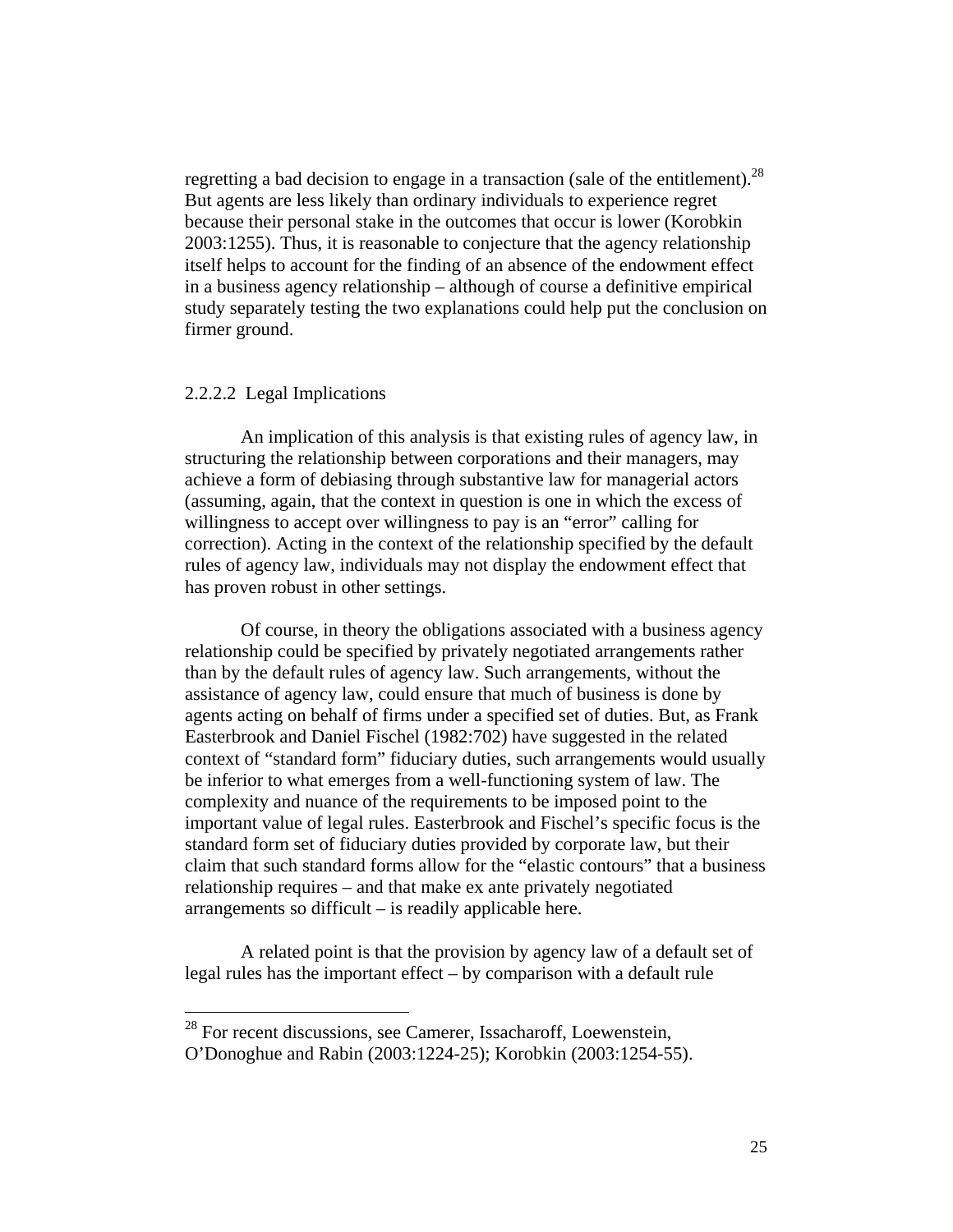specifying no duties of agents to their firms, so that everything would be left to privately negotiated arrangements – of economizing on the substantial transaction costs that would arise with such negotiated arrangements. These costs might induce parties not to adopt agency relationships that (among other desirable consequences) reduce endowment effects in contexts in which those effects are "errors" calling for correction. Our suggestion here is simply that the basic rules of agency law provide an illustration of how existing rules may help to promote debiasing through substantive law in response to such "errors".

#### **3. Normative Issues In Debiasing Through Law**

In many settings, debiasing through law provides a more direct and effective response to problems of bounded rationality than the more typical approach of "debiasing law," which seeks to insulate legal outcomes from boundedly rational behavior that itself is taken as a given. Below we develop and defend this central claim about the normative appeal of debiasing through law. We also address possible normative objections to debiasing through law.

#### 3.1 The Problem of the Second Best

1

A threshold point that is common to normative analysis of both "debiasing law" and "debiasing through law" strategies is that, wholly apart from any legal intervention, a given form of boundedly rational behavior may always be offset by another aspect of bounded rationality that tends in the opposite direction. Simply put, some departures from unbounded rationality can counteract others. In such cases efforts either to insulate legal outcomes from the effects of a given form of bounded rationality ("debiasing law") or to engage in debiasing through law in response to this form of bounded rationality might actually make things worse rather than better – a clear application of the general theory of the second best (Besharov 2004).

Whether a given aspect of bounded rationality is in fact likely to be in an offsetting relationship with some other feature of bounded rationality will obviously depend on the particular context.<sup>29</sup> In our applications in section 2,

 $29$  Jolls, Sunstein and Thaler (1998:1524), for instance, discuss the partially offsetting relationship between hindsight bias and optimism bias in the tort law context.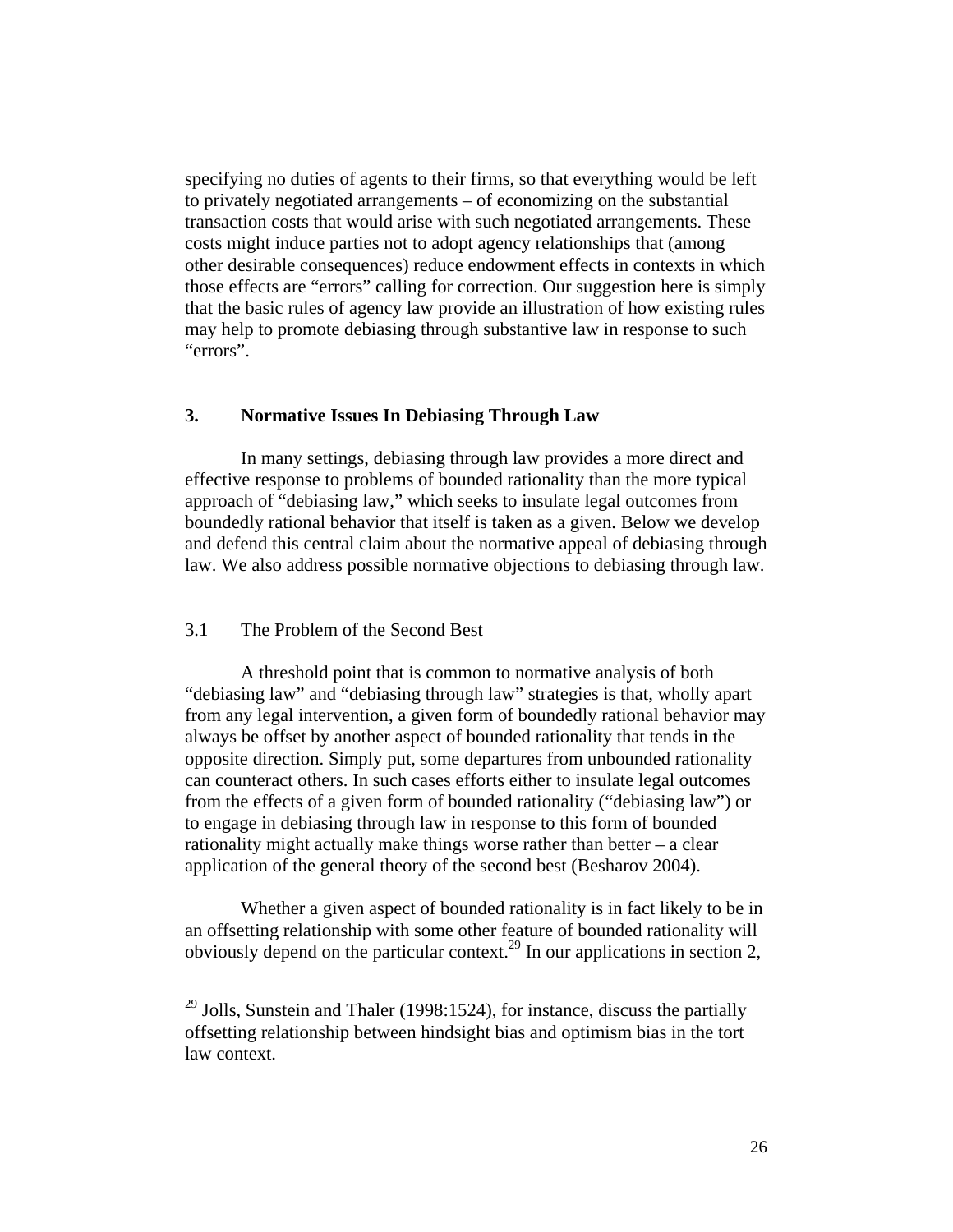we focused on situations in which there was no readily apparent counterforce to the aspect of bounded rationality that argued for debiasing through law. Obviously, if an offsetting relationship with another feature of bounded rationality exists, a legal response – whether "debiasing law" or debiasing through law – may well be unwarranted.

#### 3.2 Correcting Factual Errors

Section 2 above distinguished between debiasing through law in response to judgment errors (section 2.1) and debiasing through law in response to departures from expected utility theory (section 2.2). In the latter context, the government intervention cannot be said simply to operate by correcting factual errors; and thus in section 2.2's analysis we assumed rather than argued that, in certain contexts, eliminating the endowment effect was a suitable target of debiasing through law. By contrast, when, as in section 2.1, debiasing through law is a response to a judgment error, the normative impetus for the government intervention is more straightforward.

Debiasing through law in response to judgment errors – for instance, a consumer's underestimation of the probability that an accident will occur – is indistinguishable from a vast array of existing government initiatives. In countless domains, the government either discloses information on its own or requires disclosure by those providing goods or services in response to erroneous factual perceptions people would otherwise hold (Viscusi and Magat 1987; Karkainen 2001). When people are committing a clear factual error, there is broad agreement that government may legitimately concern itself with correcting the error. It seems hard to think of a plausible objection to this ground for government intervention.

While the government's ends in our analysis are thus uncomplicated (either because the ends involve correction of factual errors or because, as in section 2.2, we have simply assumed that eliminating the endowment effect is a suitable target of government action), the *means* employed in debiasing through law require further discussion. In the examples of debiasing through consumer safety law and through the law of corporate boards, for instance, the government action in question involves harnessing separate departures from unbounded rationality to correct errors. This additional complexity raises important and distinctive issues, to which we now turn.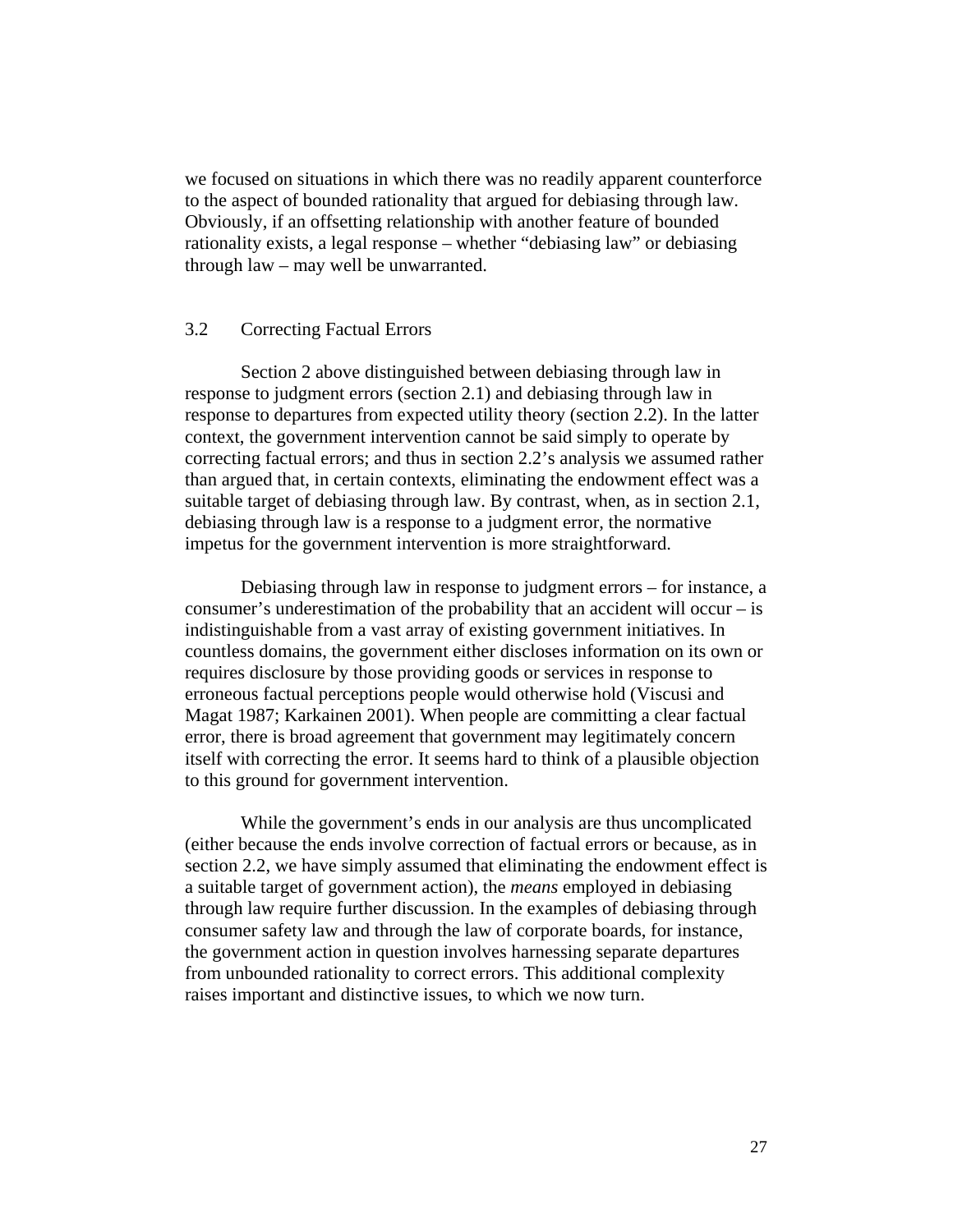#### 3.3 Heterogeneous Actors

As recent literature has appropriately emphasized, not all individuals are likely to be boundedly rational, at least not to the same degree (Mitchell 2002:83-119). In such circumstances, a strategy of debiasing through law could introduce new distortions through its effect on those who did not previously exhibit bounded rationality. Consider, for instance, the strategic employment of the availability heuristic in response to optimism bias, discussed in section 2.1.1 above. In this case, the legal intervention might distort the behavior of individuals who did not suffer from optimism bias in the first place. For those who previously had an accurate understanding of the situation, such strategies for debiasing through law could produce a kind of unrealistic pessimism. In such cases, it is no longer possible to say that, even if the legal intervention does not provide much help, it is unlikely to cause much harm. (Note the contrast with traditional strategies of providing information to those who previously lacked it; such strategies should not significantly affect those who already possessed the information.) A similar problem arises with respect to debiasing through corporate law in the form of the Sarbanes-Oxley Act. If, among the set of heterogeneous corporate boards, some do not exhibit optimistically biased decision making, then the legallymandated presence of outsiders on the board could introduce distortions for boards whose behavior was previously undistorted. So too, the strategies described in section 2.2 for debiasing through law in response to the endowment effect conceivably could distort measures of value for those who did not initially exhibit an endowment effect.

In some (perhaps many) cases, actors who do not suffer from a particular form of bounded rationality, such as optimism bias, will also be free of other forms of bounded rationality, such as reliance on the availability heuristic. If those who are immune from optimism bias also tend to be immune from availability bias, then the strategies described above for debiasing through the availability heuristic should not affect those who did not previously suffer from optimism bias. In such cases, strategies for debiasing through law – like traditional informational strategies (Camerer, Issacharoff, Loewenstein, O'Donoghue and Rabin 2003:1232-35) – should not affect those who did not err prior to the legal intervention.

When the absence of one form of bounded rationality correlates in this way with the absence of others, strategies for debiasing through law fit with a broader emerging theme in the legal literature on bounded rationality: *Adopt approaches that will correct errors, but without imposing significant*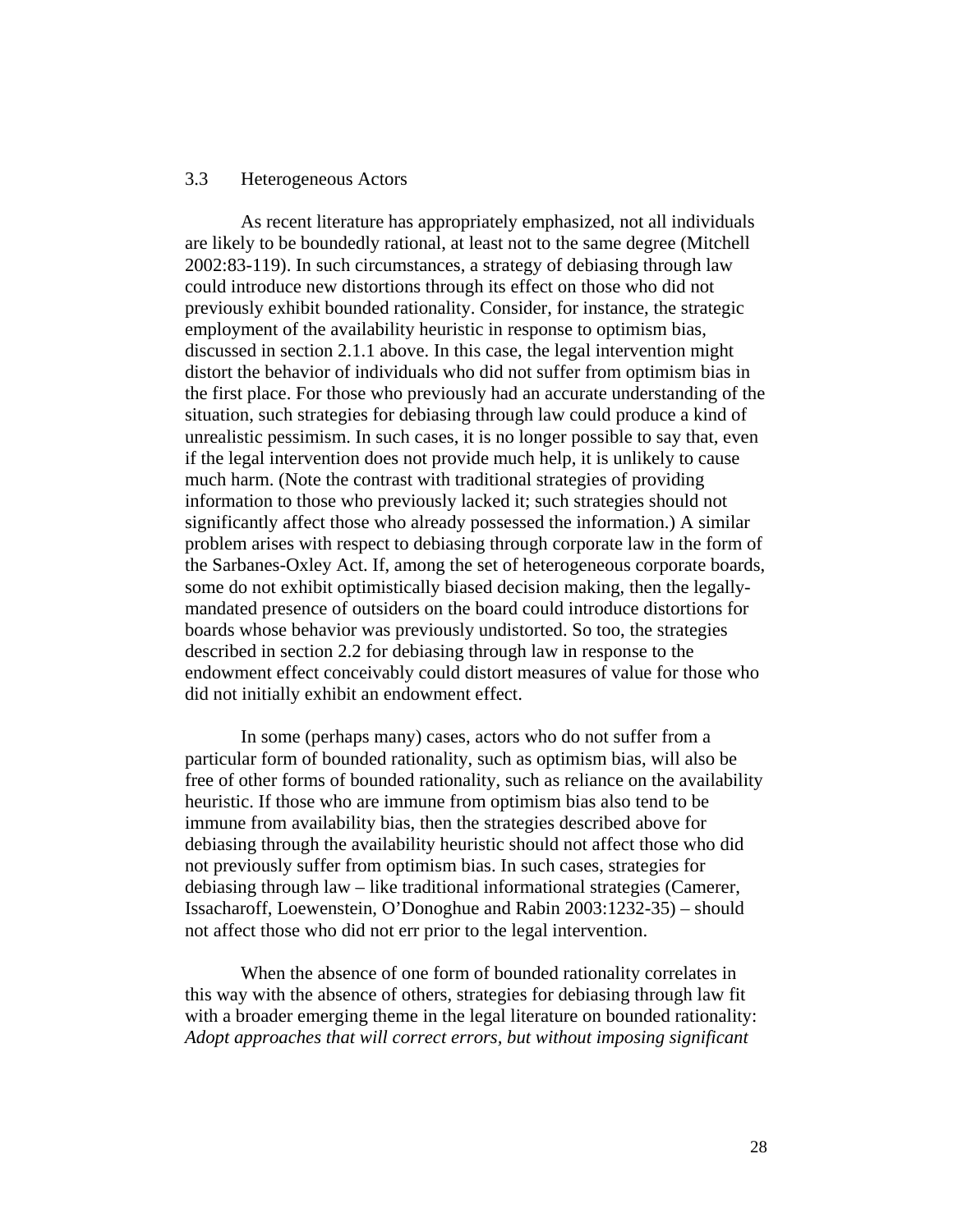*costs on those who are unlikely to err.* Colin Camerer, Samuel Issacharoff, George Loewenstein, Ted O'Donoghue, and Matthew Rabin (2003:1212), for instance, have argued on behalf of "asymmetrical paternalism," that is, a strategy that counteracts forms of bounded rationality that reduce welfare, but that does not significantly affect people who did not previously exhibit boundedly rational behavior. Strategies of this kind are desirable because some people, intuitively or reflectively alert to the risk of such behavior, can be expected to take responsive action on their own (Rachlinski 2003:1211- 19).

To the extent that debiasing through law has no significant effects on those whose behavior did not initially exhibit bounded rationality, the approach greatly contrasts with the alternative approach of "debiasing law." Suppose, for instance, that one responds to optimism bias on the part of consumers not by trying to reduce biased judgments but by insulating legal outcomes from the effects of such judgments through a mandatory rule expanding manufacturer liability for consumer products. If so, then one will have altered some legal outcomes that were not in any need of reform at all. The potential contrast with strategies for debiasing through law is clear.<sup>30</sup>

In all of our examples of debiasing through law, the government intervention is unlikely to be entirely cost-free for those who did not previously show bounded rationality. But any provision of information by government – often a wholly uncontroversial strategy – will impose costs on those who did not err prior to the intervention simply because of the burden of processing the information. If the intervention produces important benefits for those who are prone to bounded rationality, then the intervention may be desirable even if it imposes modest costs on others. Here, as in other contexts, the only option is to weigh the effects of the different possible strategies. Of course efforts to debias people through law should be undertaken, whenever possible, in ways that do not produce confusion or misperception, as we discuss more fully in the next subsection.

3.4 Overshooting and Autonomy

 $30$  As Jeffrey Rachlinski (2003:1224) has written (in the course of discussing forms of debiasing different from the approach emphasized in this paper), "[G]overnments can adopt measures that restructure decisions as a less intrusive alternative to paternalistic restrictions on choice."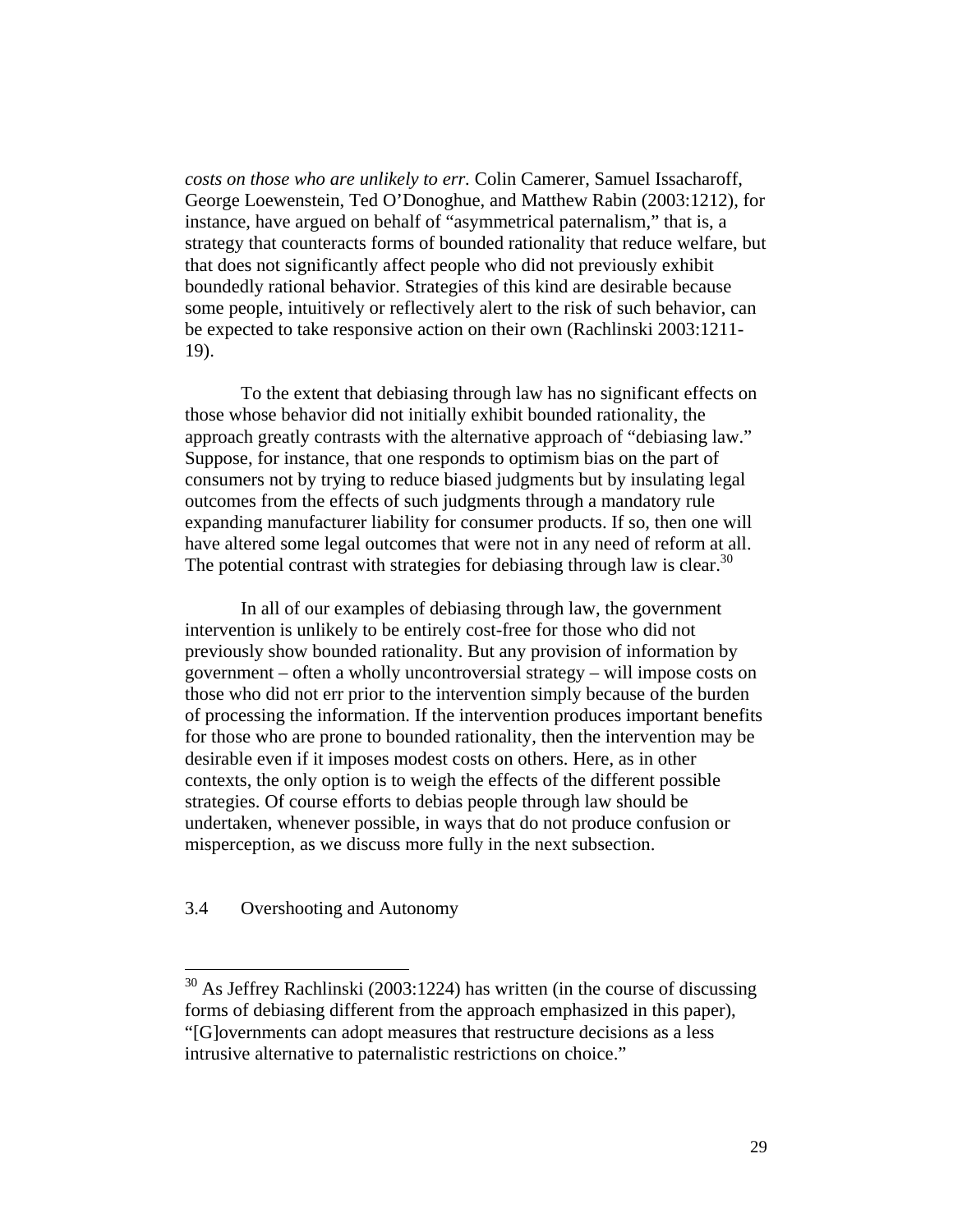Strategies for debiasing through law that harness other departures from bounded rationality raise two additional concerns that require separate analysis. The first is the risk of overshooting. If truthful narratives are used in the context of consumer safety law, individuals who previously showed optimism bias might be led to exaggerate the risks of consumer products. The effort to debias through law would then be producing biases and errors of its own.

Experimentation would be required to calibrate the degree to which availability or another form of bounded rationality would need to be brought to bear in engaging in debiasing through law – just as, in a conventional "debiasing law" approach, experimentation is necessary to determine the appropriate level or scope of the legal response. The problem of the scope of a legal corrective is ubiquitous in the law, not specific to strategies for debiasing through law.

A second and more fundamental concern, however, involves individual autonomy. The point is most obvious with respect to debiasing through law in response to the endowment effect, for any determination that the excess of individuals' willingness to accept over their willingness to pay is an "error" requiring correction is likely to be controversial to some. Thus, debiasing through law in this setting inevitably raises important issues of autonomy, as people's preferences are, in a fundamental sense, indeterminate in the presence of the endowment effect.

But even debiasing through law in response to judgment errors raises important issues of individual autonomy. In some such cases of debiasing through law, government seems to be correcting bounded rationality by exploiting it, in a way that might give rise to fears of manipulation. In the applications discussed in section 2.1, this occurs most obviously with respect to harnessing availability and framing in response to optimism bias. Is this a legitimate form of government action? Under what circumstances?

If heuristics and biases are pervasive, then an informed government is likely to have little trouble in manipulating people in its preferred directions. The problem here is that government should respect its citizens, as emphasized, for instance, by the publicity condition in John Rawls's *A Theory of Justice* (1971). Government should not engage in acts that it could not defend in public to those who are subject to those acts. If a public defense could not be made, the acts are an insult to the autonomy of citizens. In our applications in section 2.1, however, there is no reason to think government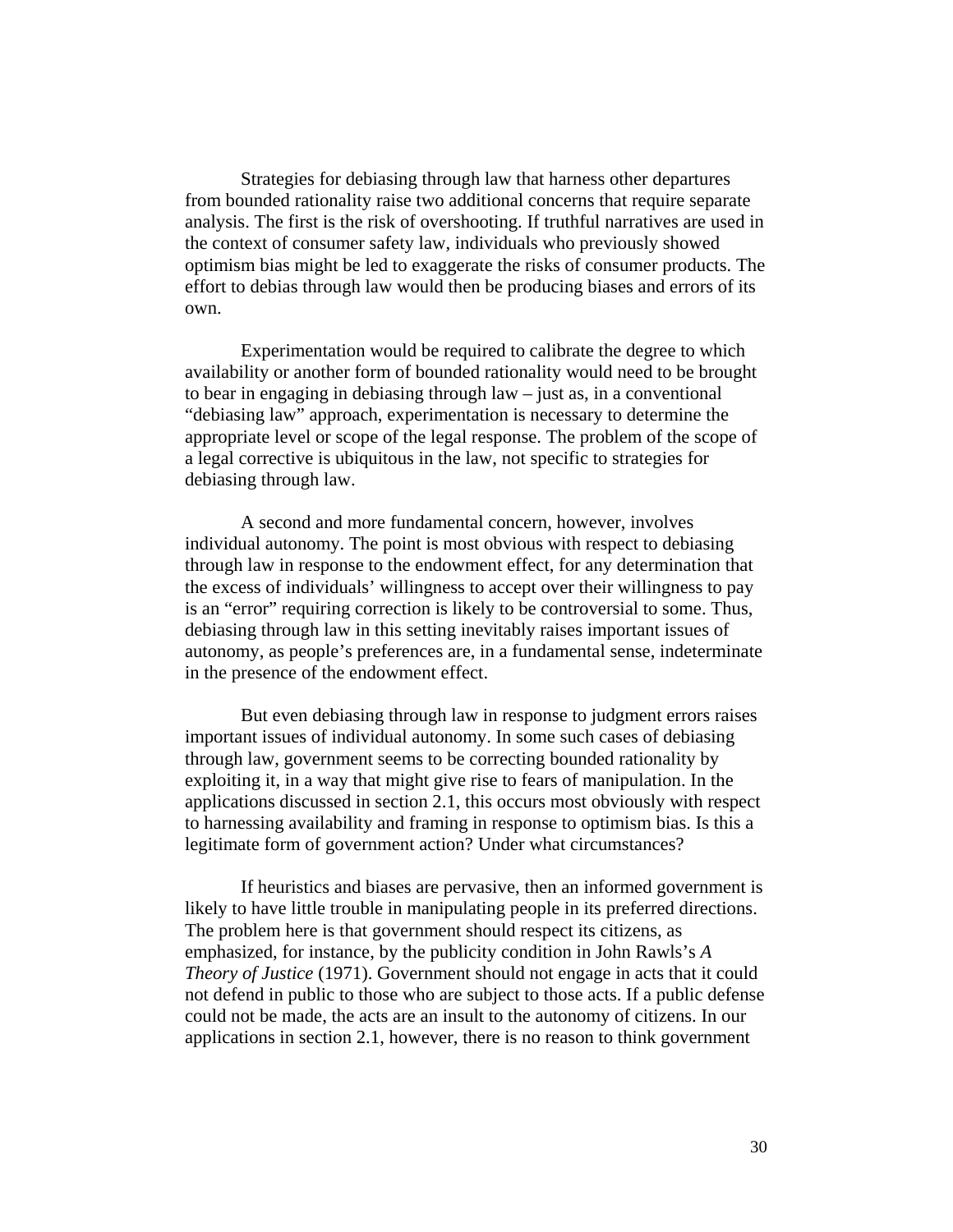would have to conceal or ambiguate its efforts to correct individuals' judgment errors.

Indeed, government efforts to correct such mistakes are widespread and largely uncontroversial; the worry about government "manipulation," if there is a worry, arises even with the widely accepted approach under which the government corrects simple information failures (where people are mistaken because they lack information entirely, rather than because they process information in a biased way) among citizens. As framing effects as well as other departures from unbounded rationality reveal, there is usually no neutral way to present information. Whenever the government is presenting even accurate information, it is making choices about presentation, choices that will affect how citizens perceive the reality around them (Benartzi and Thaler 1999). Thus, it is far too simple, and behaviorally naive, to draw a sharp line between acceptable "provision of information" and unacceptable "mind control." Unless the concern with government manipulation is strong enough to suggest that the government should never provide information to its citizens (an implausible suggestion), there must be some willingness to tolerate the prospect of government influence over citizens' perceptions of reality and the attendant risk of government manipulation.

Thus, for instance, if smokers were determined to discount the risks that accompany smoking, in part because of optimism bias, it is not obvious that government would violate their autonomy by giving a more accurate sense of those risks, even if the best way of giving that accurate sense were through concrete accounts of suffering. And it is far from clear in such a case that the government could not publicly defend its strategy to citizens as required by the publicity condition; recall in this connection the American Legacy Foundation letters campaign described in section 2.1.1 above.

This is not to say, of course, that no form of debiasing through law in response to judgment errors of the sort discussed in section 2.1 could be objectionable on autonomy grounds. Some forms might resemble systems of propaganda in clear violation of the publicity condition. If so, there is a real risk that the one-sidedness and aggressiveness of the government's effort will be exposed. If this happens, public trust will unquestionably be reduced. And if trust is reduced, government strategies are much less likely to succeed. These instrumental concerns are aggravated by strong moral ones: At least when minors are not involved, the law should treat citizens with respect, and extreme marketing strategies (going well beyond what we have suggested in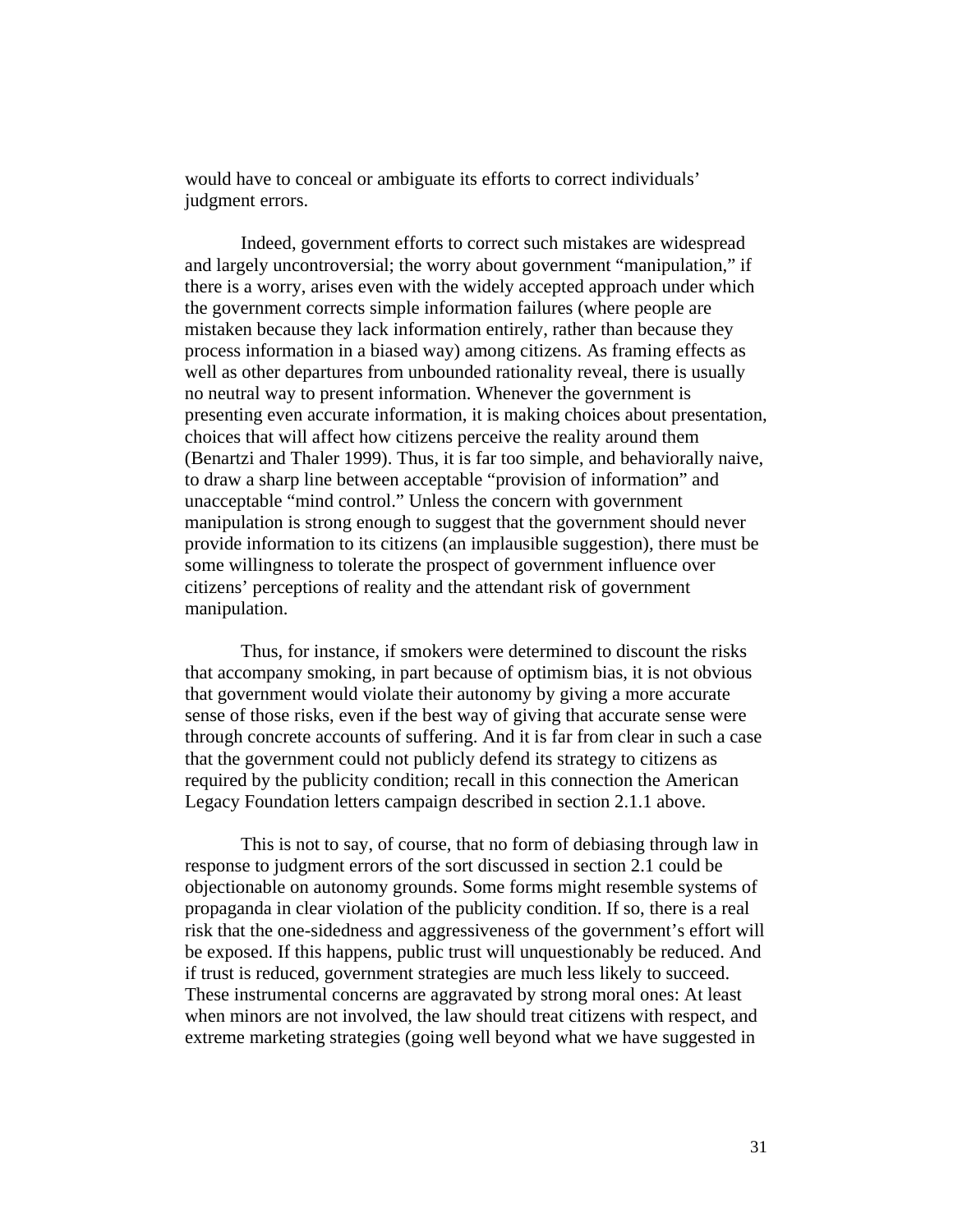discussing strategies for debiasing through law in response to judgment errors) violate that principle.

With respect to autonomy, no general conclusion is likely to make sense; the nature and force of the objections discussed above will generally depend on the setting. However, these objections seem weakest when government is responding to a form of bounded rationality that unquestionably qualifies as an "error" and is using methods that do not distort the facts.

#### 3.5 "Behavioral Bureaucrats"

Nothing said thus far denies the important fact that legal policymakers and administrators, including those who seek to engage in debiasing through law, will often suffer from both inadequate information and bounded rationality themselves. No less than ordinary people, bureaucrats use heuristics and are subject to predictable biases<sup>31</sup>; they are also susceptible to the influence of powerful private groups with stakes in the outcome. The combination of informational failures, cognitive biases, and interest-group power can lead government in extremely unfortunate directions (Noll and Krier 1990; Kuran and Sunstein 1999). In this light we do not make the naive and implausible suggestion that in the real world, strategies for debiasing through law will always be well-motivated and well-designed. (Nor will their "debiasing law" counterpart strategies.) Our claim is only that if people exhibit bounded rationality, debiasing through law may often be a promising response – one that it would be foolish to eliminate from the government's repertoire.

#### **4. Conclusion**

1

 The central goal of this paper has been to draw attention to the broad importance of debiasing through law. The social science literature has devoted a great deal of effort to the study of debiasing of boundedly rational actors, but with little effort to see how law and legal institutions might accomplish it. Those interested in bounded rationality and law have argued mostly that legal institutions should be insulated from the effects of

 $31$  For a general discussion of "behavioral bureaucrats," see Jolls, Sunstein and Thaler (1998:1543-44).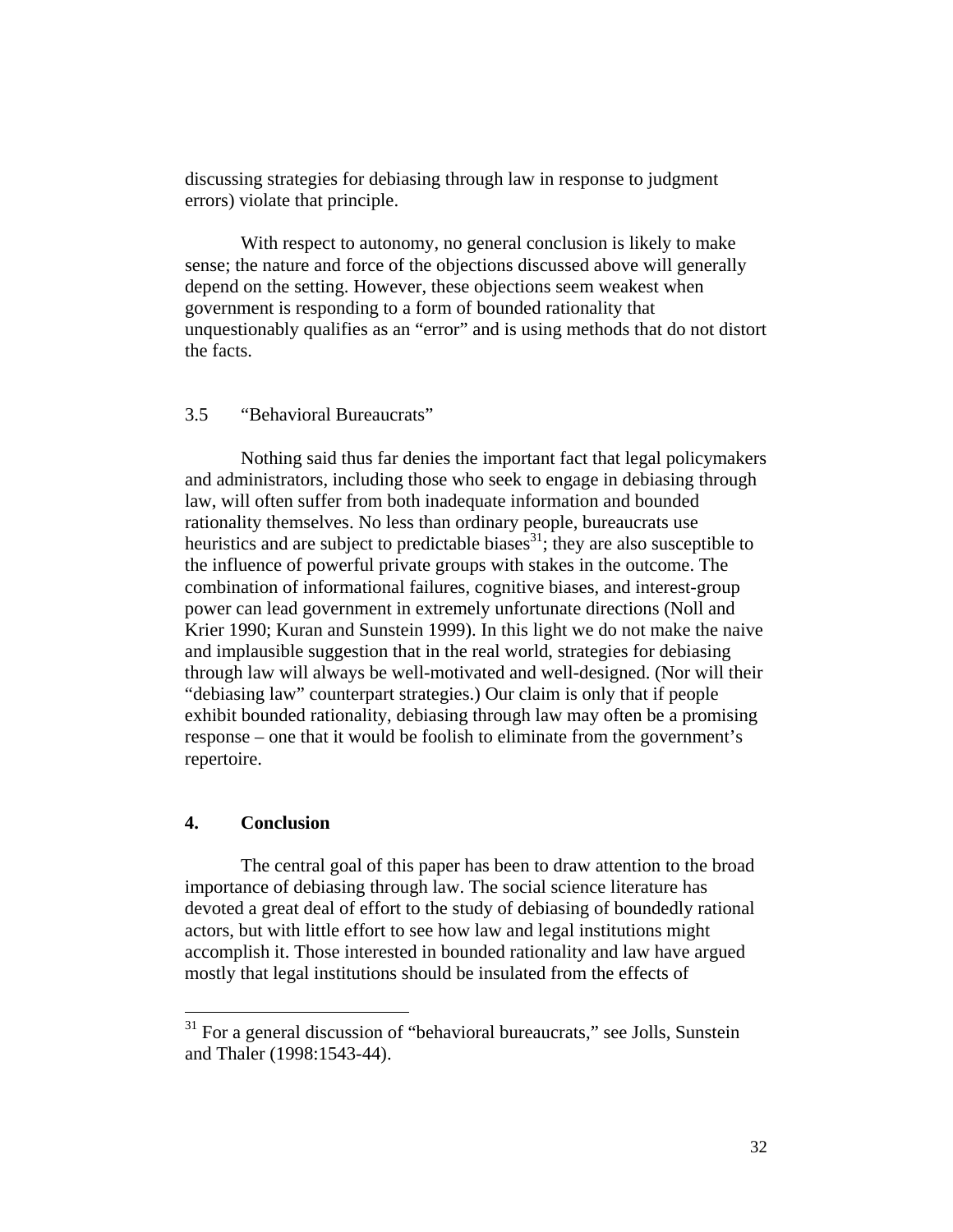boundedly rational behavior, and in some cases that debiasing of boundedly rational actors should be pursued through changes in procedural rules governing the adjudicative process. In our view, debiasing through law – especially debiasing through substantive  $law - is a distinctive and sometimes$ far preferable alternative to the strategy of insulating legal outcomes from the effects of bounded rationality. Such debiasing – distinct from the more familiar approach of attempting to control behavior through incentives – often promises to be both more successful and less invasive than the more standard alternatives.

 From the normative point of view, we have emphasized that many forms of debiasing through law may be seen as a distinctive kind of informational regulation. In many cases, the major questions are standard: whether such efforts are effective and whether their benefits justify their costs.

 Nothing in our analysis is inconsistent with the claim that in some contexts unfettered markets are the best response to bounded rationality. Such markets might reduce the effects of bounded rationality by raising the stakes, as noted above<sup>32</sup>; it is also possible that the costs of boundedly rational behavior are, in some contexts, lower than the costs of any effort to counteract it. We also do not disagree with the now-familiar suggestion that in the face of bounded rationality, aggressive regulation – some form of "debiasing law" – might sometimes be justified.<sup>33</sup> Instead our aim in this paper has been to chart the possibility of a middle course, one that asks legal institutions not to ignore people, but instead to reduce their bounded rationality. In some contexts, debiasing through law is likely to be effective, cost-justified, and minimally intrusive. We believe that some areas of the law reveal an appreciation of these points and hence an implicit behavioral rationality, using legal strategies as a mechanism for debiasing of boundedly rational actors. Our principal goal has been to understand those strategies in these terms and to explore the possibility of building on them to do more.

 $32$  But for an entertaining demonstration of the persistence of bounded rationality amidst high stakes, see Lewis (2003).

<sup>&</sup>lt;sup>33</sup> Jolls, Sunstein and Thaler (1998) provide various examples.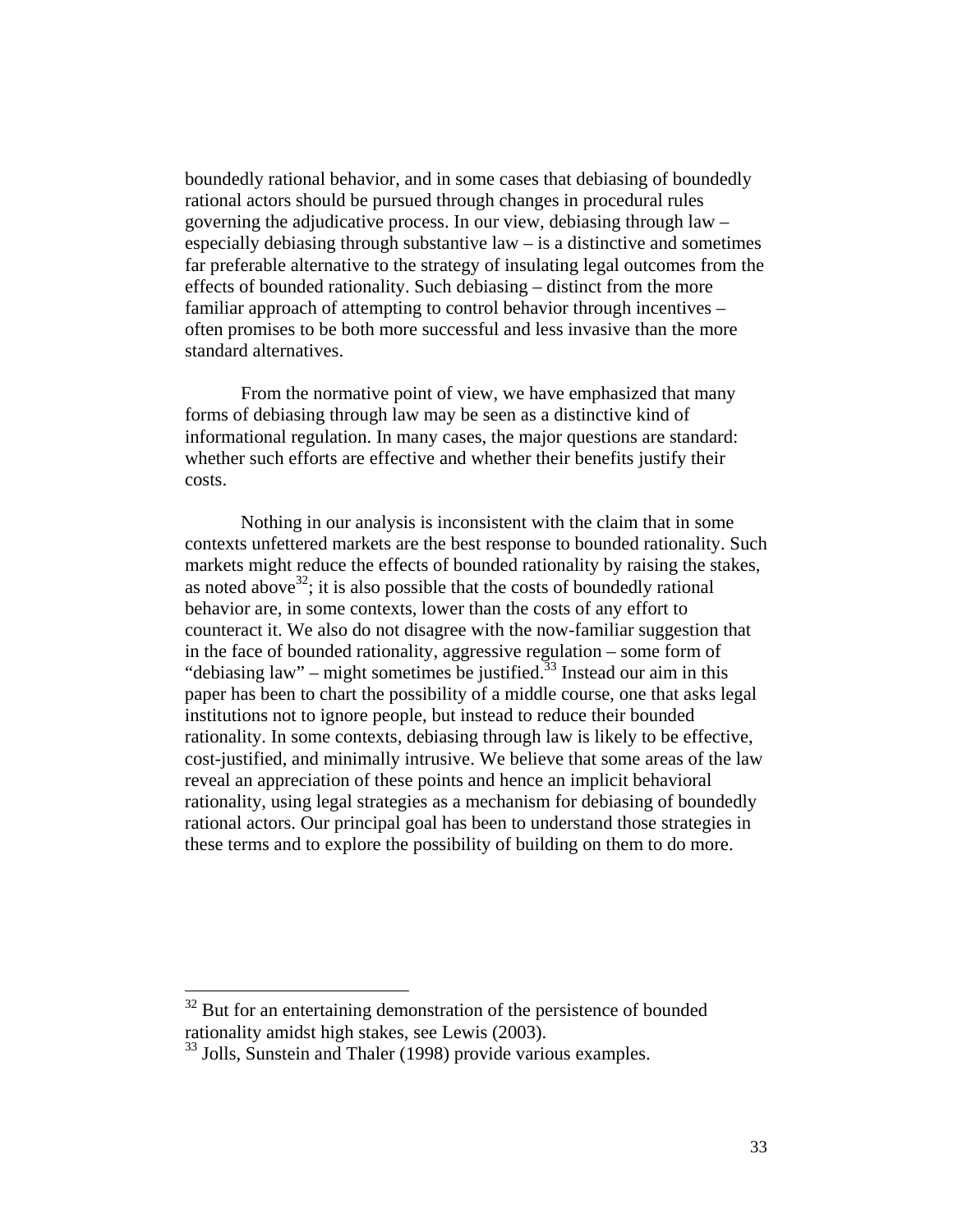#### **References**

Arlen, Jennifer, Matthew Spitzer and Eric Talley. 2002. Endowment Effects Within Corporate Agency Relationships, *Journal of Legal Studies* 31:1-37.

Armour, David and Shelley E. Taylor. 2002. *When Predictions Fail: The Dilemma of Unrealistic Optimism*. In *Heuristics and Biases: The Psychology of Intuitive Judgmen*t, edited by Thomas Gilovich, Dale Griffin, and Daniel Kahneman. New York: Cambridge University Press.

Asch, Solomon. 1955. Opinions and Social Pressure. *Scientific American* 193(5):31-40.

Ayres, Ian. 1998. Protecting Property with Puts. *Valparaiso University Law Review* 32:793-831.

Babcock, Linda, George Loewenstein, Samuel Issacharoff and Colin Camerer. 1995. Biased Judgments of Fairness in Bargaining. *American Economic Review* 85:1337-43.

\_\_\_\_\_, George Loewenstein and Samuel Issacharoff. 1997. Creating Convergence: Debiasing Biased Litigants. *Law and Social Inquiry* 22:913- 925.

Baron, Robert. 1996. The Forgotten Variable in Conformity Research: Impact of Task Importance on Social Influence. *Journal of Personality and Social Psychology* 71:915-927.

Benartzi, Shlomo and Richard H. Thaler. 1999. Risk Aversion or Myopia? Choices in Repeated Gambles and Retirement Investments. *Management Science* 45:364-381.

Besharov, Gregory. 2004. Second-Best Considerations in Connecting Cognitive Biases (mimeo).

Calabresi, Guido and A. Douglas Melamed. 1972. Property Rules, Liability Rules, and Inalienability: One View of the Cathedral. *Harvard Law Review* 85:1089-1128.

Camerer, Colin and Robin Hogarth. 1999. The Effects of Financial Incentives in Experiments: A Review and Capital-Labor-Production Framework. *Journal of Risk and Uncertainty* 19:7-42.

\_\_\_\_\_, Samuel Issacharoff, George Loewenstein, Ted O'Donoghue and Matthew Rabin. 2003. Regulation for Conservatives: Behavioral Economics and the Case for "Asymmetric Paternalism." *University of Pennsylvania Law Review* 151:1211-44.

Dawan, Shaila K. The New Public Service Ad: Just Say "Deal with It," *N.Y. Times*, Jan. 11, 2004, §3, at 5.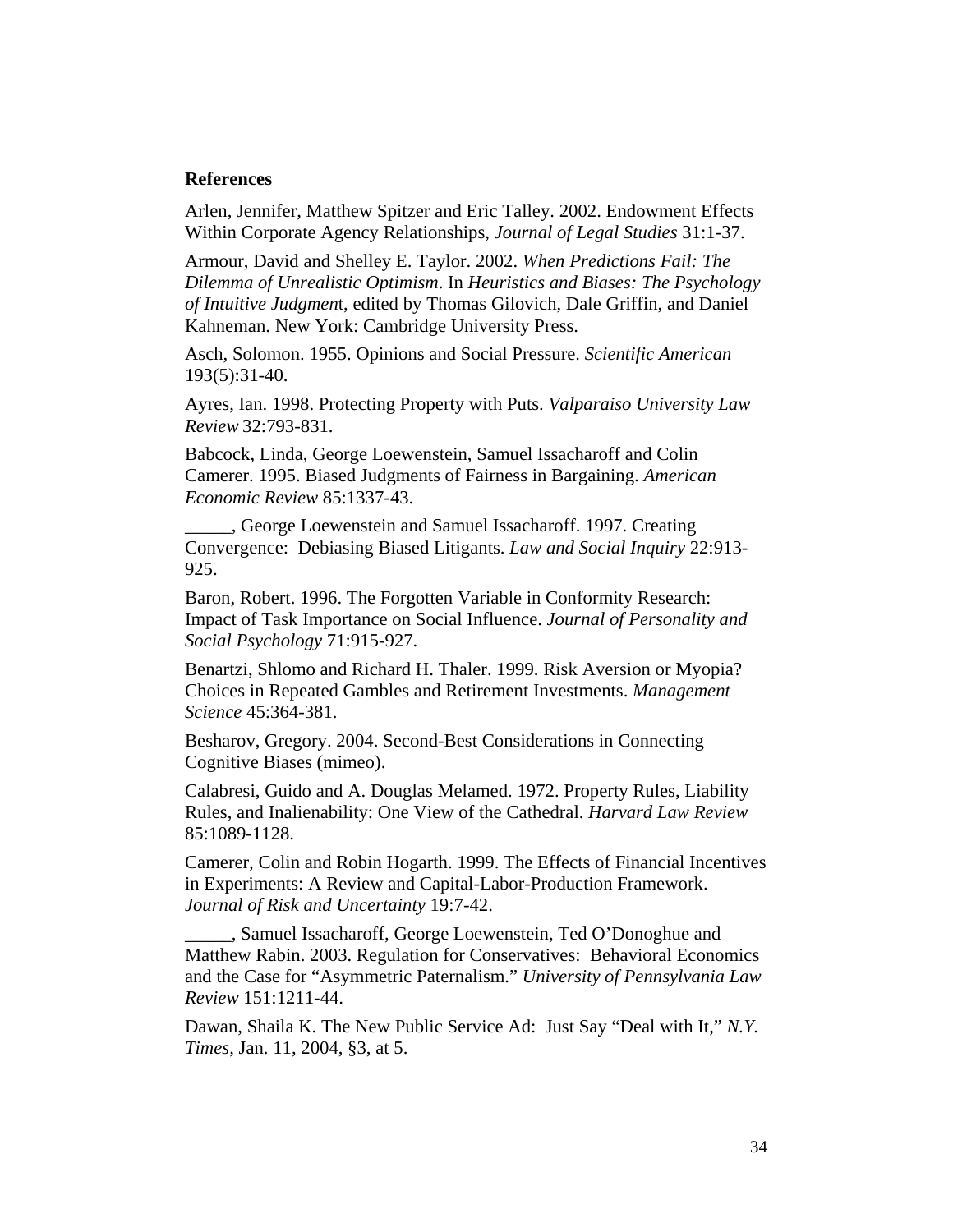Easterbrook, Frank H. and Daniel R. Fischel. 1982. Corporate Control Transactions. *Yale Law Journal* 91:698-737.

Farnsworth, Ward. 2003. The Legal Regulation of Self-Serving Bias. *University of California Davis Law Review* 37:567-603.

Fischhoff, Baruch. 1982. *Debiasing*. In *Judgment under Uncertainty: Heuristics and Biases*, edited by Daniel Kahneman, Paul Slovic, and Amos Tversky. New York: Cambridge University Press.

\_\_\_\_\_. 2002. *Heuristics and Biases in Application*. In *Heuristics and Biases: The Psychology of Intuitive Judgmen*t, edited by Thomas Gilovich, Dale Griffin, and Daniel Kahneman. New York: Cambridge University Press.

Gigerenzer, Gerd. 2000. *Adaptive Thinking*. New York: Oxford University Press.

Gilson, Ronald J. and Reinier Kraakman. 1991. Reinventing the Outside Director: An Agenda For Institutional Investors. *Stanford Law Review* 43:863-906.

Guthrie, Chris. 2000. Framing Frivolous Litigation: A Psychological Theory. *University of Chicago Law Review* 67:163-216.

Hanson, Jon D. and Douglas A. Kysar. 1999a. Taking Behavioralism Seriously: Some Evidence of Market Manipulation. *Harvard Law Review* 112:1420-1572.

\_\_\_\_\_ and Douglas A. Kysar. 1999b. Taking Behavioralism Seriously: The Problem of Market Manipulation. *New York University Law Review* 74:630- 749.

Hastie, Reid and W. Kip Viscusi. 1998. What Juries Can't Do Well: The Jury's Performance as a Risk Manager. *Arizona Law Review* 40:901-921.

Jolls, Christine, Cass R. Sunstein and Richard Thaler. 1998. A Behavioral Approach to Law and Economics. *Stanford Law Review* 50:1471-1550.

\_\_\_\_\_, Cass R. Sunstein and Richard Thaler. 1998. Theories and Tropes: A Reply to Posner and Kelman, *Stanford Law Review* 50:1593-1608.

\_\_\_\_\_. 1998. Behavioral Economic Analysis of Redistributive Legal Rules. In Symposium: The Legal Implications of Psychology: Human Behavior, Behavioral Economics, and the Law. *Vanderbilt Law Review*. 51:1653-1677.

Kahneman, Daniel, Jack Knetsch and Richard Thaler. 1990. Experimental Tests of the Endowment Effect and the Coase Theorem. *Journal of Political Economy* 98:1325-1348.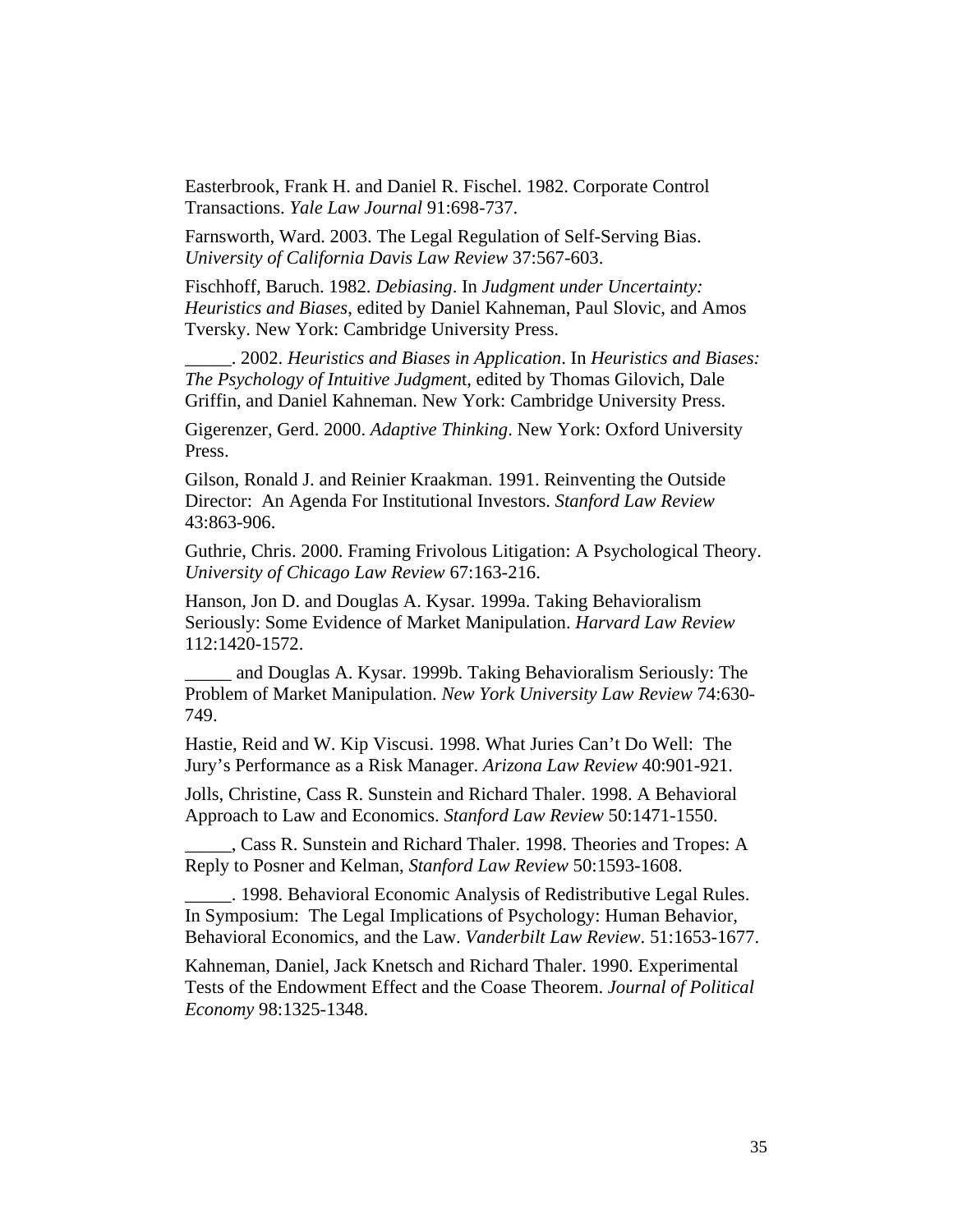and Amos Tversky. 1979. Prospect Theory: An Analysis of Decision Under Risk. *Econometrica* 47:263-292.

Kamin, Kim A. and Jeffrey J. Rachlinski. 1995. Ex Post  $\neq$  Ex Ante: Determining Liability in Hindsight. *Law and Human Behavior* 19:89-104.

Kaplow, Louis and Steven Shavell. 1996. Property Rules Versus Liability Rules: An Economic Analysis. *Harvard Law Review* 109:713-790 .

Karkkainen, Bradley. 2001. Information As Environmental Regulation. *Georgetown Law Journal* 89:257-370.

Korobkin, Russell. 2003. The Endowment Effect and Legal Analysis. In Symposium: Empirical Legal Realism: A New Social Scientific Assessment of Law and Human Behavior. *Northwestern University Law Review* 97:1227- 1293.

and Thomas Ulen. 2000. Law and Behavioral Science: Removing the Rationality Assumption from Law and Economics. *California Law Review* 88:1051-1144.

Kunreuther, Howard. 1976. Limited Knowledge and Insurance Protection. *Public Policy* 24:283-294.

Kuran, Timur and Cass R. Sunstein. 1999. Availability Cascades and Risk Regulation. *Stanford Law Review* 51:683-768.

Kysar, Douglas A. 2003. The Expectations of Consumer*s*. *Columbia Law Review* 103:1700-1790.

Langevoort, Donald C. 2001. The Human Nature of Corporate Boards: Law, Norms, and the Unintended Consequences of Independence and Accountability. *Georgetown Law Journal* 89:797-832.

\_\_\_\_\_. 1997. Organized Illusions: A Behavioral Theory of Why Corporations Mislead Stock Market Investors (And Cause Other Social Harms). *University of Pennsylvania Law Review* 146:101-172.

LeDoux, Joseph. 1996. *The Emotional Brain*. New York: Simon & Schuster.

Lewinsohn-Zamir, Daphna. 2001. The Choice Between Property Rules and Liability Rules Revisited: Critical Observations from Behavioral Studies. *Texas Law Review* 80:219-260.

Lewis, Michael. 2003. *Moneyball*. New York: W.W. Norton.

Mellers, Barbara A. 2004. *Pleasure, Utility, and Choice*. In *Feelings and Emotions: The Amsterdam Symposium,* edited by Antony S.R. Manstead, Nico Frijda, and Agneta Fischer. New York: Cambridge University Press.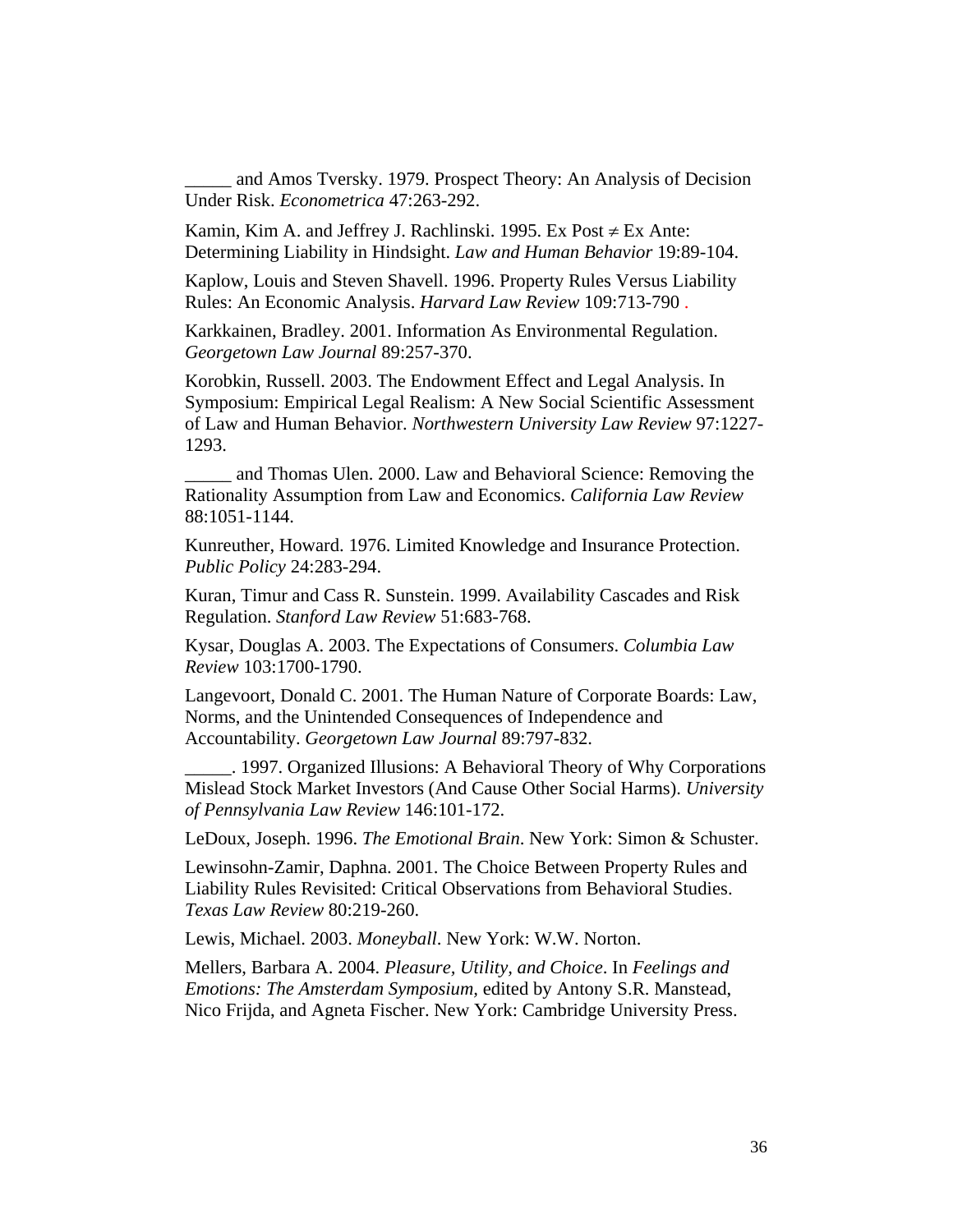Meyerowitz, Beth E. and Shelly Chaiken. 1987. The Effect of Message Framing on Breast Self-Examination: Attitudes, Intentions, and Behavior. *Journal of Personality and Social Psychology* 52:500-510.

Mitchell, Gregory. 2002. Why Law and Economics' Perfect Rationality Should Not Be Traded for Behavioral Law and Economics' Equal Incompetence. *Georgetown Law Journal* 91:67-167.

Noll, Roger G. and James E. Krier. 1990. Some Implications of Cognitive Psychology for Risk Regulation. *Journal of Legal Studies* 19:747-779.

Parisi, Francesco and Vernon Smith eds. 2004. *The Law and Economics of Irrational Behavior*. Stanford University Press.

Peters, Philip G., Jr. 1999. Hindsight Bias and Tort Liability: Avoiding Premature Conclusions, *Arizona State Law Journal* 31:1277-1314.

Petersen, Melody. Breastfeeding Ads Delayed By a Dispute Over Content, *N.Y. Times*, Dec. 4, 2003, at C1.

Priest, George L. 1987. The Current Insurance Crisis and Modern Tort Law. *Yale Law Journal* 96:1521-1590.

Pozen, Robert C. 1994. Institutional Investors: The Reluctant Activists. *Harvard Business Review*, Jan.-Feb. 72(1):140-149.

Rachlinski, Jeffrey. 2003. The Uncertain Psychological Case for Paternalism. In Symposium: Empirical Legal Realism: A New Social Scientific Assessment of Law and Human Behavior. *Northwestern University Law Review* 97:1165-1225.

\_\_\_\_\_. 1999. Regulating in Foresight Versus Judging Liability in Hindsight: The Case of Tobacco. *Georgia Law Review* 33:813-845.

\_\_\_\_\_. 1998. A Positive Psychological Theory of Judging in Hindsight. *University of Chicago Law Review* 65:571-625.

and Forest Jourden. 1998. Remedies and the Psychology of Ownership. In Symposium: The Legal Implications of Psychology: Human Behavior, Behavioral Economics, and the Law. *Vanderbilt Law Review* 51:1541-1582.

John Rawls. 1971. *A Theory of Justice.* Cambridge, Massachusetts: Belknap Press of Harvard University Press.

Sale, Hillary. 2004. Delaware's Good Faith. In Symposium: Enron and the Future of U.S. Corporate Law. *Cornell Law Review* 89:456-495.

Sanna, Lawrence, Norbert Schwarz and Shavaun L. Stocker. 2002. When Debiasing Backfires: Accessible Content and Accessibility Experiences in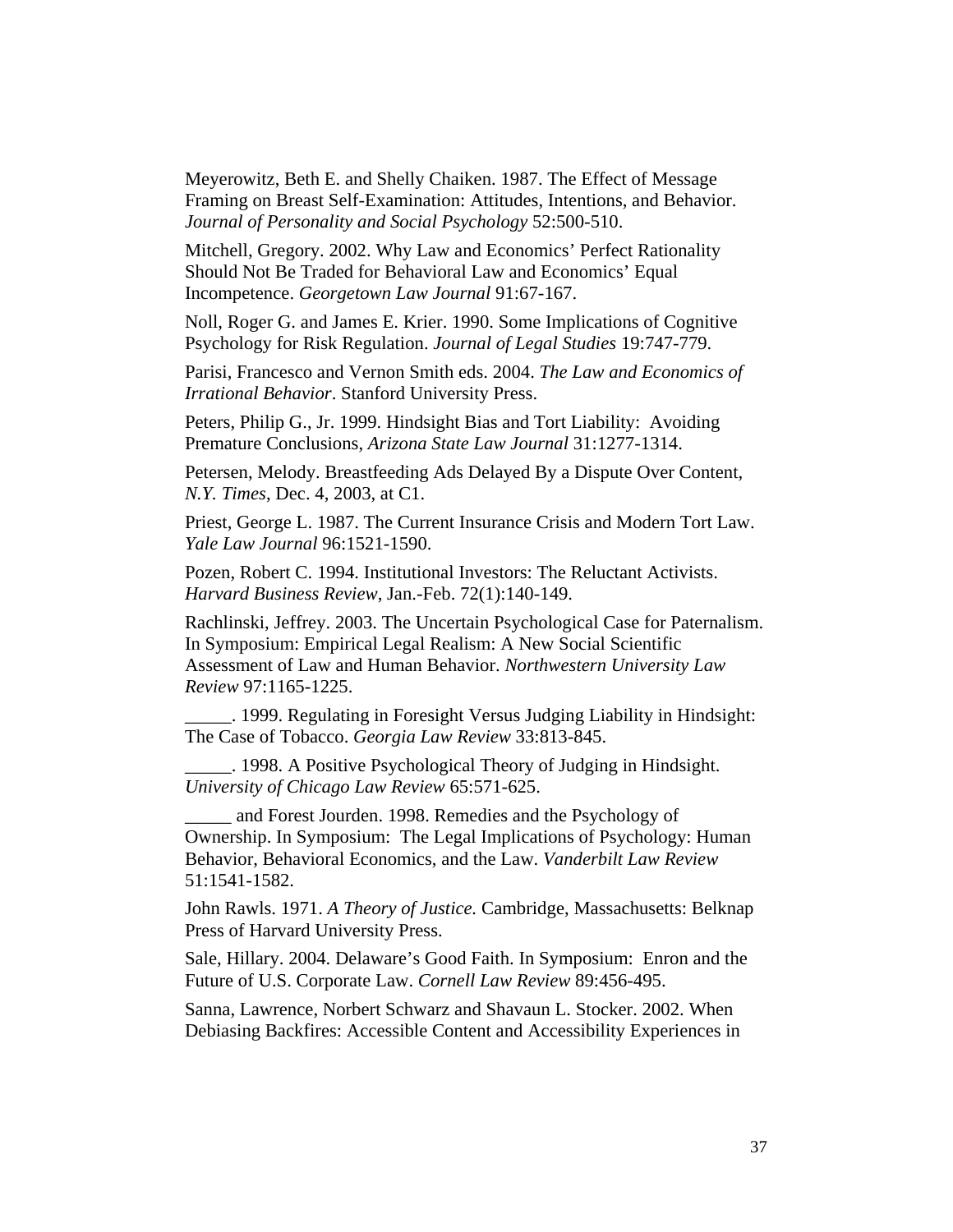Debiasing Hindsight. *Journal of Experimental Psychology: Learning, Memory, & Cognition* 28:497-502.

Schwartz, Alan and Louis L. Wilde. 1983. Imperfect Information in Markets for Contract Terms: The Examples of Warranties and Security Interests. *Virginia Law Review* 69:1387-1485.

Sherman, Steven J., Robert B. Cialdini, Donna F. Schwartzman and Kim D. Reynolds. 2002. *Imagining Can Heighten or Lower the Perceived Likelihood of Contracting a Disease: The Mediating Effect of Ease of Imagery* in *Heuristics and Biases: The Psychology of Intuitive Judgmen*t, edited by Thomas Gilovich, Dale Griffin, and Daniel Kahneman. New York: Cambridge University Press.

Sloan, Frank A., Donald H. Taylor and V. Kerry Smith. 2003. *The Smoking Puzzle: Information, Risk Perception, and Choice*. Cambridge, Massachusetts: Harvard University Press.

Stallard, Merrie Jo and Debra L. Worthington. 1998. Reducing the Hindsight Bias Utilizing Attorney Closing Arguments. *Law and Human Behavior* 22:671-683.

Stiglitz, Joseph E. 1986. *Economics of the Public Sector*. New York: W.W. Norton.

Sunstein, Cass R. 2003. *Why Societies Need Dissent*. Cambridge, Massachusetts: Harvard University Press.

\_\_\_\_\_. 2002. Probability Neglect: Emotions, Worst Cases, and Law. *Yale Law Journal* 112*:*61-107.

\_\_\_\_\_. 2000. *Behavioral Law and Economics*. New York: Cambridge University Press.

Symposium, *Empirical Legal Realism: A New Social Scientific Assessment of Law and Human Behavior*. 2003. *Northwestern University Law Review* 97:1075-1392.

Symposium, *The Legal Implications of Psychology: Human Behavior, Behavioral Economics, and the Law*. 1998. *Vanderbilt Law Review* 51:1497- 1795.

Tor, Avishalom. 2002. The Fable of Entry: Bounded Rationality, Market Discipline and Legal Policy. *Michigan Law Review* 101:482-568.

Tversky, Amos and Daniel Kahneman. 1983. Extensional Versus Intuitive Reasoning: The Conjunction Fallacy in Probability Judgment. *Psychological Review* 90:293-315.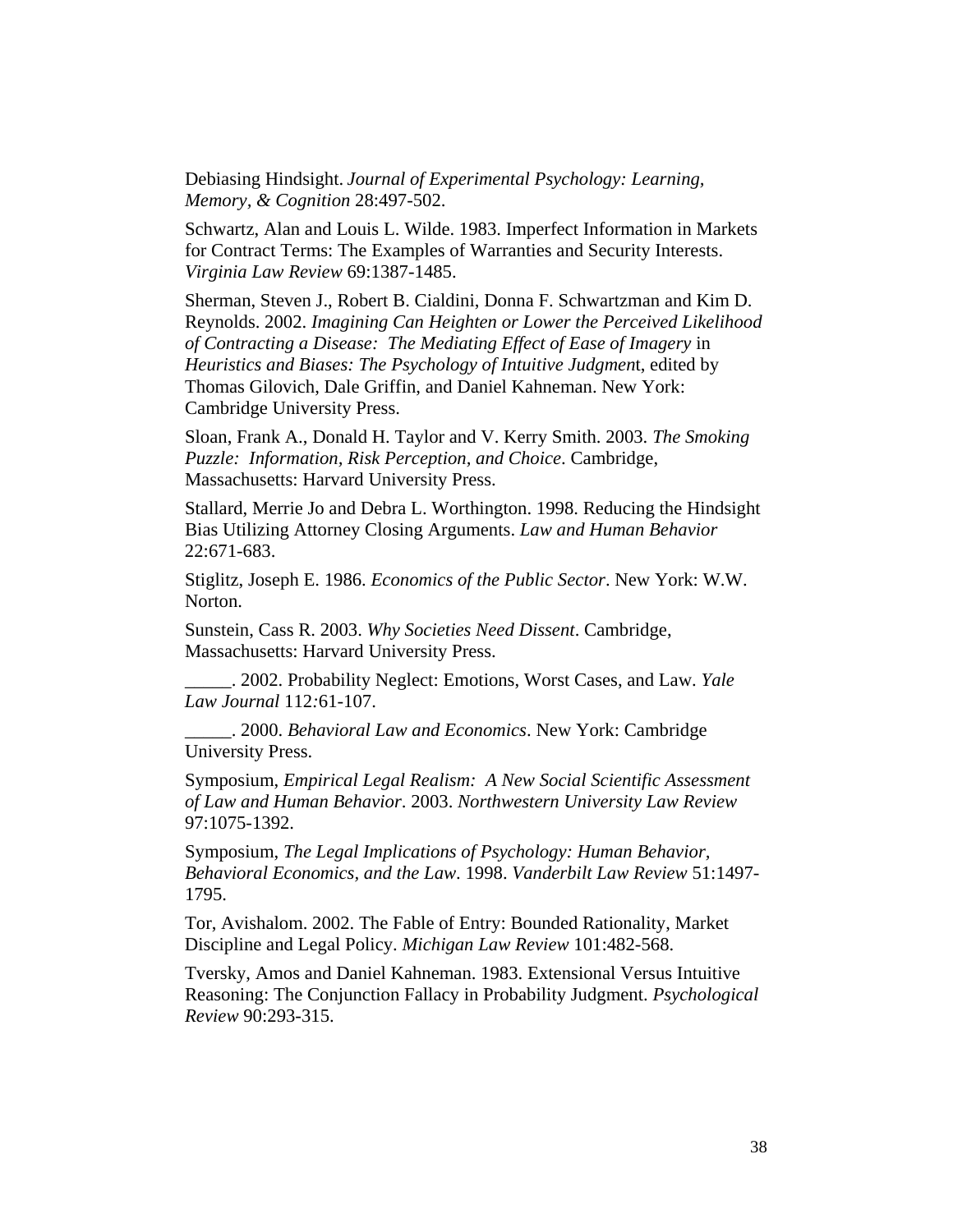\_\_\_\_\_ and Daniel Kahneman. 1982. *Judgments of and by Representativeness*. In *Judgment under Uncertainty: Heuristics and Biases*, edited by Daniel Kahneman, Paul Slovic, and Amos Tversky. New York: Cambridge University Press.

Viscusi, W. Kip. 2002. *Smoke-Filled Rooms.* Chicago: University of Chicago Press.

\_\_\_\_\_. 1996. Individual Rationality, Hazard Warnings, and the Foundations of Tort Law. *Rutgers Law Review* 48:625-671.

\_\_\_\_\_. 1988. Predicting the Effects of Food Cancer Risk Warnings on Consumers, *Food Drug Cosmetic Law Journal* 43:283-314.

\_\_\_\_\_ and Wesley A. Magat. 1987. *Learning About Risk: Consumer and Worker Response to Hazard Information*. Cambridge: Harvard University Press.

Weinstein, Neil D. and William M. Klein. 2002. *Resistance of Personal Risk Perceptions to Debiasing Interventions*. In *Heuristics and Biases: The Psychology of Intuitive Judgmen*t, edited by Thomas Gilovich, Dale Griffin, and Daniel Kahneman. New York: Cambridge University Press.

\_\_\_\_\_. 1980. Unrealistic Optimism About Future Life Events*. Journal of Personality and Social Psychology* 39:806-820.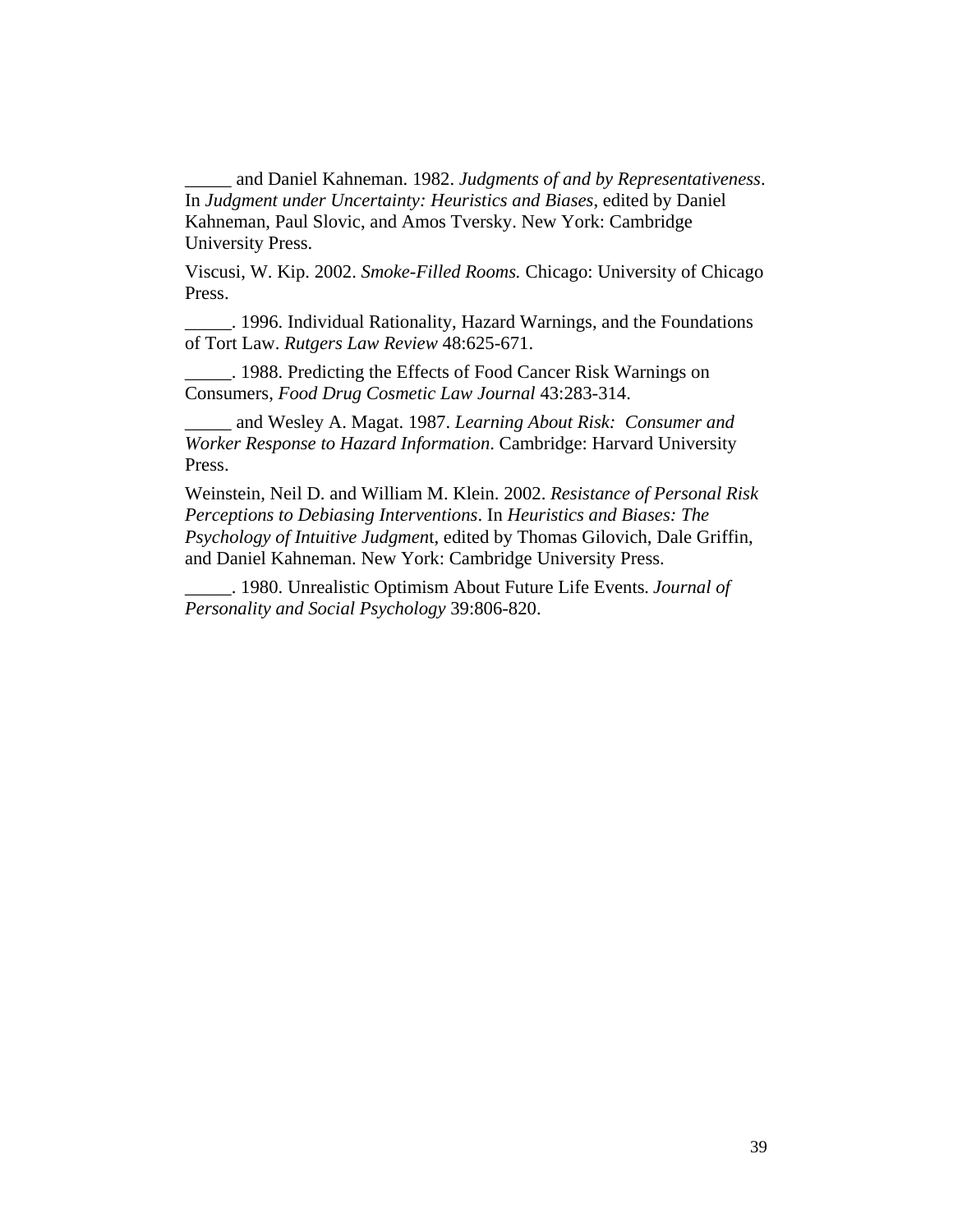#### **Appendix: Debiasing of Boundedly Rational Actors Through Procedural Rules and Substantive Law**

 This appendix briefly summarizes some leading empirical research on debiasing of boundedly rational actors and its implications for debiasing through law.

|                                  | Evidence of<br>unsuccessful<br>debiasing?                                                                                | Evidence of<br>successful<br>debiasing?                                                                                      | Illustration of<br>debiasing<br>through<br>procedural<br>rules?                                                                       | Illustration of<br>debiasing<br>through<br>substantive<br>law?            |
|----------------------------------|--------------------------------------------------------------------------------------------------------------------------|------------------------------------------------------------------------------------------------------------------------------|---------------------------------------------------------------------------------------------------------------------------------------|---------------------------------------------------------------------------|
| <b>JUDGMENT</b><br><b>ERRORS</b> |                                                                                                                          |                                                                                                                              |                                                                                                                                       |                                                                           |
| 1. Hindsight<br>bias             | Almost all<br>approaches<br>Source:<br>Fischhoff<br>(1982).                                                              | Telling people<br>not to be<br>"Monday<br>morning<br>quarterbacks."<br>Source:<br>Stallard and<br>Worthington<br>(1998).     | Requiring<br>judges to<br>instruct jurors<br>not to be<br>"Monday<br>morning<br>quarterbacks."<br><b>Source: Peters</b><br>(1999).    |                                                                           |
| 2. Self-serving<br>bias          | Alerting<br>people to<br>existence of<br>the bias<br>Source:<br>Babcock,<br>Loewenstein<br>and<br>Issacharoff<br>(1997). | Asking people<br>to make other<br>side's<br>argument.<br>Source:<br>Babcock,<br>Loewenstein<br>and<br>Issacharoff<br>(1997). | Requiring<br>litigants to<br>make other<br>side's<br>argument.<br>Source:<br>Babcock,<br>Loewenstein<br>and<br>Issacharoff<br>(1997). |                                                                           |
| 3. Optimism<br>bias              | Almost all<br>approaches<br>that directly<br>target<br>optimism bias.<br>Source:<br>Weinstein and<br>Klein (2002).       | Giving people<br>a vivid sense<br>of the relevant<br>harms<br>Source: Sloan,<br>Taylor and<br>Smith (2003).                  |                                                                                                                                       | Consumer<br>safety law<br>governing<br>warnings<br>(section<br>$2.1.1$ ). |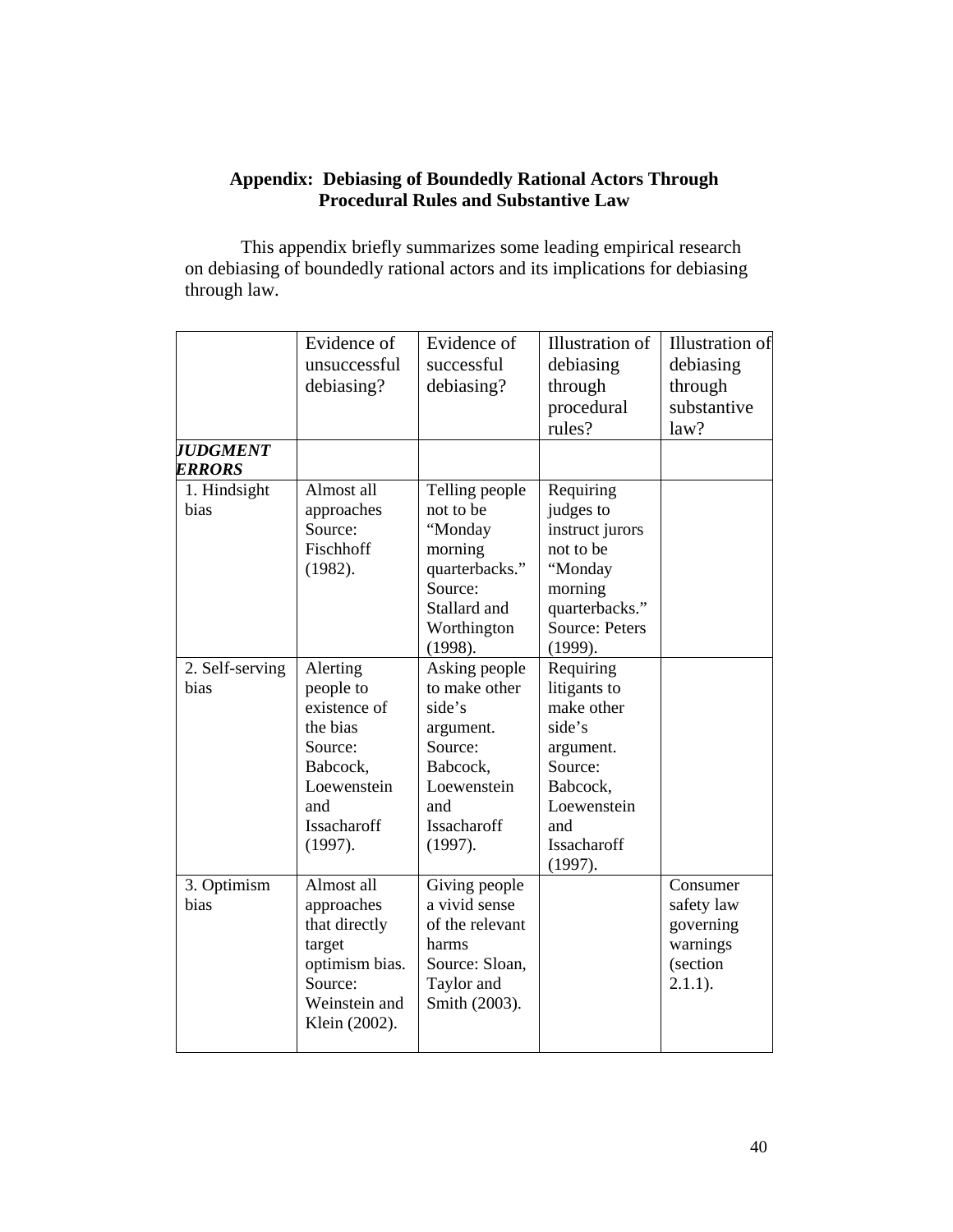|                        | Evidence of    | Evidence of      | Illustration of | Illustration of |
|------------------------|----------------|------------------|-----------------|-----------------|
|                        | unsuccessful   | successful       | debiasing       | debiasing       |
|                        | debiasing?     | debiasing?       | through         | through         |
|                        |                |                  | procedural      | substantive     |
|                        |                |                  | rules?          | law?            |
| <b>DEPARTURES</b>      |                |                  |                 |                 |
| FROM                   |                |                  |                 |                 |
| <i><b>EXPECTED</b></i> |                |                  |                 |                 |
| <b>UTILITY</b>         |                |                  |                 |                 |
| THEORY                 |                |                  |                 |                 |
| Endowment              | Almost all     | Protecting       |                 | Property law    |
| effect                 | approaches.    | entitlements     |                 | governing       |
|                        | Source:        | by liability     |                 | remedies        |
|                        | Kahneman,      | rule rather than |                 | (section        |
|                        | Knetsch and    | property rule;   |                 | 2.2.1);         |
|                        | Thaler (1990). | having agents    |                 | agency law      |
|                        |                | make             |                 | (section        |
|                        |                | decisions.       |                 | $2.2.2$ ).      |
|                        |                | Sources:         |                 |                 |
|                        |                | Rachlinski and   |                 |                 |
|                        |                | Jourden          |                 |                 |
|                        |                | (1998); Arlen,   |                 |                 |
|                        |                | Spitzer and      |                 |                 |
|                        |                | Talley (2002).   |                 |                 |

Readers with comments should address them to:

Professor Cass R. Sunstein University of Chicago Law School 1111 East 60th Street Chicago, IL 60637 csunstei@uchicago.edu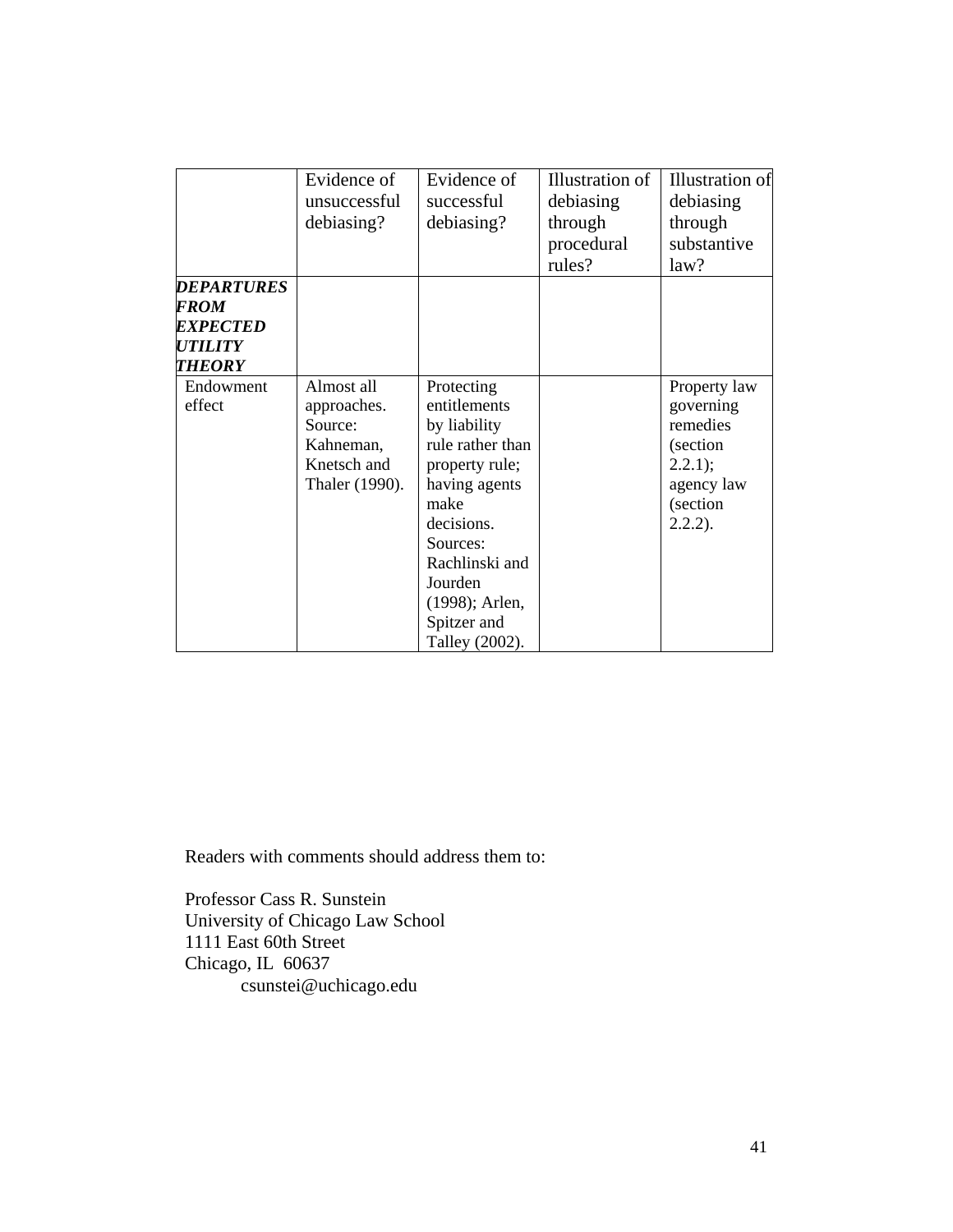#### Chicago Working Papers in Law and Economics (Second Series)

- 1. William M. Landes, Copyright Protection of Letters, Diaries and Other Unpublished Works: An Economic Approach (July 1991)
- 2. Richard A. Epstein, The Path to *The T.J. Hooper*: The Theory and History of Custom in the Law of Tort (August 1991)
- 3. Cass R. Sunstein, On Property and Constitutionalism (September 1991)
- 4. Richard A. Posner, Blackmail, Privacy, and Freedom of Contract (February 1992)
- 5. Randal C. Picker, Security Interests, Misbehavior, and Common Pools (February 1992)
- 6. Tomas J. Philipson & Richard A. Posner, Optimal Regulation of AIDS (April 1992)
- 7. Douglas G. Baird, Revisiting Auctions in Chapter 11 (April 1992)
- 8. William M. Landes, Sequential versus Unitary Trials: An Economic Analysis (July 1992)
- 9. William M. Landes & Richard A. Posner, The Influence of Economics on Law: A Quantitative Study (August 1992)
- 10. Alan O. Sykes, The Welfare Economics of Immigration Law: A Theoretical Survey With An Analysis of U.S. Policy (September 1992)
- 11. Douglas G. Baird, 1992 Katz Lecture: Reconstructing Contracts (November 1992)
- 12. Gary S. Becker, The Economic Way of Looking at Life (January 1993)
- 13. J. Mark Ramseyer, Credibly Committing to Efficiency Wages: Cotton Spinning Cartels in Imperial Japan (March 1993)
- 14. Cass R. Sunstein, Endogenous Preferences, Environmental Law (April 1993)
- 15. Richard A. Posner, What Do Judges and Justices Maximize? (The Same Thing Everyone Else Does) (April 1993)
- 16. Lucian Arye Bebchuk and Randal C. Picker, Bankruptcy Rules, Managerial Entrenchment, and Firm‐Specific Human Capital (August 1993)
- 17. J. Mark Ramseyer, Explicit Reasons for Implicit Contracts: The Legal Logic to the Japanese Main Bank System (August 1993)
- 18. William M. Landes and Richard A. Posner, The Economics of Anticipatory Adjudication (September 1993)
- 19. Kenneth W. Dam, The Economic Underpinnings of Patent Law (September 1993)
- 20. Alan O. Sykes, An Introduction to Regression Analysis (October 1993)
- 21. Richard A. Epstein, The Ubiquity of the Benefit Principle (March 1994)
- 22. Randal C. Picker, An Introduction to Game Theory and the Law (June 1994)
- 23. William M. Landes, Counterclaims: An Economic Analysis (June 1994)
- 24. J. Mark Ramseyer, The Market for Children: Evidence from Early Modern Japan (August 1994)
- 25. Robert H. Gertner and Geoffrey P. Miller, Settlement Escrows (August 1994)
- 26. Kenneth W. Dam, Some Economic Considerations in the Intellectual Property Protection of Software (August 1994)
- 27. Cass R. Sunstein, Rules and Rulelessness, (October 1994)
- 28. David Friedman, More Justice for Less Money: A Step Beyond *Cimino* (December 1994)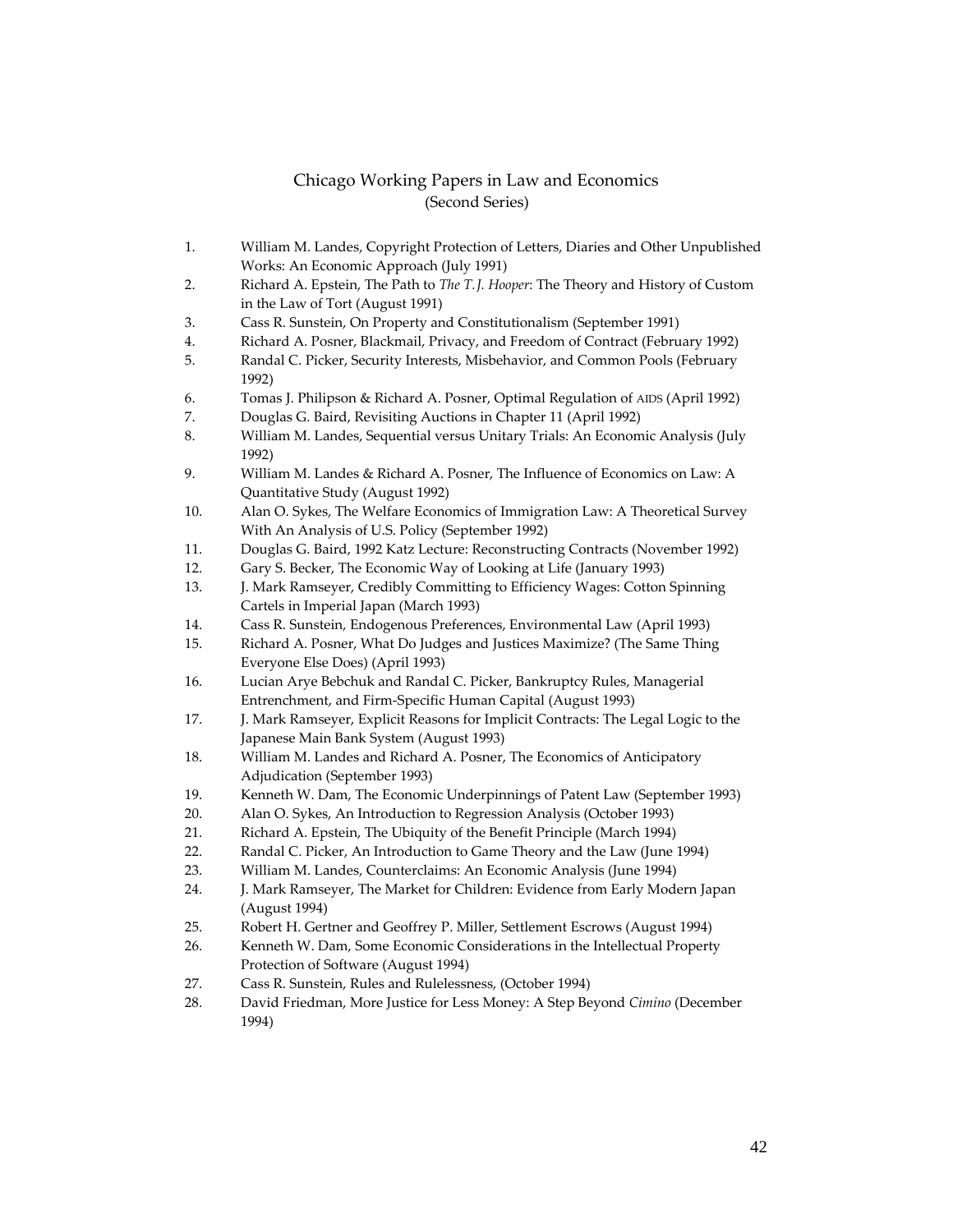- 29. Daniel Shaviro, Budget Deficits and the Intergenerational Distribution of Lifetime Consumption (January 1995)
- 30. Douglas G. Baird, The Law and Economics of Contract Damages (February 1995)
- 31. Daniel Kessler, Thomas Meites, and Geoffrey P. Miller, Explaining Deviations from the Fifty Percent Rule: A Multimodal Approach to the Selection of Cases for Litigation (March 1995)
- 32. Geoffrey P. Miller, Das Kapital: Solvency Regulation of the American Business Enterprise (April 1995)
- 33. Richard Craswell, Freedom of Contract (August 1995)
- 34. J. Mark Ramseyer, Public Choice (November 1995)
- 35. Kenneth W. Dam, Intellectual Property in an Age of Software and Biotechnology (November 1995)
- 36. Cass R. Sunstein, Social Norms and Social Roles (January 1996)
- 37. J. Mark Ramseyer and Eric B. Rasmusen, Judicial Independence in Civil Law Regimes: Econometrics from Japan (January 1996)
- 38. Richard A. Epstein, Transaction Costs and Property Rights: Or Do Good Fences Make Good Neighbors? (March 1996)
- 39. Cass R. Sunstein, The Cost‐Benefit State (May 1996)
- 40. William M. Landes and Richard A. Posner, The Economics of Legal Disputes Over the Ownership of Works of Art and Other Collectibles (July 1996)
- 41. John R. Lott, Jr. and David B. Mustard, Crime, Deterrence, and Right-to-Carry Concealed Handguns (August 1996)
- 42. Cass R. Sunstein, Health‐Health Tradeoffs (September 1996)
- 43. G. Baird, The Hidden Virtues of Chapter 11: An Overview of the Law and Economics of Financially Distressed Firms (March 1997)
- 44. Richard A. Posner, Community, Wealth, and Equality (March 1997)
- 45. William M. Landes, The Art of Law and Economics: An Autobiographical Essay (March 1997)
- 46. Cass R. Sunstein, Behavioral Analysis of Law (April 1997)
- 47. John R. Lott, Jr. and Kermit Daniel, Term Limits and Electoral Competitiveness: Evidence from California's State Legislative Races (May 1997)
- 48. Randal C. Picker, Simple Games in a Complex World: A Generative Approach to the Adoption of Norms (June 1997)
- 49. Richard A. Epstein, Contracts Small and Contracts Large: Contract Law through the Lens of Laissez‐Faire (August 1997)
- 50. Cass R. Sunstein, Daniel Kahneman, and David Schkade, Assessing Punitive Damages (with Notes on Cognition and Valuation in Law) (December 1997)
- 51. William M. Landes, Lawrence Lessig, and Michael E. Solimine, Judicial Influence: A Citation Analysis of Federal Courts of Appeals Judges (January 1998)
- 52. John R. Lott, Jr., A Simple Explanation for Why Campaign Expenditures are Increasing: The Government is Getting Bigger (February 1998)
- 53. Richard A. Posner, Values and Consequences: An Introduction to Economic Analysis of Law (March 1998)
- 54. Denise DiPasquale and Edward L. Glaeser, Incentives and Social Capital: Are Homeowners Better Citizens? (April 1998)
- 55. Christine Jolls, Cass R. Sunstein, and Richard Thaler, A Behavioral Approach to Law and Economics (May 1998)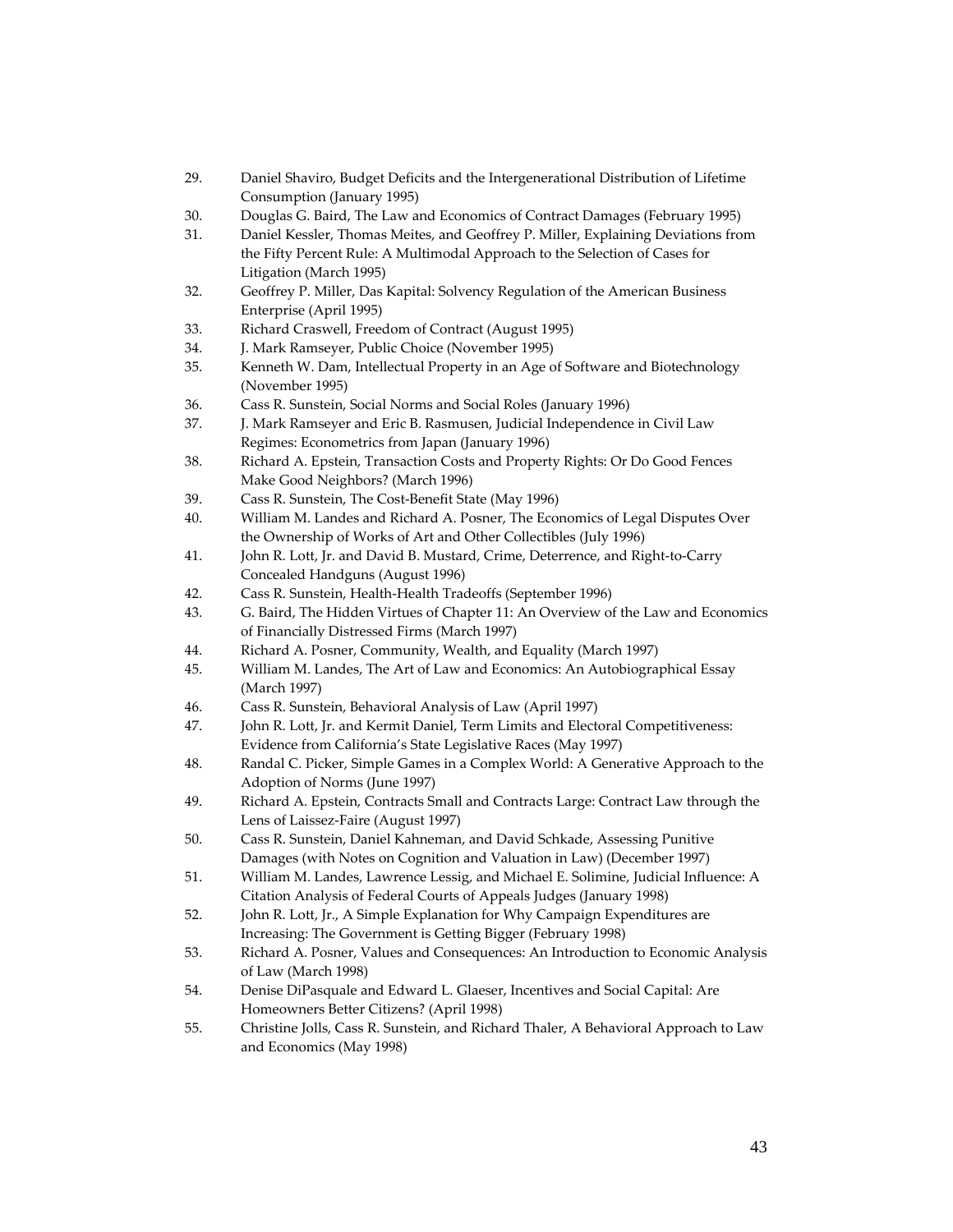- 56. John R. Lott, Jr., Does a Helping Hand Put Others At Risk?: Affirmative Action, Police Departments, and Crime (May 1998)
- 57. Cass R. Sunstein and Edna Ullmann‐Margalit, Second‐Order Decisions (June 1998)
- 58. Jonathan M. Karpoff and John R. Lott, Jr., Punitive Damages: Their Determinants, Effects on Firm Value, and the Impact of Supreme Court and Congressional Attempts to Limit Awards (July 1998)
- 59. Kenneth W. Dam, Self‐Help in the Digital Jungle (August 1998)
- 60. John R. Lott, Jr., How Dramatically Did Women's Suffrage Change the Size and Scope of Government? (September 1998)
- 61. Kevin A. Kordana and Eric A. Posner, A Positive Theory of Chapter 11 (October 1998)
- 62. David A. Weisbach, Line Drawing, Doctrine, and Efficiency in the Tax Law (November 1998)
- 63. Jack L. Goldsmith and Eric A. Posner, A Theory of Customary International Law (November 1998)
- 64. John R. Lott, Jr., Public Schooling, Indoctrination, and Totalitarianism (December 1998)
- 65. Cass R. Sunstein, Private Broadcasters and the Public Interest: Notes Toward A "Third Way" (January 1999)
- 66. Richard A. Posner, An Economic Approach to the Law of Evidence (February 1999)
- 67. Yannis Bakos, Erik Brynjolfsson, Douglas Lichtman, Shared Information Goods (February 1999)
- 68. Kenneth W. Dam, Intellectual Property and the Academic Enterprise (February 1999)
- 69. Gertrud M. Fremling and Richard A. Posner, Status Signaling and the Law, with Particular Application to Sexual Harassment (March 1999)
- 70. Cass R. Sunstein, Must Formalism Be Defended Empirically? (March 1999)
- 71. Jonathan M. Karpoff, John R. Lott, Jr., and Graeme Rankine, Environmental Violations, Legal Penalties, and Reputation Costs (March 1999)
- 72. Matthew D. Adler and Eric A. Posner, Rethinking Cost‐Benefit Analysis (April 1999)
- 73. John R. Lott, Jr. and William M. Landes, Multiple Victim Public Shooting, Bombings, and Right‐to‐Carry Concealed Handgun Laws: Contrasting Private and Public Law Enforcement (April 1999)
- 74. Lisa Bernstein, The Questionable Empirical Basis of Article 2's Incorporation Strategy: A Preliminary Study (May 1999)
- 75. Richard A. Epstein, Deconstructing Privacy: and Putting It Back Together Again (May 1999)
- 76. William M. Landes, Winning the Art Lottery: The Economic Returns to the Ganz Collection (May 1999)
- 77. Cass R. Sunstein, David Schkade, and Daniel Kahneman, Do People Want Optimal Deterrence? (June 1999)
- 78. Tomas J. Philipson and Richard A. Posner, The Long-Run Growth in Obesity as a Function of Technological Change (June 1999)
- 79. David A. Weisbach, Ironing Out the Flat Tax (August 1999)
- 80. Eric A. Posner, A Theory of Contract Law under Conditions of Radical Judicial Error (August 1999)
- 81. David Schkade, Cass R. Sunstein, and Daniel Kahneman, Are Juries Less Erratic than Individuals? Deliberation, Polarization, and Punitive Damages (September 1999)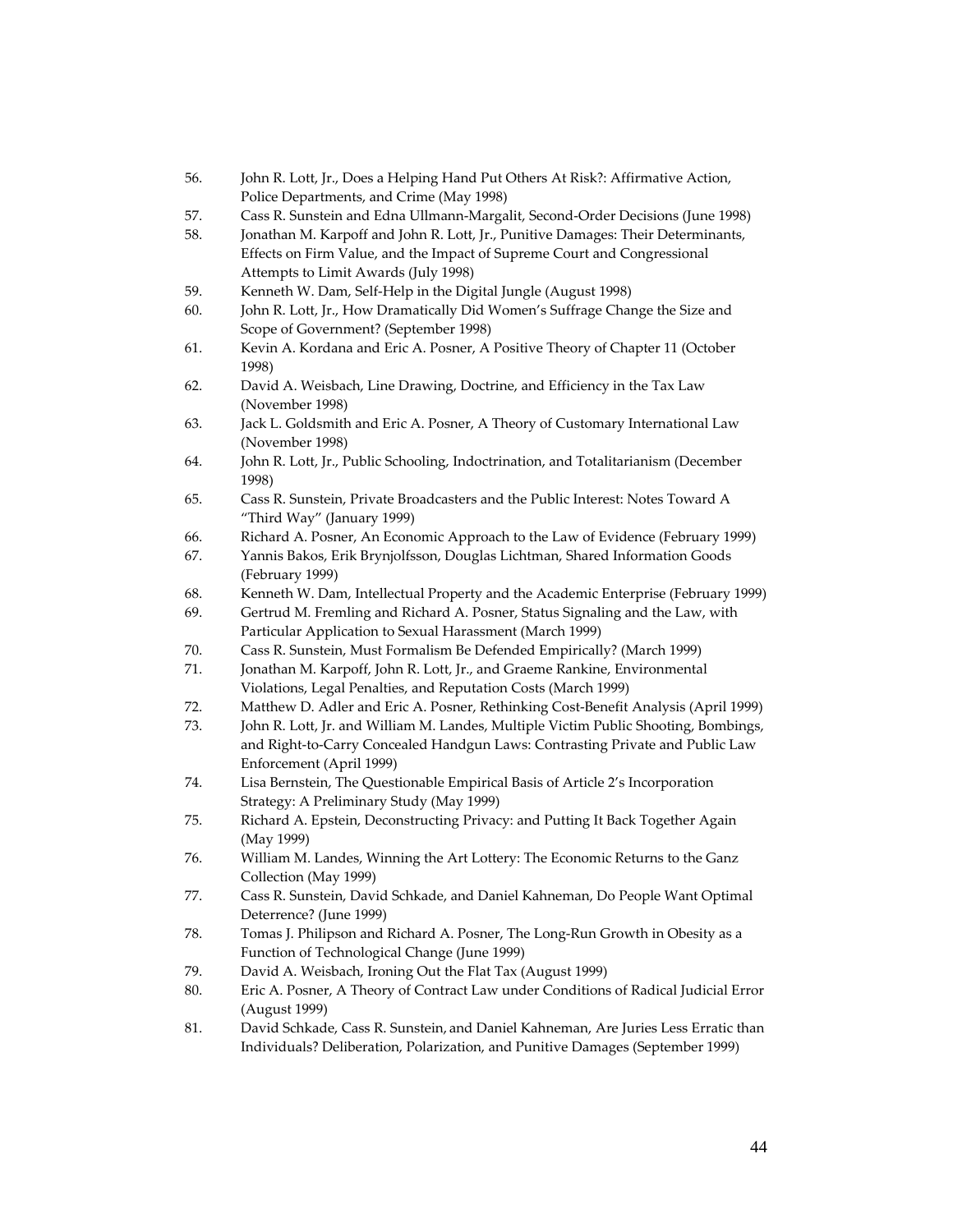- 82. Cass R. Sunstein, Nondelegation Canons (September 1999)
- 83. Richard A. Posner, The Theory and Practice of Citations Analysis, with Special Reference to Law and Economics (September 1999)
- 84. Randal C. Picker, Regulating Network Industries: A Look at *Intel* (October 1999)
- 85. Cass R. Sunstein, Cognition and Cost‐Benefit Analysis (October 1999)
- 86. Douglas G. Baird and Edward R. Morrison, Optimal Timing and Legal
- Decisionmaking: The Case of the Liquidation Decision in Bankruptcy (October 1999) 87. Gertrud M. Fremling and Richard A. Posner, Market
- Signaling of Personal Characteristics (November 1999)
- 88. Matthew D. Adler and Eric A. Posner, Implementing Cost-Benefit Analysis When Preferences Are Distorted (November 1999)
- 89. Richard A. Posner, Orwell versus Huxley: Economics, Technology, Privacy, and Satire (November 1999)
- 90. David A. Weisbach, Should the Tax Law Require Current Accrual of Interest on Derivative Financial Instruments? (December 1999)
- 91. Cass R. Sunstein, The Law of Group Polarization (December 1999)
- 92. Eric A. Posner, Agency Models in Law and Economics (January 2000)
- 93. Karen Eggleston, Eric A. Posner, and Richard Zeckhauser, Simplicity and Complexity in Contracts (January 2000)
- 94. Douglas G. Baird and Robert K. Rasmussen, Boyd's Legacy and Blackstone's Ghost (February 2000)
- 95. David Schkade, Cass R. Sunstein, Daniel Kahneman, Deliberating about Dollars: The Severity Shift (February 2000)
- 96. Richard A. Posner and Eric B. Rasmusen, Creating and Enforcing Norms, with Special Reference to Sanctions (March 2000)
- 97. Douglas Lichtman, Property Rights in Emerging Platform Technologies (April 2000)
- 98. Cass R. Sunstein and Edna Ullmann-Margalit, Solidarity in Consumption (May 2000)
- 99. David A. Weisbach, An Economic Analysis of Anti-Tax Avoidance Laws (May 2000, revised May 2002)
- 100. Cass R. Sunstein, Human Behavior and the Law of Work (June 2000)
- 101. William M. Landes and Richard A. Posner, Harmless Error (June 2000)
- 102. Robert H. Frank and Cass R. Sunstein, Cost‐Benefit Analysis and Relative Position (August 2000)
- 103. Eric A. Posner, Law and the Emotions (September 2000)
- 104. Cass R. Sunstein, Cost-Benefit Default Principles (October 2000)
- 105. Jack Goldsmith and Alan Sykes, The Dormant Commerce Clause and the Internet (November 2000)
- 106. Richard A. Posner, Antitrust in the New Economy (November 2000)
- 107. Douglas Lichtman, Scott Baker, and Kate Kraus, Strategic Disclosure in the Patent System (November 2000)
- 108. Jack L. Goldsmith and Eric A. Posner, Moral and Legal Rhetoric in International Relations: A Rational Choice Perspective (November 2000)
- 109. William Meadow and Cass R. Sunstein, Statistics, Not Experts (December 2000)
- 110. Saul Levmore, Conjunction and Aggregation (December 2000)
- 111. Saul Levmore, Puzzling Stock Options and Compensation Norms (December 2000)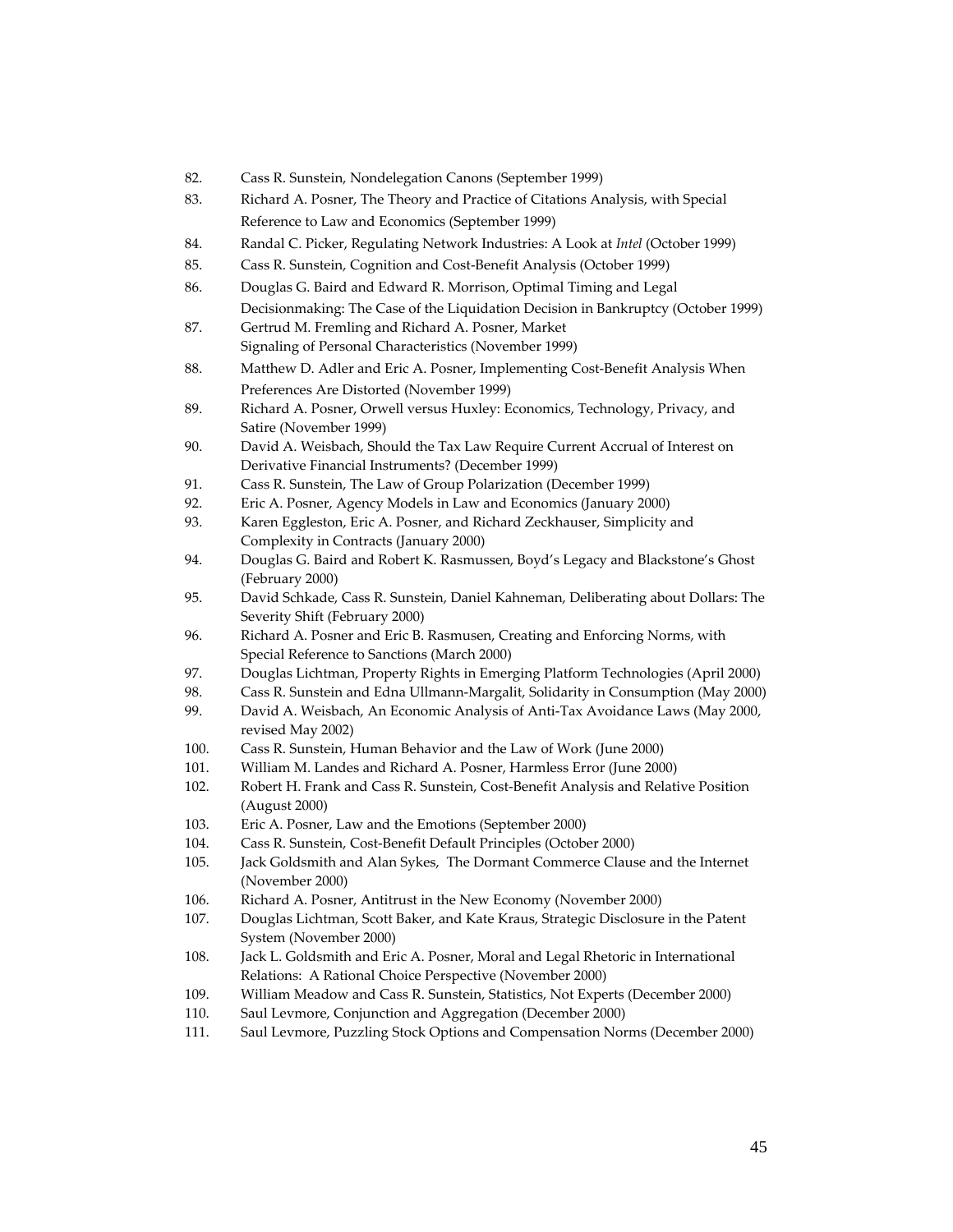- 112. Richard A. Epstein and Alan O. Sykes, The Assault on Managed Care: Vicarious Liability, Class Actions and the Patient's Bill of Rights (December 2000)
- 113. William M. Landes, Copyright, Borrowed Images and Appropriation Art: An Economic Approach (December 2000)
- 114. Cass R. Sunstein, Switching the Default Rule (January 2001)
- 115. George G. Triantis, Financial Contract Design in the World of Venture Capital (January 2001)
- 116. Jack Goldsmith, Statutory Foreign Affairs Preemption (February 2001)
- 117. Richard Hynes and Eric A. Posner, The Law and Economics of Consumer Finance (February 2001)
- 118. Cass R. Sunstein, Academic Fads and Fashions (with Special Reference to Law) (March 2001)
- 119. Eric A. Posner, Controlling Agencies with Cost-Benefit Analysis: A Positive Political Theory Perspective (April 2001)
- 120. Douglas G. Baird, Does Bogart Still Get Scale? Rights of Publicity in the Digital Age (April 2001)
- 121. Douglas G. Baird and Robert K. Rasmussen, Control Rights, Priority Rights and the Conceptual Foundations of Corporate Reorganization (April 2001)
- 122. David A. Weisbach, Ten Truths about Tax Shelters (May 2001)
- 123. William M. Landes, What Has the Visual Arts Rights Act of 1990 Accomplished? (May 2001)
- 124. Cass R. Sunstein, Social and Economic Rights? Lessons from South Africa (May 2001)
- 125. Christopher Avery, Christine Jolls, Richard A. Posner, and Alvin E. Roth, The Market for Federal Judicial Law Clerks (June 2001)
- 126. Douglas G. Baird and Edward R. Morrison, Bankruptcy Decision Making (June 2001)
- 127. Cass R. Sunstein, Regulating Risks after ATA (June 2001)
- 128. Cass R. Sunstein, The Laws of Fear (June 2001)
- 129. Richard A. Epstein, In and Out of Public Solution: The Hidden Perils of Property Transfer (July 2001)
- 130. Randal C. Picker, Pursuing a Remedy in *Microsoft*: The Declining Need for Centralized Coordination in a Networked World (July 2001)
- 131. Cass R. Sunstein, Daniel Kahneman, David Schkade, and Ilana Ritov, Predictably Incoherent Judgments (July 2001)
- 132. Eric A. Posner, Courts Should Not Enforce Government Contracts (August 2001)
- 133. Lisa Bernstein, Private Commercial Law in the Cotton Industry: Creating Cooperation through Rules, Norms, and Institutions (August 2001)
- 134. Richard A. Epstein, The Allocation of the Commons: Parking and Stopping on the Commons (August 2001)
- 135. Cass R. Sunstein, The Arithmetic of Arsenic (September 2001)
- 136. Eric A. Posner, Richard Hynes, and Anup Malani, The Political Economy of Property Exemption Laws (September 2001)
- 137. Eric A. Posner and George G. Triantis, Covenants Not to Compete from an Incomplete Contracts Perspective (September 2001)
- 138. Cass R. Sunstein, Probability Neglect: Emotions, Worst Cases, and Law (November 2001)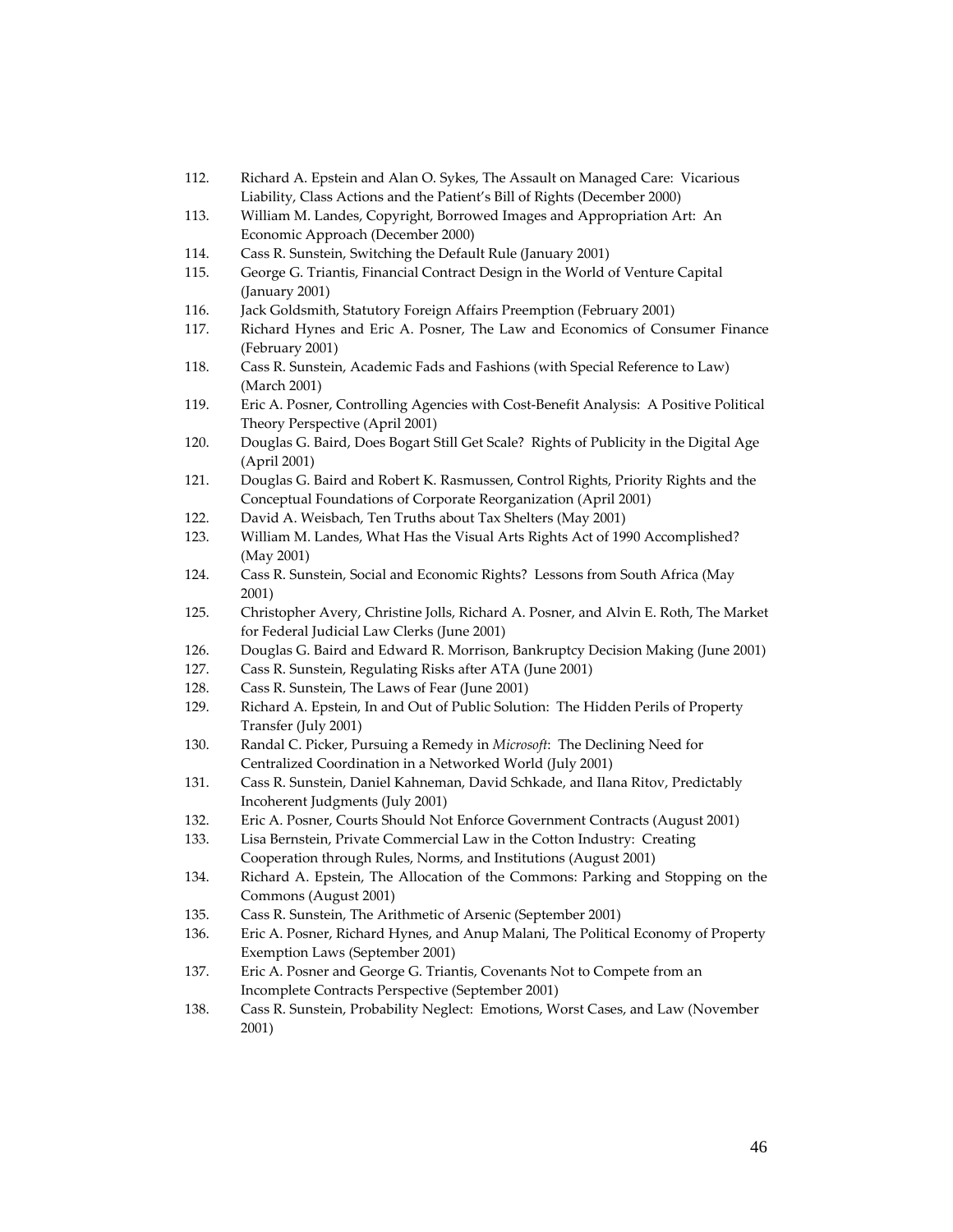- 139. Randall S. Kroszner and Philip E. Strahan, Throwing Good Money after Bad? Board Connections and Conflicts in Bank Lending (December 2001)
- 140. Alan O. Sykes, TRIPs, Pharmaceuticals, Developing Countries, and the Doha "Solution" (February 2002)
- 141. Edna Ullmann‐Margalit and Cass R. Sunstein, Inequality and Indignation (February 2002)
- 142. Daniel N. Shaviro and David A. Weisbach, The Fifth Circuit Gets It Wrong in *Compaq v. Commissioner* (February 2002) (Published in *Tax Notes*, January 28, 2002)
- 143. Warren F. Schwartz and Alan O. Sykes, The Economic Structure of Renegotiation and Dispute Resolution in the WTO/GATT System (March 2002, *Journal of Legal Studies* 2002)
- 144. Richard A. Epstein, HIPAA on Privacy: Its Unintended and Intended Consequences (March 2002, forthcoming *Cato Journal*, summer 2002)
- 145. David A. Weisbach, Thinking Outside the Little Boxes (March 2002, *Texas Law Review*)
- 146. Eric A. Posner, Economic Analysis of Contract Law after Three Decades: Success or Failure (March 2002)
- 147. Randal C. Picker, Copyright as Entry Policy: The Case of Digital Distribution (April 2002, The Antitrust Bulletin)
- 148. David A. Weisbach, Taxes and Torts in the Redistribution of Income (April 2002, Coase Lecture February 2002)
- 149. Cass R. Sunstein, Beyond the Precautionary Principle (April 2002)
- 150. Robert W. Hahn and Cass R. Sunstein, A New Executive Order for Improving Federal Regulation? Deeper and Wider Cost‐Benefit Analysis (April 2002)
- 151. Douglas Lichtman, Copyright as a Rule of Evidence (May 2002, updated January 2003)
- 152. Richard A. Epstein, Steady the Course: Property Rights in Genetic Material (May 2002; revised March 2003)
- 153. Jack Goldsmith and Cass R. Sunstein, Military Tribunals and Legal Culture: What a Difference Sixty Years Makes (June 2002)
- 154. William M. Landes and Richard A. Posner, Indefinitely Renewable Copyright (July 2002)
- 155. Anne Gron and Alan O. Sykes, Terrorism and Insurance Markets: A Role for the Government as Insurer? (July 2002)
- 156. Cass R. Sunstein and Adrian Vermeule, Interpretation and Institutions (July 2002)
- 157. Cass R. Sunstein, The Rights of Animals: A Very Short Primer (August 2002)
- 158. Cass R. Sunstein, Avoiding Absurdity? A New Canon in Regulatory Law (with Notes on Interpretive Theory) (August 2002)
- 159. Randal C. Picker, From Edison to the Broadcast Flag: Mechanisms of Consent and Refusal and the Propertization of Copyright (September 2002)
- 160. Eric A. Posner, A Theory of the Laws of War (September 2002)
- 161 Eric A. Posner, Probability Errors: Some Positive and Normative Implications for Tort and Contract Law (September 2002)
- 162. Lior Jacob Strahilevitz, Charismatic Code, Social Norms, and the Emergence of Cooperation on the File‐Swapping Networks (September 2002)
- 163. David A. Weisbach, Does the X‐Tax Mark the Spot? (September 2002)
- 164. Cass R. Sunstein, Conformity and Dissent (September 2002)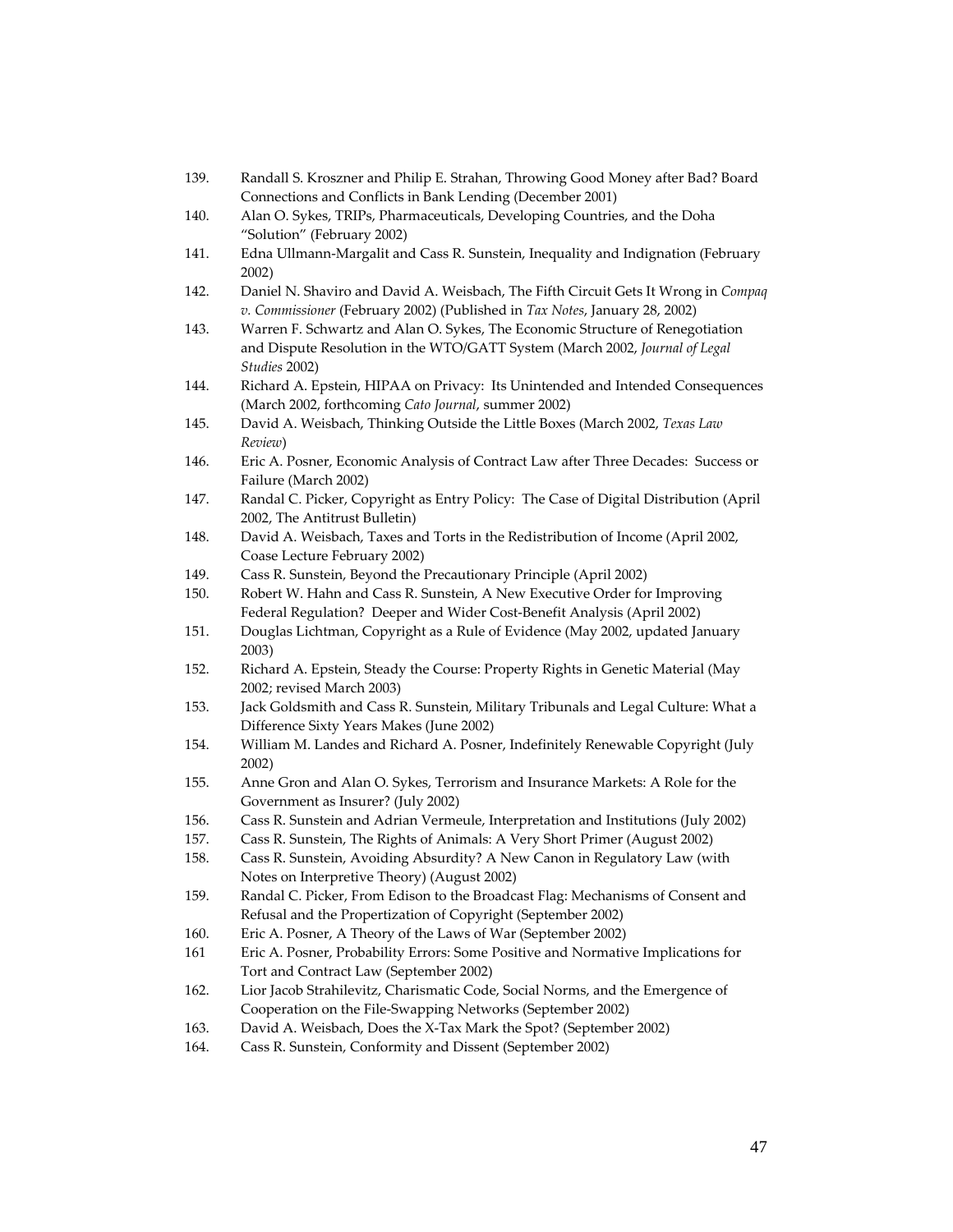- 165. Cass R. Sunstein, Hazardous Heuristics (October 2002)
- 166. Douglas Lichtman, Uncertainty and the Standard for Preliminary Relief (October 2002)
- 167. Edward T. Swaine, Rational Custom (November 2002)
- 168. Julie Roin, Truth in Government: Beyond the Tax Expenditure Budget (November 2002)
- 169. Avraham D. Tabbach, Criminal Behavior: Sanctions and Income Taxation: An Economic Analysis (November 2002)
- 170. Richard A. Epstein, In Defense of "Old" Public Health: The Legal Framework for the Regulation of Public Health (December 2002)
- 171. Richard A. Epstein, Animals as Objects, or Subjects, of Rights (December 2002)
- 172. David A. Weisbach, Taxation and Risk‐Taking with Multiple Tax Rates (December 2002)
- 173. Douglas G. Baird and Robert K. Rasmussen, The End of Bankruptcy (December 2002)
- 174. Richard A. Epstein, Into the Frying Pan: Standing and Privity under the Telecom‐ munications Act of 1996 and Beyond (December 2002)
- 175. Douglas G. Baird, In Coase's Footsteps (January 2003)
- 176. David A. Weisbach, Measurement and Tax Depreciation Policy: The Case of Short-Term Assets (January 2003)
- 177. Randal C. Picker, Understanding Statutory Bundles: Does the Sherman Act Come with the 1996 Telecommunications Act? (January 2003)
- 178. Douglas Lichtman and Randal C. Picker, Entry Policy in Local Telecommunications: *Iowa Utilities* and *Verizon* (January 2003)
- 179. William Landes and Douglas Lichtman, Indirect Liability for Copyright Infringement: An Economic Perspective (February 2003)
- 180. Cass R. Sunstein, Moral Heuristics (March 2003)
- 181. Amitai Aviram, Regulation by Networks (March 2003)
- 182. Richard A. Epstein, Class Actions: Aggregation, Amplification *and* Distortion (April 2003)
- 183. Richard A. Epstein, The "Necessary" History of Property and Liberty (April 2003)
- 184. Eric A. Posner, Transfer Regulations and Cost‐Effectiveness Analysis (April 2003)
- 185. Cass R. Sunstein and Richard H. Thaler, Libertarian Paternalizm Is Not an Oxymoron (May 2003)
- 186. Alan O. Sykes, The Economics of WTO Rules on Subsidies and Countervailing Measures (May 2003)
- 187. Alan O. Sykes, The Safeguards Mess: A Critique of WTO Jurisprudence (May 2003)
- 188. Alan O. Sykes, International Trade and Human Rights: An Economic Perspective (May 2003)
- 189. Saul Levmore and Kyle Logue, Insuring against Terrorism—and Crime (June 2003)
- 190. Richard A. Epstein, Trade Secrets as Private Property: Their Constitutional Protection (June 2003)
- 191. Cass R. Sunstein, Lives, Life‐Years, and Willingness to Pay (June 2003)
- 192. Amitai Aviram, The Paradox of Spontaneous Formation of Private Legal Systems (July 2003)
- 193. Robert Cooter and Ariel Porat, Decreasing Liability Contracts (July 2003)
- 194. David A. Weisbach and Jacob Nussim, The Integration of Tax and Spending Programs (September 2003)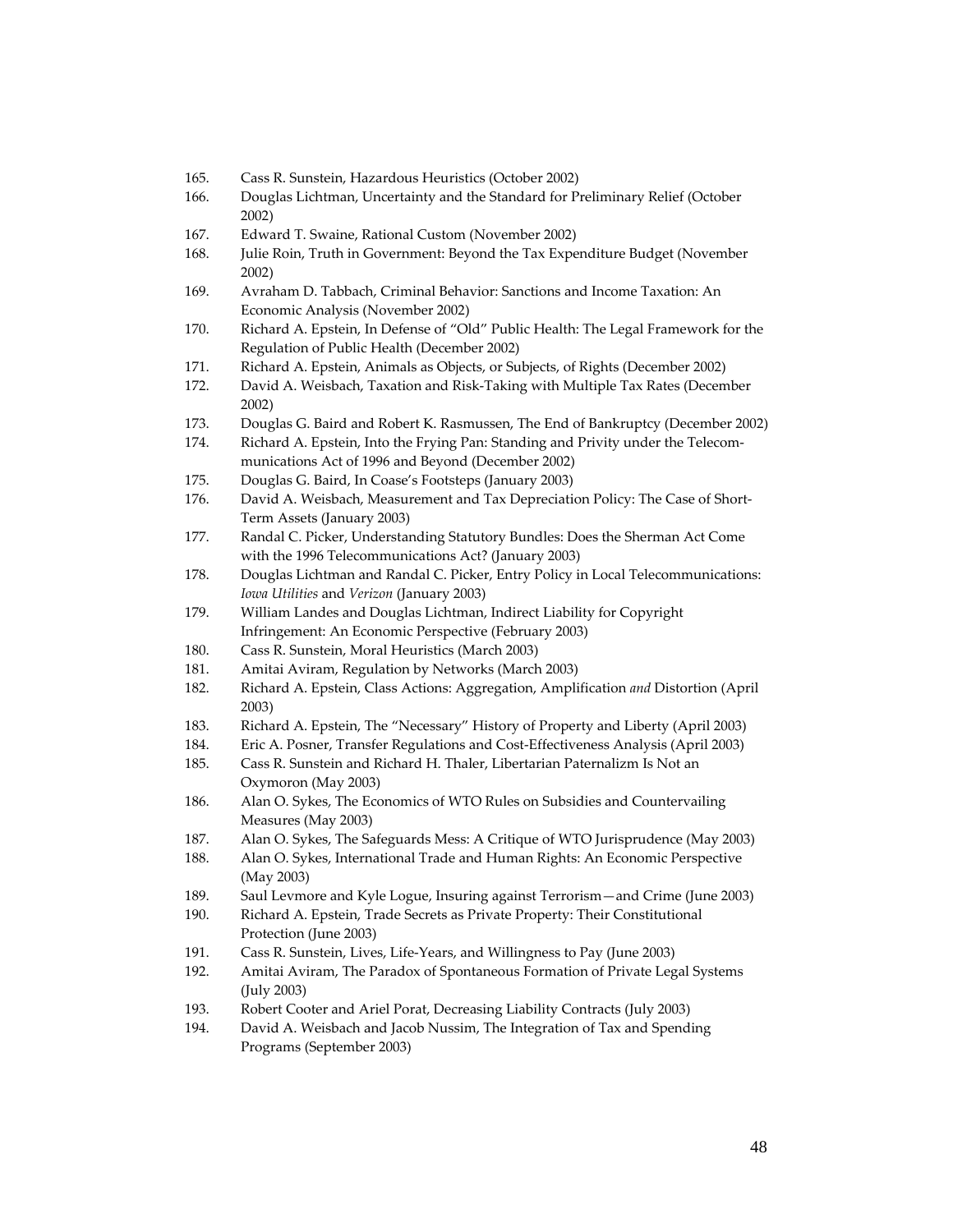| 195. | William L. Meadow, Anthony Bell, and Cass R. Sunstein, Statistics, Not Memories:    |
|------|-------------------------------------------------------------------------------------|
|      | What Was the Standard of Care for Administering Antenatal Steroids to Women in      |
|      | Preterm Labor between 1985 and 2000? (September 2003)                               |
| 196. | Cass R. Sunstein, What Did Lawrence Hold? Of Autonomy, Desuetude, Sexuality,        |
|      | and Marriage (September 2003)                                                       |
| 197. | Randal C. Picker, The Digital Video Recorder: Unbundling Advertising and Content    |
|      | (September 2003)                                                                    |
| 198. | Cass R. Sunstein, David Schkade, and Lisa Michelle Ellman, Ideological Voting on    |
|      | Federal Courts of Appeals: A Preliminary Investigation (September 2003)             |
| 199. | Avraham D. Tabbach, The Effects of Taxation on Income Producing Crimes with         |
|      | Variable Leisure Time (October 2003)                                                |
| 200. | Douglas Lichtman, Rethinking Prosecution History Estoppel (October 2003)            |
| 201. | Douglas G. Baird and Robert K. Rasmussen, Chapter 11 at Twilight (October 2003)     |
| 202. | David A. Weisbach, Corporate Tax Avoidance (January 2004)                           |
| 203. | David A. Weisbach, The (Non)Taxation of Risk (January 2004)                         |
| 204. | Richard A. Epstein, Liberty versus Property? Cracks in the Foundations of Copyright |
|      | Law (April 2004)                                                                    |
| 205. | Lior Jacob Strahilevitz, The Right to Destroy (January 2004)                        |
| 206. | Eric A. Posner and John C. Yoo, A Theory of International Adjudication (February    |
|      | 2004)                                                                               |
| 207. | Cass R. Sunstein, Are Poor People Worth Less Than Rich People? Disaggregating the   |
|      | Value of Statistical Lives (February 2004)                                          |
| 208. | Richard A. Epstein, Disparities and Discrimination in Health Care Coverage; A       |
|      | Critique of the Institute of Medicine Study (March 2004)                            |
| 209. | Richard A. Epstein and Bruce N. Kuhlik, Navigating the Anticommons for              |
|      | Pharmaceutical Patents: Steady the Course on Hatch-Waxman (March 2004)              |
| 210. | Richard A. Esptein, The Optimal Complexity of Legal Rules (April 2004)              |
| 211. | Eric A. Posner and Alan O. Sykes, Optimal War and Jus Ad Bellum (April 2004)        |
| 212. | Alan O. Sykes, The Persistent Puzzles of Safeguards: Lessons from the Steel Dispute |
|      | (May 2004)                                                                          |
| 213. | Luis Garicano and Thomas N. Hubbard, Specialization, Firms, and Markets: The        |
|      | Division of Labor within and between Law Firms (April 2004)                         |
| 214. | Luis Garicano and Thomas N. Hubbard, Hierarchies, Specialization, and the           |
|      | Utilization of Knowledge: Theory and Evidence from the Legal Services Industry      |
|      | (April 2004)                                                                        |
| 215. | James C. Spindler, Conflict or Credibility: Analyst Conflicts of Interest and the   |
|      | Market for Underwriting Business (July 2004)                                        |
| 216. | Alan O. Sykes, The Economics of Public International Law (July 2004)                |
| 217. | Douglas Lichtman and Eric Posner, Holding Internet Service Providers Accountable    |
|      | (July 2004)                                                                         |
| 218. | Shlomo Benartzi, Richard H. Thaler, Stephen P. Utkus, and Cass R. Sunstein,         |
|      | Company Stock, Market Rationality, and Legal Reform (July 2004)                     |
| 219. | Cass R. Sunstein, Group Judgments: Deliberation, Statistical Means, and Information |
|      | Markets (August 2004)                                                               |
| 220. | Cass R. Sunstein, Precautions against What? The Availability Heuristic and Cross-   |
|      | Cultural Risk Perceptions (August 2004)                                             |